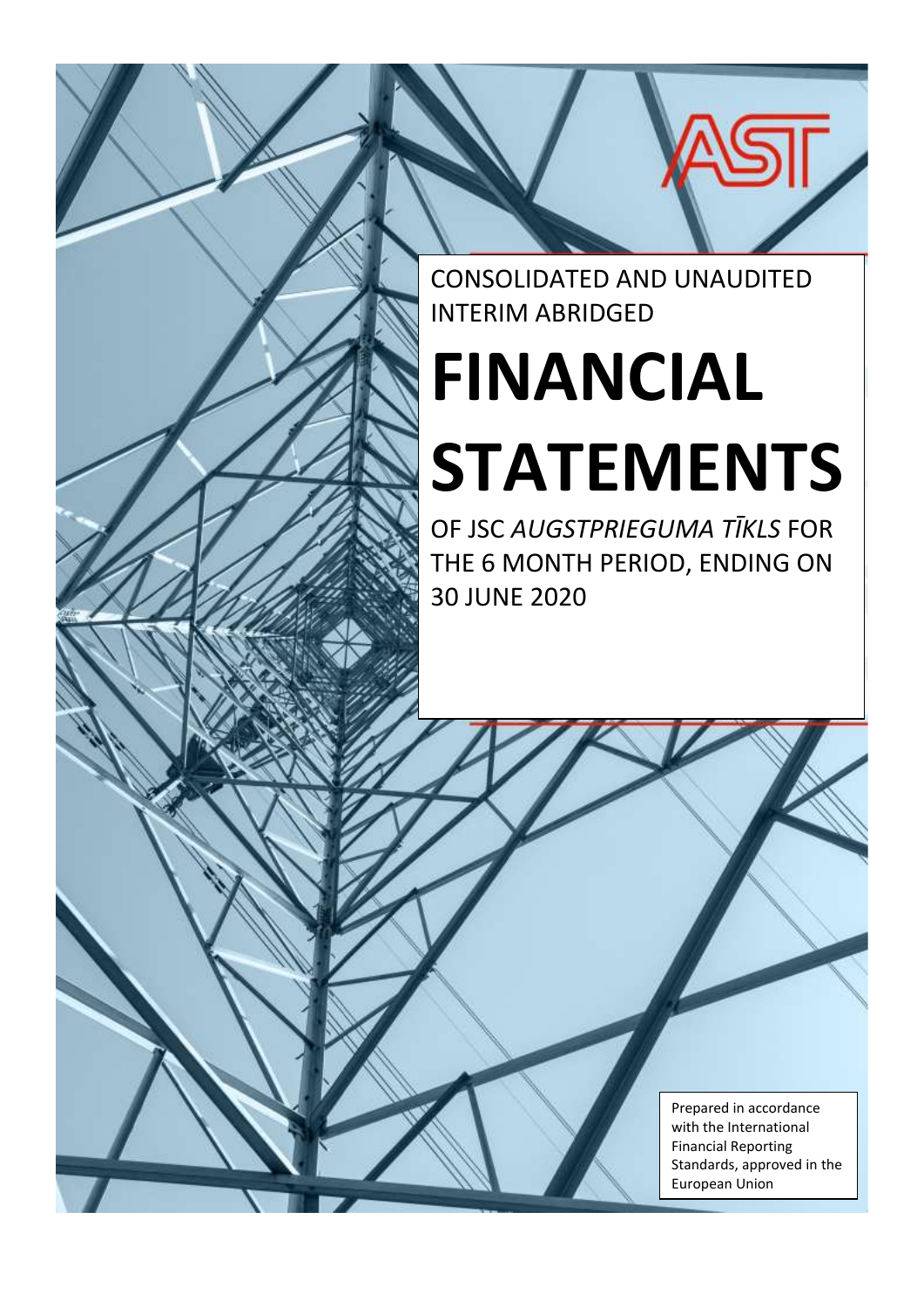# **Contents**

Page Information about the Company 3 Management report 4 – 13 Separate Financial Statements: Profit or Loss Statement 14 Statement of Financial Position on 30 September 2019 15-16 Review of changes in equity 17 Cash flow review 18-19 Annexes of financial statements 20-45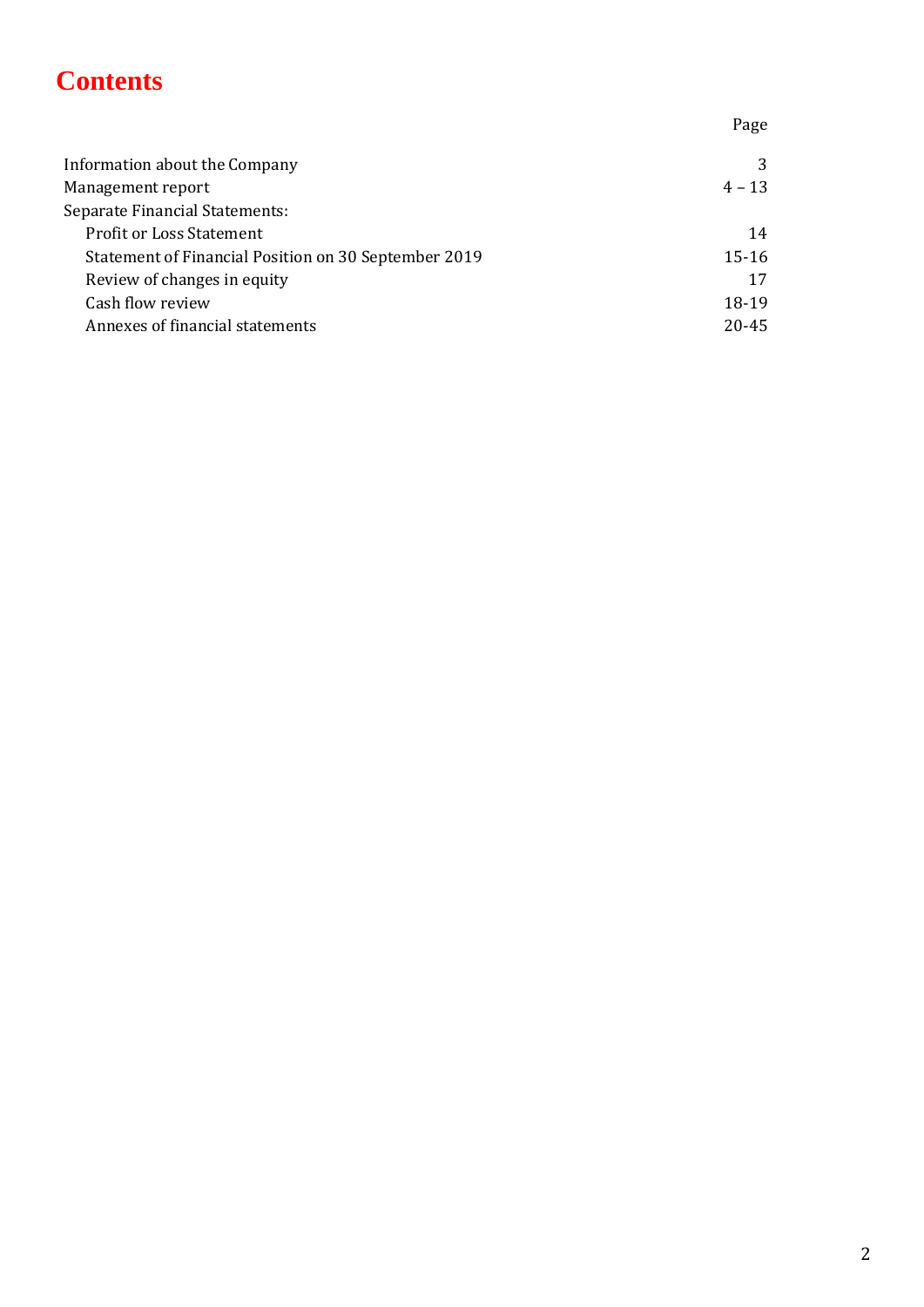# **Information about the Company**

| Name of the Company                                                       | JSC Augstsprieguma tīkls                                                                                                                                                                               |
|---------------------------------------------------------------------------|--------------------------------------------------------------------------------------------------------------------------------------------------------------------------------------------------------|
| Legal status of the company                                               | Joint Stock Company                                                                                                                                                                                    |
| Registration number, place and date                                       | 000357556<br>Riga, 28 December 2001                                                                                                                                                                    |
|                                                                           | Re-registration in the Commercial Register is<br>performed<br>On 13 November 2004<br>under unified registration number<br>40003575567                                                                  |
| Principal activity                                                        | Electricity supply, NACE code 35.12                                                                                                                                                                    |
| Address                                                                   | Dārzciema iela 86<br>Riga, LV-1073<br>Latvia                                                                                                                                                           |
| Shareholder                                                               | From 2 January 2012:<br>Ministry of Finance in the name of the Republic of<br>Latvia (100%)<br>Smilšu iela 1, Riga, LV-1050, Latvia                                                                    |
| Names, surnames and positions held of<br>the board members                | Varis Broks - Chairman of the Board<br>Arnis Staltmanis - Member of the Board<br>Imants Zviedris - Member of the Board<br>Gatis Junghāns - Member of the Board<br>Mārcis Kauliņš - Member of the Board |
| Names, surnames and positions held of<br><b>Supervisory Board members</b> | Kaspars Āboliņš — council chairman<br>Olga Bogdanova — deputy council chairman<br>Armands Eberhards - council member<br>Madara Melne - council member<br>Aigars Ģērmanis — council member              |
| Accounting period                                                         | 1 January 2020 - 30 June 2020                                                                                                                                                                          |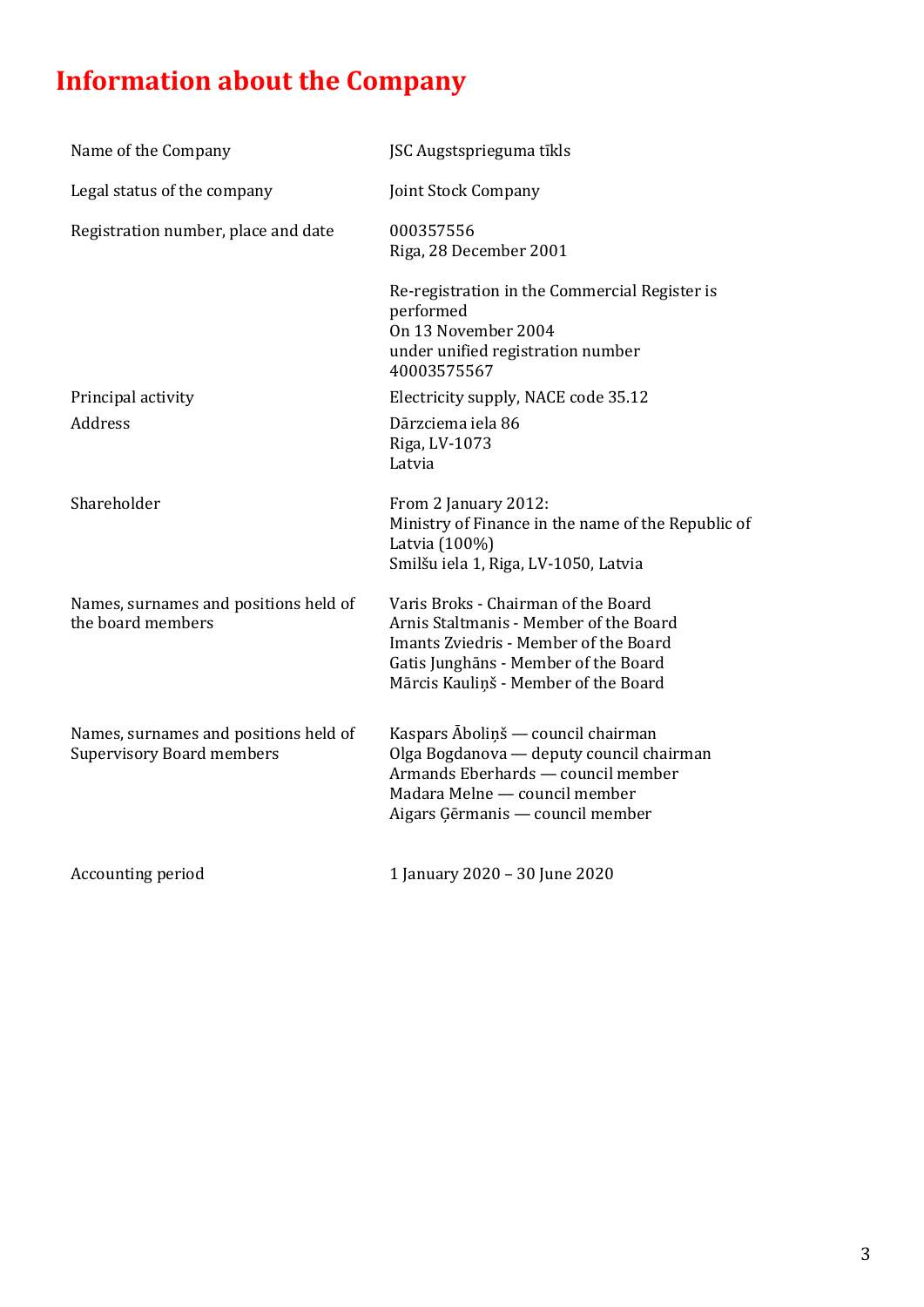# **Management Report**

# *Type and character of activity*

Pursuant to Paragraph 38 of protocol decision No. 46 of the meeting of the Cabinet of Ministers of 8 October 2019, the implementation of the complete separation model of property rights of the electricity transmission system operator was supported and it was assigned to the Ministry of Economics and the Ministry of Finance to ensure that JSC Latvenergo and JSC "Augstsprieguma tīkls" fulfils the provisions determined by regulatory enactments regarding the introduction of the model of complete separation of property rights until 1 July 2020.

In turn, paragraph No. 75 of protocol decision No. 59 of the Cabinet session of 17 December 2019 stipulated that after the contribution of JSC "Latvijas elektriskie tīkli" shares owned by the State to JSC "Augstsprieguma tīkls", reorganisation of JSC "Augstsprieguma tīkls" and JSC "Latvijas elektriskie tīkli", LET should take place by incorporating JSC "Latvijas elektriskie tīkli" into JSC "Augstsprieguma tīkls" by 31 December 2020.

Pursuant to the above-mentioned decisions of the Cabinet of Ministers, by the decision of the meeting of shareholders of JSC "Augstsprieguma tīkls" of 15 May 2020, the shares of JSC "Latvijas elektriskie tīkli" (100%) were invested.

The principal activity of the *Augstsprieguma tīkls* group is the provision of the functions of the electricity transmission system operator, effective management and lease of assets of the transmission system.

The structure of the *Augstsprieguma tīkls* group consists of a set of commercial companies, where the parent company JSC "Augstsprieguma tīkls" has a decisive influence and which includes the subsidiary JSC "Latvijas elektriskie tīkli".

All shares of JSC "Augstsprieguma tīkls" are owned by the Ministry of Finance of the Republic of Latvia.

The structure of the *Augstsprieguma tīkls* Group is organised in two operating segments: electricity transmission and the management and lease of transmission assets. The division is made on the basis of the Group's internal organisational structure, which forms the basis for monitoring and control of the segment's performance.

#### Electricity transmission segment

Joint-stock company "Augstsprieguma tīkls" (hereinafter – the Company) is the sole independent Transmission System Operator of the Republic of Latvia (hereinafter – TSO).

The overall strategic goal of the Company is to ensure the security of energy supply of Latvia, to provide a continuous, high-quality and affordable energy transmission service, also to implement sustainable management of energy supply assets of strategic importance to the country and to facilitate their integration in the internal energy market of the European Union.

Our mission is to ensure continuous, secure and sustainably efficient electricity transmission throughout Latvia.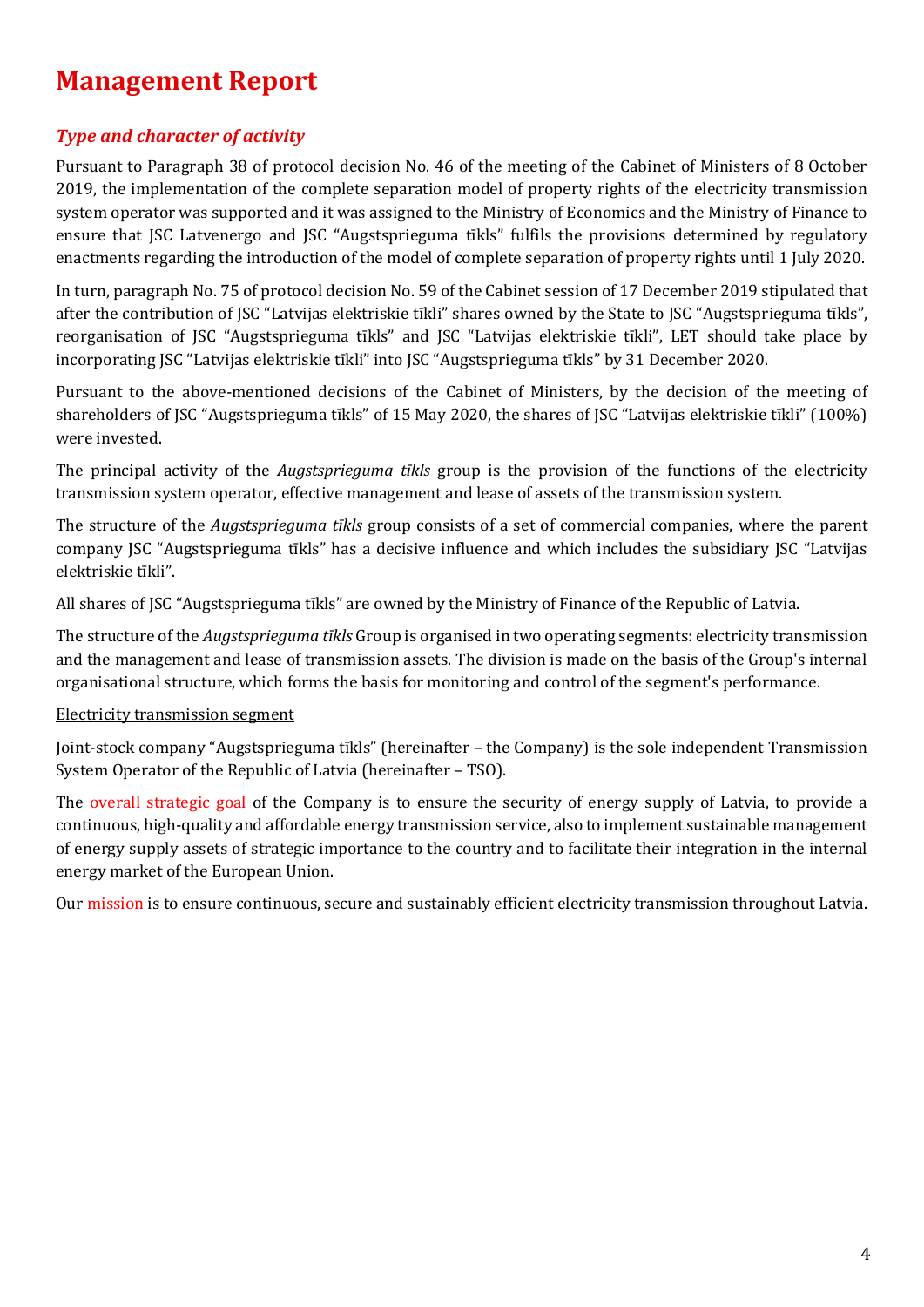The Company's activity as an electricity transmission system operator is characterised by three directions:



Provision of electricity transmission system services



Maintaining and developing the electricity market



Management, development and integration of the electricity transmission system into the European power system

In accordance with the separation model of the electricity transmission system operator that has been implemented in Latvia, the Company leases the assets of the transmission system necessary for the provision of the electricity transmission system services from its owner JSC "Latvijas elektriskie tīkli".

#### Management and lease of transmission assets segment

JSC "Latvijas elektriskie tīkli" provides the management of transmission system assets and leasing them to the transmission system operator. The rental price for transmission assets is calculated in accordance with the methodology approved by the Public Utilities Commission (hereinafter also referred to as - PUC).

JSC "Latvijas elektriskie tīkli" is managed by *Augstsprieguma tīkls* Group Corporate Governance Policy; corporate governance documents of JSC "Augstsprieguma tīkls" are binding to JSC "Latvijas elektriskie tīkli".

Pursuant to the decision of the Cabinet of Ministers of 17 December 2019, it is planned to reorganise JSC "Augstsprieguma tīkls" and JSC "Latvijas elektriskie tīkli", by merging JSC "Latvijas elektriskie tīkli" with JSC "Augstsprieguma tīkls" by 31 December 2020.

#### **Transmission and storage of natural gas**

Following the decisions of the Cabinet of Ministers of 5 December and 19 December 2017, in 2017 the Company acquired 34.36% shares of the Latvian natural gas transmission and storage system operator JSC "Conexus Baltic Grid".

Considering the Company's investment in its associate, the Latvian natural gas transmission and storage system operator JSC "Conexus Baltic Grid", an important direction of the Company's activity is the sustainable management of strategically important energy supply assets and their integration into the internal energy resource market of the European Union (hereinafter – EU).

The investment of the Company is managed in accordance with the Corporate Governance Policy.

The acquisition of participation in JSC "Conexus Baltic Grid" will not negatively affect the tariffs of electricity transmission system services.

#### *Quality Management System and Values*

The Company has developed, implemented, and maintains the management system of the company in accordance with the requirements of ISO 9001:2015 (quality), ISO 14001:2015 (environment), ISO 45001:2018 (OHSAS 18001:2007) (occupational safety), ISO 50001:2011 (energy management).

The implemented Integrated Management System ensures the efficient operation of the Company, observing internationally accepted operating mechanisms regarding quality, energy management, environment protection,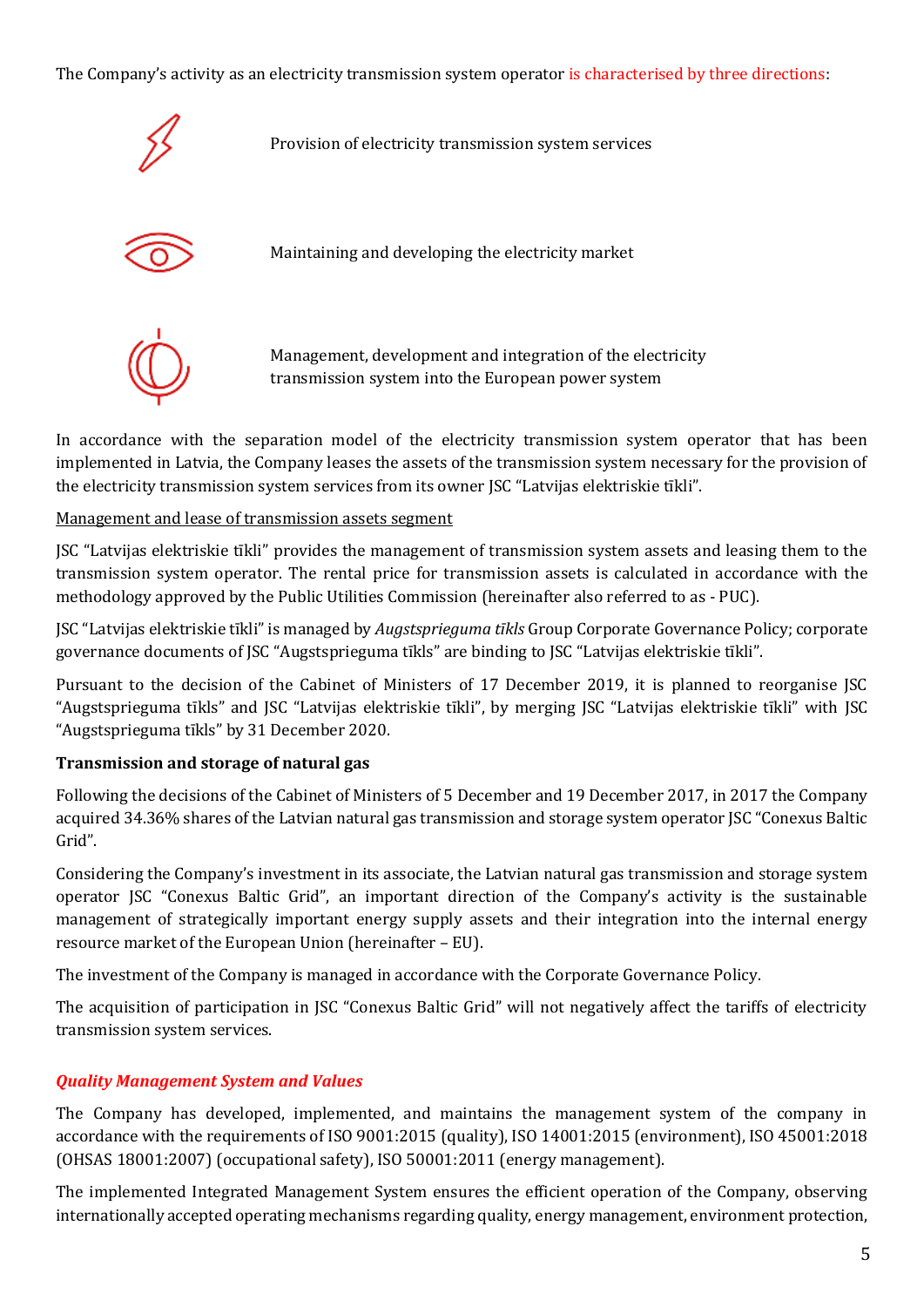occupational and occupational health management, ensuring correct compliance with regulatory requirements, promoting awareness of the Company's business context, taking into account the view of the Company's risks and processes.

A quality policy has been developed in the Company, that, based on the Energy Law, the Electricity Market Law and the Network Code, defines the Company's core values:



#### *Description of the business environment*

#### **Electricity transmission**

Electricity transmission is carried out by a transmission system operator through the transmission system which contains interconnected networks and equipment, including international connectors, with a voltage of 110 kilovolts or more that are used for transmission to the relevant distribution system or users.

The operation of the electricity transmission system operator is regulated by the PUC under the leadership of its council.

The obligations imposed on the Transmission system operator were fulfilled through the following transmission networks, 31 December 2019:

| <b>Highest</b><br>voltage<br>(kV) | Number of<br>substations<br>(pcs) | <b>Number of autotransformers</b><br>and transformers (pcs) | <b>Installed</b><br>power<br>(MVA) | <b>Overhead</b><br>cable and<br>cable EPL<br>(km) |
|-----------------------------------|-----------------------------------|-------------------------------------------------------------|------------------------------------|---------------------------------------------------|
| 330 kV                            | 17                                | 27                                                          | 4 0 7 5                            | 1,552.99                                          |
| 110 kV                            | 123                               | 248                                                         | 5 2 6 4                            | 3,870.91.                                         |
| <b>Total</b>                      | 140                               | 275                                                         | 9 3 3 9                            | 5,423.90                                          |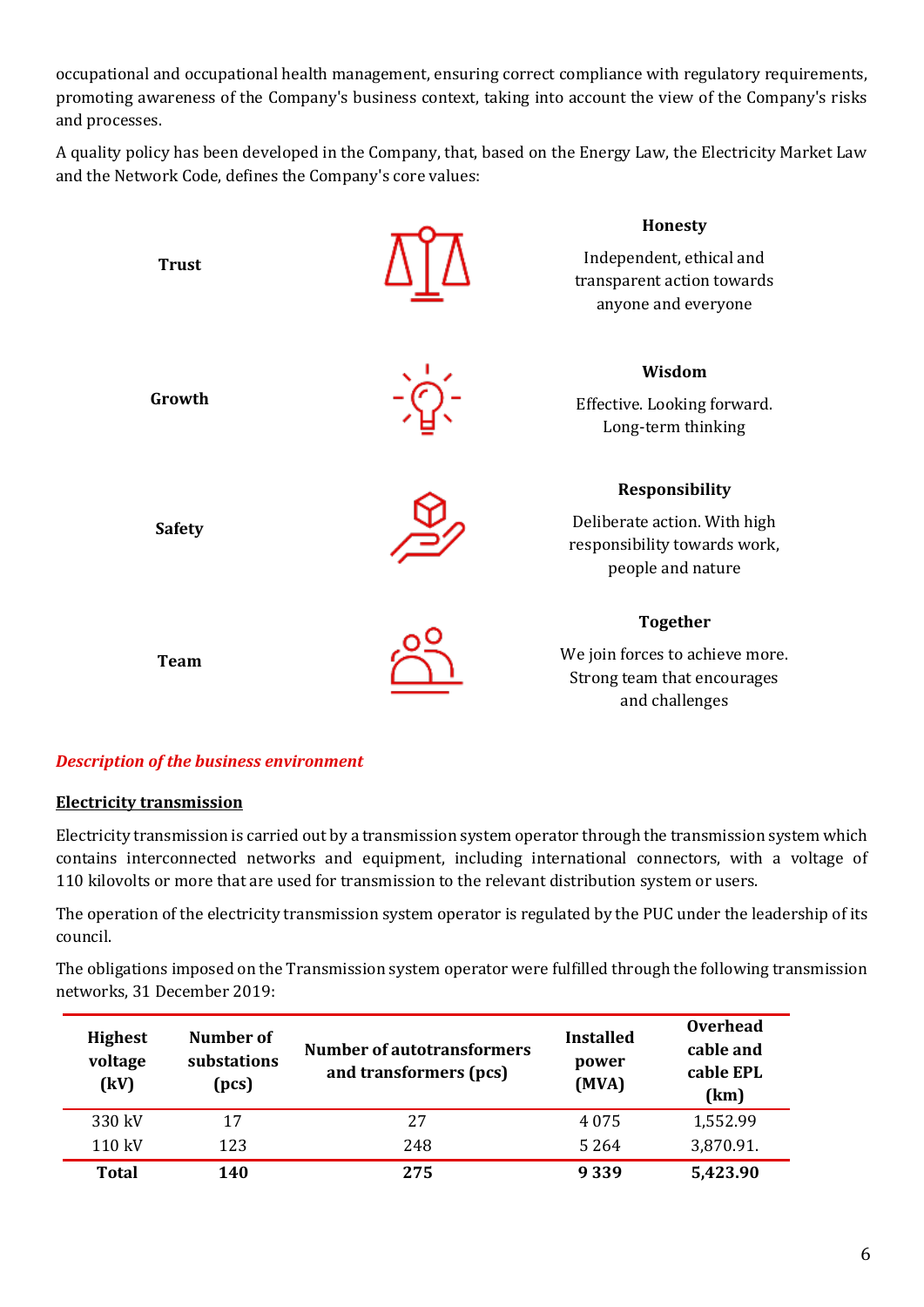2,926 GWh were transmitted to users within 6 months of 2020, which is 3% less than in the corresponding period of 2019 (3,009 GWh). The reduction in electricity transmitted to users is mainly due to warm weather conditions. The impact of the reduction in the amount of electricity transmitted to consumers on the revenues from the provision of transmission services is insignificant.

#### **Maintaining and developing the electricity market**

The legal basis for the operation of the electricity market in Latvia is the Electricity Market Law, which stipulates that the transmission system operator, by performing its functions, shall facilitate the functioning of the internal electricity market and cross-border trade, including supporting the development of the electricity stock exchange.

In addition, the development of the electricity market in Latvia is facilitated by the European Commission Regulation resulting from Regulation (EC) No. 714/2009 of the European Parliament and of the Council on conditions for access to the network for cross-border exchanges in electricity.

In 2019, the Company, together with other TSOs of the European Union, actively participated in the implementation of four Regulations (Network Codes) aimed at the development and integration of the European Union internal electricity market:

- Commission Regulation (EU) No. 2015/1222 establishing a Guideline on Capacity Allocation and Congestion Management;
- Commission Regulation (EU) No. 2016/1719 establishing a guideline on forward capacity;
- Commission Regulation (EU) No. 2017/2195 establishing a guideline on electricity balancing;
- Commission Regulation (EU) No. 543/2013 on the submission and publication of data in electricity markets.

These Network codes, that are aimed at market development and integration, allow the operation of cross-border markets to be harmonised across all market activity periods, ensuring more stable functioning of the electricity market and allowing all market participants to operate without restriction in the EU internal electricity market.

The Latvian electricity market is directly integrated with the Baltic and Nordic countries, but the retail market is organised at a national level.

#### **Rental of transmission assets**

JSC "Latvijas elektriskie tīkli" is a subsidiary of JSC "Augstsprieguma tīkls", founded on 10 February 2011. JSC "Latvijas elektriskie tīkli" is the owner of the electricity transmission system of Latvia. The electricity transmission systems and related real estate assets owned by it are leased to the transmission system operator JSC "Augstsprieguma tīkls". JSC "Latvijas elektriskie tīkli" provides financing for investments into the electricity transmission system assets, at the same time becoming the owner thereof.

The establishment of JSC "Latvijas elektriskie tīkli" in 2011 was performed in order to comply with the requirements of the EU regulation, which stipulates that the transmission system operator should be separated from the companies engaged in the production and supply of electricity. Following the separation models of transmission assets property rights defined by the EU, a model of an independent system operator was established in Latvia in 2011. As a result of selection of the model, transmission assets have been invested into JSC "Latvijas elektriskie tīkli", which leases them to the transmission system operator JSC "Augstsprieguma tīkls".

Pursuant to the decision of the Cabinet of Ministers of 17 December 2019, it is planned to reorganise JSC "Augstsprieguma tīkls" and JSC "Latvijas elektriskie tīkli", by merging JSC "Latvijas elektriskie tīkli" with JSC "Augstsprieguma tīkls" by 31 December 2020.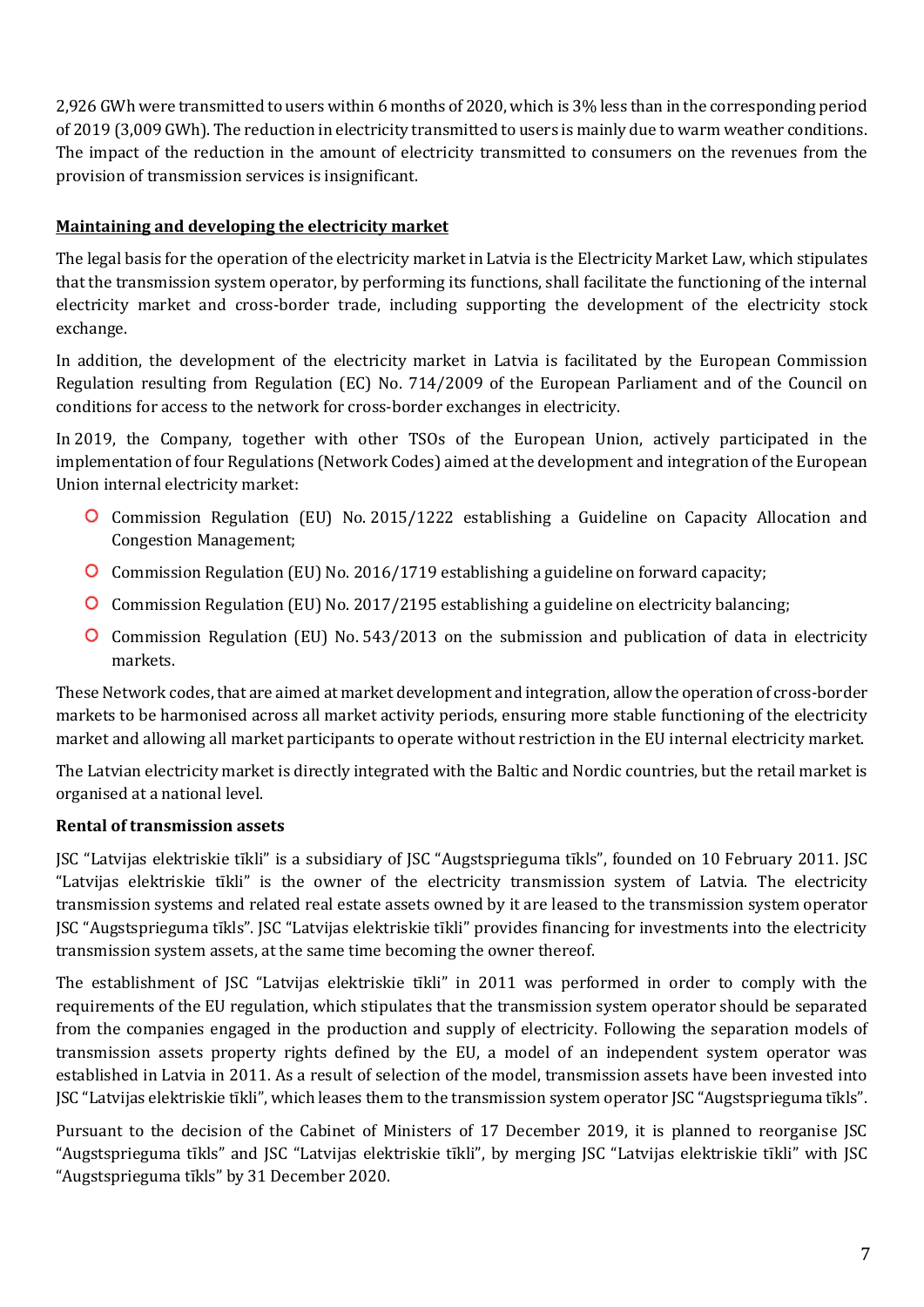# *Financial performance and financial risk management*

During the reporting period, revenues of *Augstsprieguma tīkls* Group were EUR 72,847 thousand, profit - EUR 11,819 thousand. Considering the fact that the shares of JSC "Latvijas elektriskie tīkli" were invested on 15 June 2020, this is the Group's first unaudited interim financial report. The consolidated financial statements of the Group include the financial results of the subsidiary JSC "Latvijas elektriskie tīkli" from 1 June 2020 to 30 June 2020.

#### Electricity transmission segment

During 6 months of 2020 the revenues of JSC "Augstsprieguma tīkls" was EUR 80,156 thousand, including the revenue from electricity transmission network services of EUR 36,301 thousand, which constitute 45% of the Company's revenue. A significant share (45%) of the total revenue of the Company during the reporting period was generated by revenue from the reconstruction of the transmission assets and construction works of the subsidiary JSC "Latvijas elektriskais tīkls". The Profit of the Company in the reporting period was EUR 7,494.

When evaluating the Company's financial performance indicators, operating results, it should be taken into account that according to Article 5 of the Energy Law, electricity transmission is a regulated sector; PUC determines the allowed profit of the Company, determining the rate of return on capital, approving tariffs for electricity transmission system services.

The Company's profitability from the provision of electricity transmission services during 6 months of 2020 is appropriate to the one set in the Electricity transmission system services tariff methodology.

Given the above and the fact that the Company is a natural monopoly, its profitability ratios are not comparable to those of the industry. In view of the TSO unbundling model implemented in Latvia - the establishment of an independent transmission system operator - the Company's profitability and other financial ratios are not comparable with other TSOs in the neighbouring countries or Europe, which in most cases own transmission assets.

The procedure for the determination and calculation of wages and salaries is regulated by the Company's internal normative acts in accordance with the requirements of the Republic of Latvia legislation.

#### Lease of transmission assets segment

In June 2020, the segment's revenue amounted to EUR 3,444 and mainly consists of the revenue received from the parent company JSC "Augstsprieguma tīkls" for the lease of transmission assets. The profit of JSC "Latvijas elektriskie tīkli" in June 2020 is EUR 739 thousand.

Lease of transmission assets is a regulated operating segment. Revenues of the transmission segment are calculated in accordance with the methodology approved by PUC. According to decision No. 141 of the Public Utilities Commission of 28 September 2019, a capital return rate 3.31% is applied in 2020.

# *Financial risk management*

The Financial risk management is implemented in accordance with the Financial risk management policy, which is subject to Financial risk management regulations.

The Company's economic activities are exposed to several financial risks such as turnover, cost and cash flow risks.

The management of financial resources is focused on ensuring the financing of its business activities and financial stability by implementing conservative financial risk management. Within the framework of financial risk management, the Company uses financial risk controls and implements risk mitigation measures to reduce the risk on open positions.

The Company's turnover risks are managed in accordance with the established strategic and operational risk prevention measures, ensuring constant monitoring of the service tariffs against the costs related to the provision of services.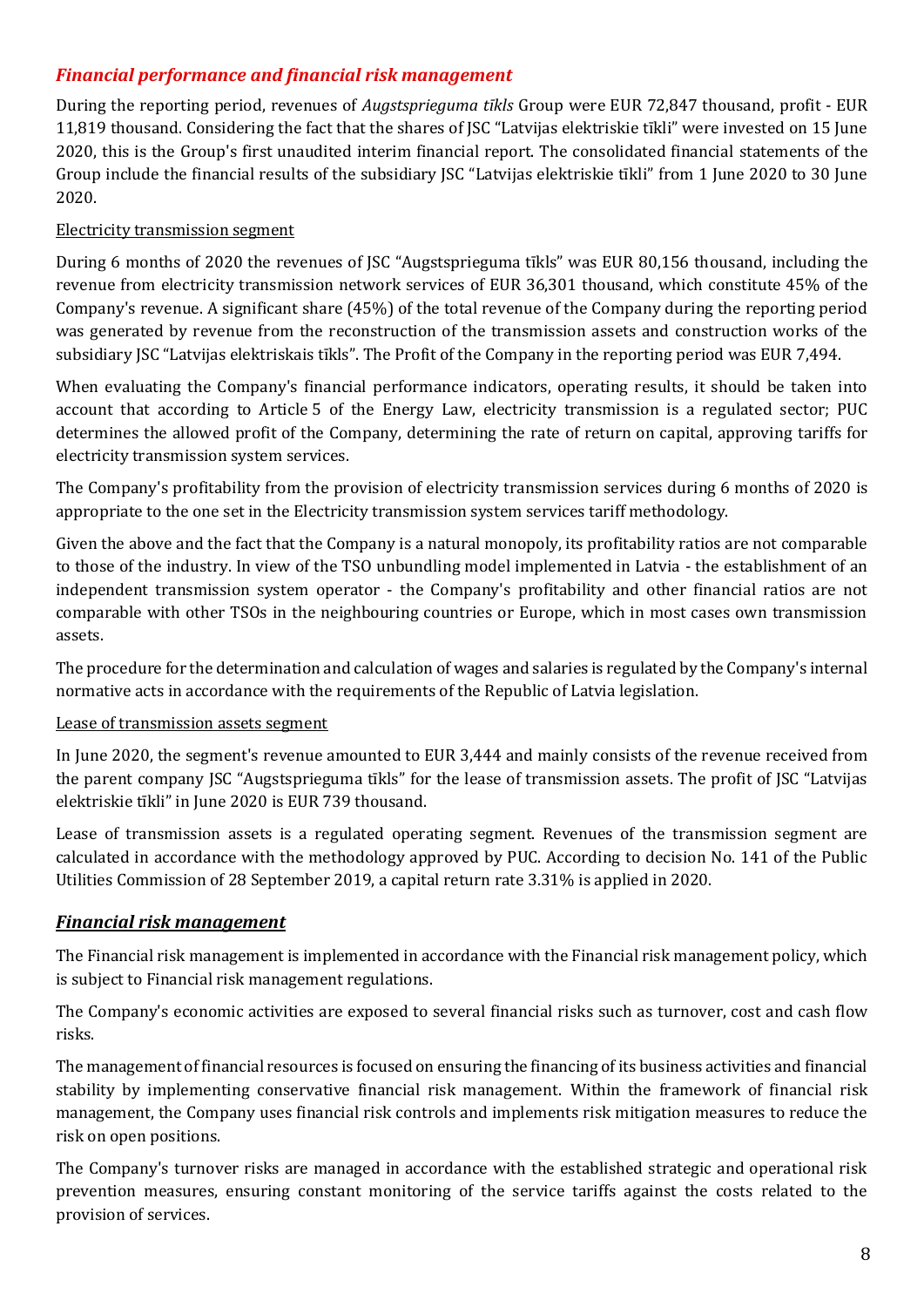The Company complies with prudential liquidity risk management, ensuring that appropriate financial resources are available to it for the settlement of liabilities within the set time periods.

Financial means that potentially expose the Company to a certain degree of risk concentration are mostly cash and trade receivables. Although the Company has a significant concentration of risk with respect to one counterparty or a group of similar counterparties, this risk is considered to be limited, considering that the most important Cooperation partner is the state-owned commercial company JSC "Latvenergo", as well as its group companies. Trade receivables are presented according to the recoverable value.

In cooperation with banks and financial institutions, such business partners are accepted, whose credit rating or credit rating of the parent bank set by an international credit rating agency is at least at the investment grade level.

The management of the Company expects that it will not have liquidity problems and that the Company will be able to settle accounts with creditors within the set terms. The Company's management believes that the Company will have sufficient financial resources to ensure its liquidity is not compromised.

#### *Corporate and Social Responsibility*

The strategic direction of the Company is focused on sustainable development. The Company participates in the annual "Sustainability Index" managed by the Corporate Responsibility and Sustainability Institute, and in 2020 the Company received the top Platinum award (as an assessment of its work in 2019). At the same time the company received the title "Family-Friendly Merchant" from the Ministry of Welfare.

Corporate and social responsibility policy has been developed and approved by the Company. Corporate and social responsibility (hereinafter - CSR) policy defines the forms, basic principles and directions of CSR, criteria for choosing activities.

The aim of the Company's Environmental Policy is to continuously improve the Company's environmental performance by eliminating or reducing its environmental impact through the rational use of natural resources and the implementation of the best available techniques in all areas of the Company's operations.

The Company carries out systematic risk assessment (environmental review is performed every three years; the next one is scheduled in 2020, for 2017–2019), and environmental programmes are established to prevent significant risks. A register of environmental events is maintained. Key environmental pollution indicators are periodically controlled in accordance with the environment monitoring plan. The overall environmental risk is low.

Increased attention is paid to energy efficiency issues. The Energy management policy of the Company is aimed at continuously improving the Company's energy performance by reducing technical and technological losses, improving the operational energy consumption of the Company's facilities, and improving the Company's vehicle purchasing and utilisation strategy.

#### *Electricity transmission system services tariff*

The electricity transmission services tariffs are determined in accordance with the "Methodology for calculating tariffs for electricity transmission system services" approved by the PUC. In 2020 transmission system services were provided at tariffs that were approved by the decision of the PUC Council on 4 April 2017.

As one of its priority objectives the Company has set the implementation of measures to reduce the increase of electricity transmission system service tariffs. In order to achieve the pursued objective, the Company actively attracts co-financing from the European Union (EU) to finance its capital investments. Currently, EU co-financing is attracted for 4 capital investment projects. In addition, in order to minimise the impact on the transmission tariffs, the Company redistributes the accumulated overload charge revenue to finance the capital investments.

In 2020 it is planned to continue the improvement of the efficiency of the Company's business operations that was started in 2017, and also cost optimisation.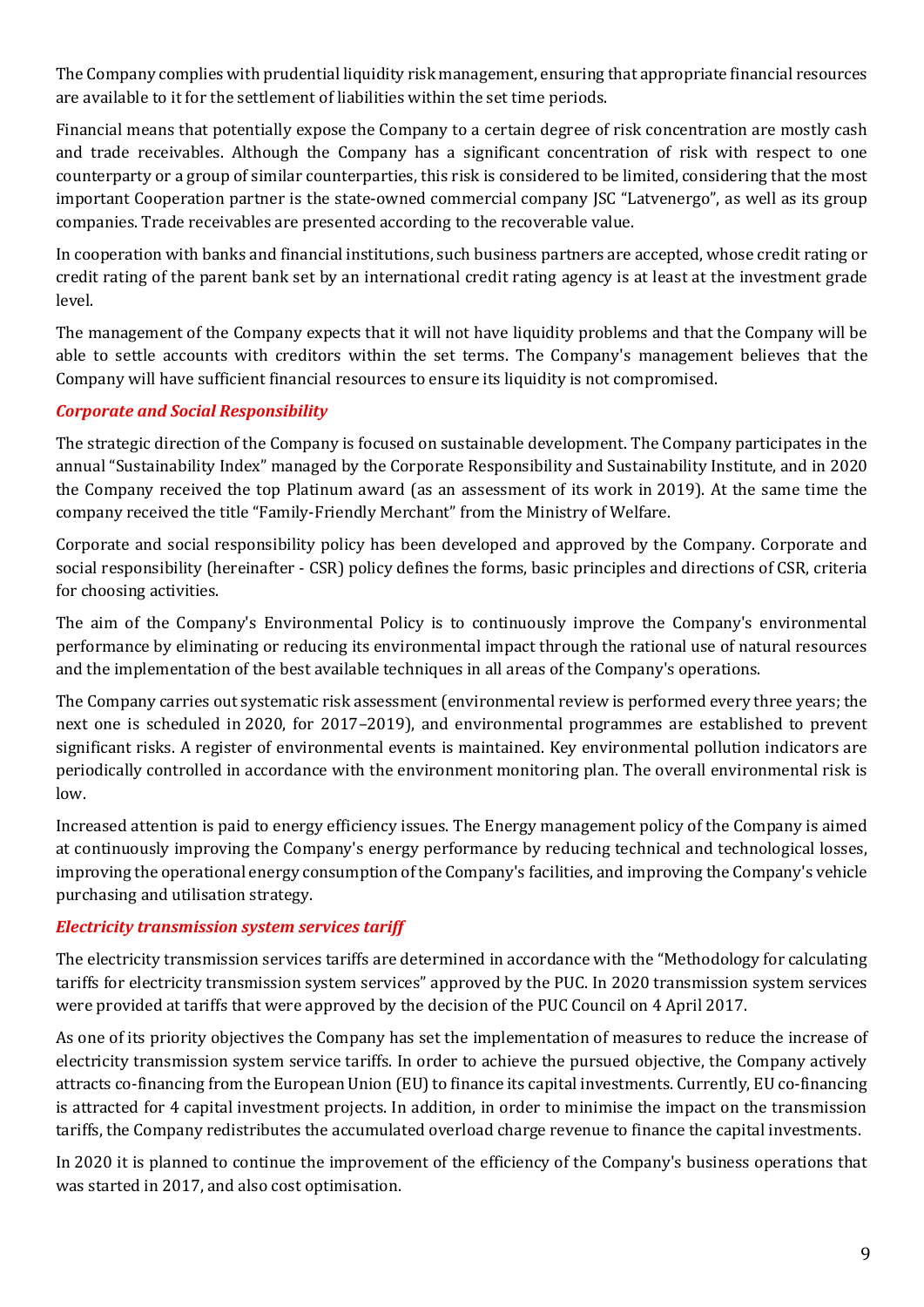As a result of the Company's activities, 80% of the financing required for the implementation of the development projects included in the European ten-year development plan is covered by EU co-financing and overload charge revenues, thus reducing the impact on the electricity transmission system service tariffs.

# *Further development*

The Company focuses on sustainable growth in order to improve the services provided to the Latvian and Baltic electricity market participants.

The strategic direction of the Company is focused on:

- **O** Strengthening the energy security of Latvia by synchronising the electricity transmission network of Latvia with the continental European network;
- **O** Safe operation of the Latvian electricity system and quality electricity supply to customers;
- Improving operational efficiency by providing a quality transmission service at a minimum tariff;
- Ensuring the efficiency of the electricity market through integration into the European internal energy market.

#### *Development of the electricity transmission system*

With decision of the PUC Council No. 149 of 19 September 2019, "On the Electricity transmission system development plan", the Company's electricity transmission system development plan for the period from 2020 to 2029 (hereinafter – Development plan) was approved.

The Development Plan determines the development of the transmission system and the necessary financial investments in the transmission infrastructure for the next ten years, defining the investment of EUR 413 million for the development of the electricity transmission system.

As a result of the implementation of the development plan, in the long term it is planned to reduce the amount of equipment exceeding the critical age limit values.

#### *The most important development measures in the coming years*:

The electricity transmission network is being developed in accordance with the Latvian electricity transmission system development plan and the European transmission system ten year development plan. The European ten year development plan includes those Latvian development projects which are of strategic importance, not only nationally but also in the Baltic Sea region as a whole.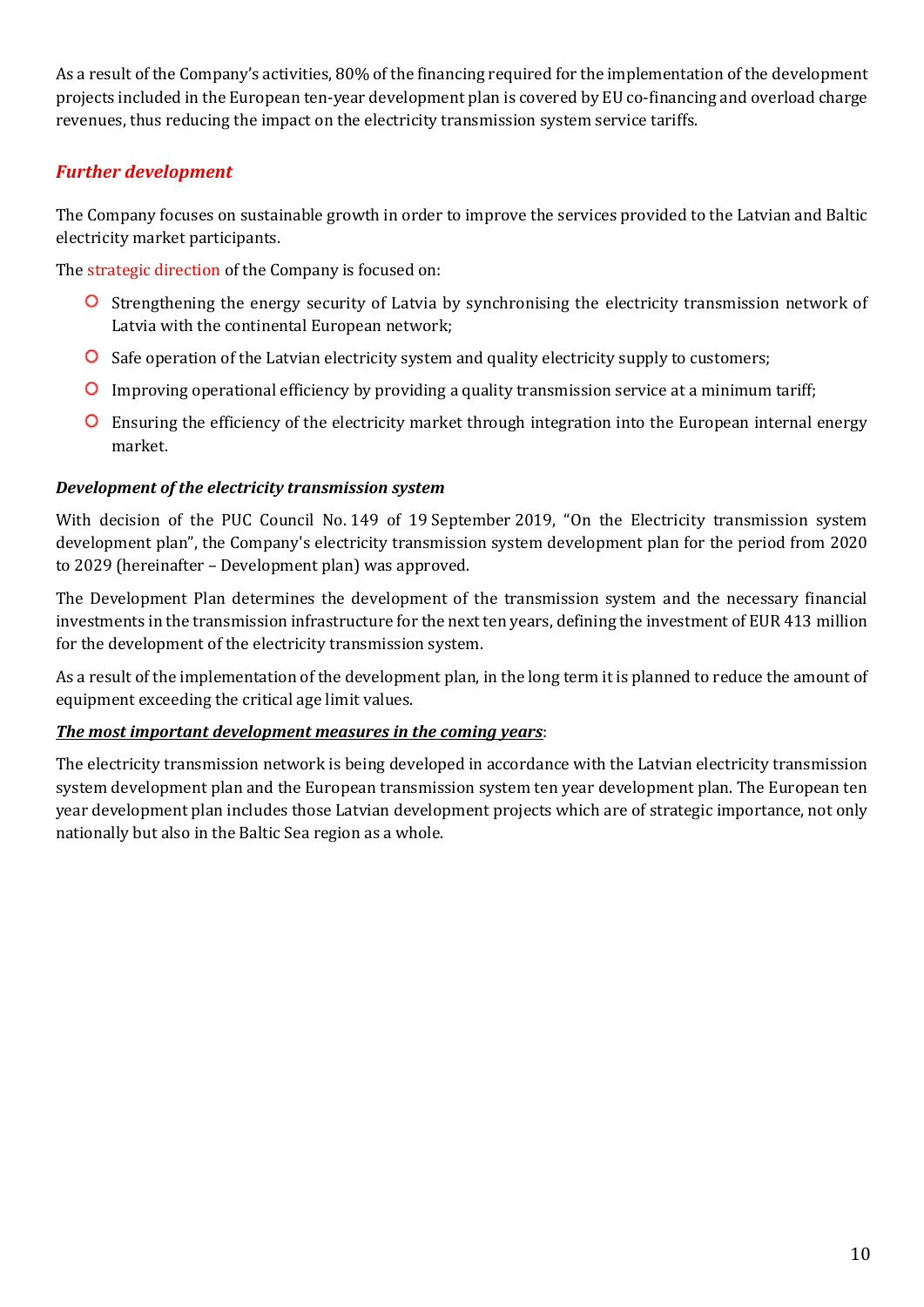#### Picture



Development projects included in the European ten year development plan.

330 kV EPL connection "Kurzemes loks" Step 3: 330 kV overhead line "Ventspils – Tume – Imanta"

Within the framework of the project, it is planned to reconstruct the existing 110 kV overhead power transmission lines to 330 kV lines from Ventspils to Imanta (in Riga), as well as to expand the existing 330 kV substation "Imanta" and to construct a new 330 kV distribution plant at "Tume" substation. The reconstruction of 110 kV distribution plants at the substations "Dundaga", "Talsi", "Valdemārpils", "Kandava", "Priedaine" is also planned.

The implementation of the project has been completed and it has been put into operation before the deadlines specified in the Grant Agreement.

Latvia – Estonia third interconnection

The project includes the construction of a new 330 kV line of 180 km that will connect the "TPP-2" substation in Latvia and the "Kilingi-Nomme" substation in Estonia, as well as expand the TPP-2 substation by installing shunt reactor systems for reactive power compensation.

In 2020 the active construction of the new line was actively implemented at virtually all sections from the Latvian-Estonian border to the TPP-2 substation. The expansion works of the TPP-2 substation were also started. The whole project is planned to be completed in 2020.

Construction of a new power transmission line Riga TPP2 - Riga HPP

The project envisages the construction of a new 330 kV overhead/cable line (indicative line length - 13 km), the extension of the 330 kV switchgear of the "Riga TPP2" substation, as well as the reconstruction of the substation "Riga HPP", using the existing equipment and solutions.

In 2020 the construction of the line "Riga TPP2 - Riga HPP", as well as the reconstruction of 330 kV switchgear of substation "Riga HPP" and extension of 330 kV switchgear of substation "Riga TPP-2" were implemented. All the construction works of the project are planned to be completed by the end of 2020.

Increasing the capacity of the 330 kV power transmission line Tartu (EE) - Valmiera (LV) and the 330 kV power transmission line Tsirgulina (EE) - Valmiera (LV) between Latvia and Estonia within the framework of Phase 1 of the Baltic country synchronisation project with continental Europe.

The project provides the complete replacement of both existing 330 kV lines with new high throughput lines. The total length of both lines in the territory of Latvia is 100 km.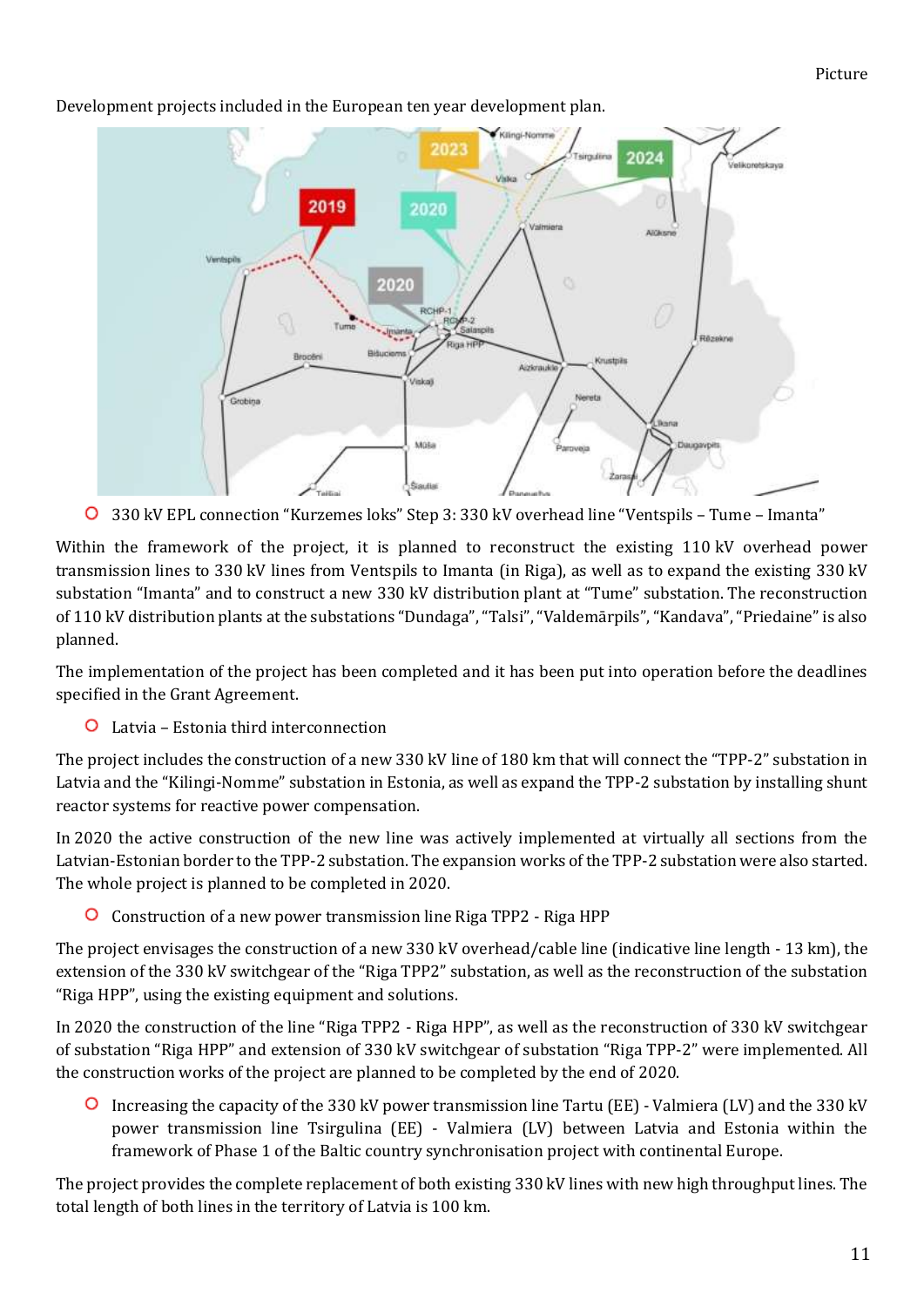On 23 January 2019, European Union co-funding in the amount of 75% has been granted to the Baltic synchronisation project, including the reconstruction of the two existing Estonian-Latvian interconnection 330 kV lines.

The implementation of the project is planned immediately after the implementation of the project "Third Interconnection of Latvia – Estonia".

All of the above projects are included on List 3 of Projects of Common European Interest (CEI). All projects have received European Union co-financing from the Connecting Europe Facility:

- EU co-financing was granted in 2019 to increase the capacity of the 330 kV power transmission line Tartu (EE) - Valmiera (LV) and the 330 kV power transmission line Tsirgulina (EE) - Valmiera (LV);
- **O** for the construction of the power transmission line "Riga TEC2" "Riga HPP" in 2017;
- and European co-financing was granted for the projects "Construction of the 3rd stage of project "Kurzemes loks" and "Construction of Latvia-Estonia third stage interconnection", from the Connecting Europe Facility in November 2014.

#### Electricity transmission system sustainability projects

The prepared electricity transmission system development plan of Latvia for the next ten years envisages a number of measures to improve the transmission infrastructure - reconstruction of existing 330 kV and 110 kV substations, improvement of power transmission lines, replacement of transformers, etc.

#### Access of third parties to the electricity transmission network

Taking the principles of operation of the electricity market of Latvia into account, JSC "Augstsprieguma tīkls" will continue to provide non-discriminatory access to the transmission system for both electricity producers and transmission system users in accordance with the principles of fairness, transparency and equality, both by constructing new and renovating existing connections.

#### *System management and electricity market development*

Carrying out the policy of the European Union regarding the single electricity market, JSC "Augstsprieguma tīkls" continues to actively participate in the activities of integration of the internal electricity market of the European Union, both within the European Union and in the Baltic region.

The main challenges for the upcoming years will be related to the synchronisation of the Baltic states with continental Europe.

On 14 September 2018, the European Commission supported the synchronisation of the Baltic countries at the political level and recommended the initiation of the Baltic countries synchronisation procedure with continental Europe.

On 19 September 2018, the TSOs of the Baltic countries submitted an application to the TSOs of Poland to join the synchronous area of continental Europe, and on 21 September 2018, the Polish TSO submitted an application to the continental Europe regional group of ENTSO-E on the extension of the synchronous area to the electricity systems of the Baltic countries.

On 22 May 2019, JSC "Augstsprieguma tīkls" signed the Agreement for accession to the Continental European Electricity System, which entered into force on 27 May 2019.

On 23 January 2019, the CEF Steering Committee approved Phase 1 of the Baltic synchronisation application and decided to grant co-financing of 75% to the projects included in the application.

#### *Occurrences and events after the end of the reporting period*

When executing the decisions of the Cabinet of Ministers of the Republic of Latvia of 8 October 2019 and 17 December 2019, by the decision of the Shareholders' Meeting of JSC "Augstsprieguma tīkls" of 18 August 2020, it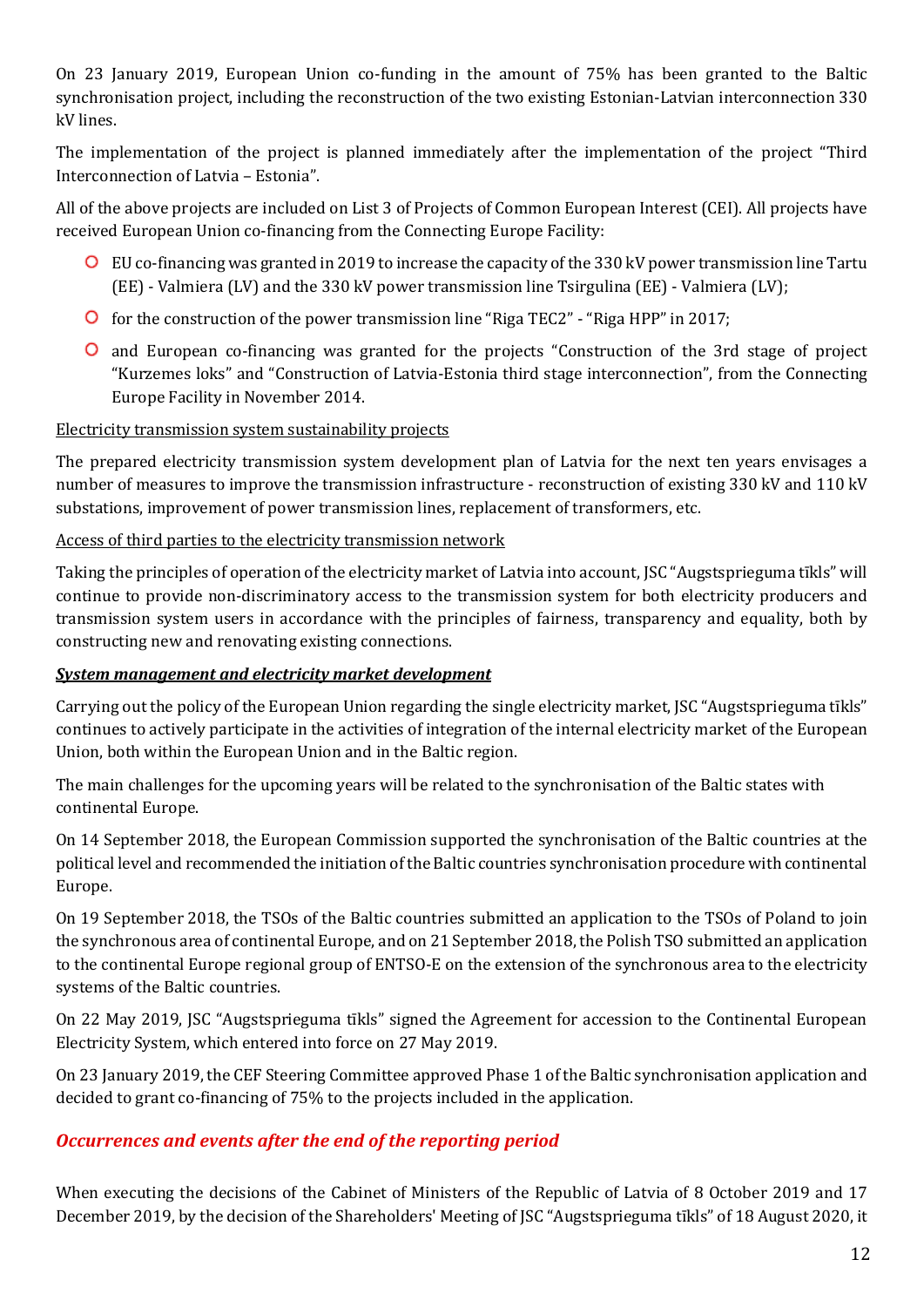was decided to reorganise JSC "Augstsprieguma tīkls" by merging it with the acquiring company JSC "Latvijas elektriskie tīkli" (the company to be merged), as well as the reorganisation agreement of JSC "Augstsprieguma tīkls" and JSC "Latvijas elektriskie tīkli" has been approved. According to the decision of the Cabinet of Ministers of 17 December 2019, the reorganisation is planned to be implemented by 31 December 2020.

When executing the protocol decision of the Cabinet of Ministers of the Republic of Latvia of 26 May 2020 (Protocol No. 36, Paragraph 38) "Regarding the Use of the Pre-emption Right in the Transaction of Alienation of Shares of JSC "Conexus Baltic Grid"", JSC "Augstsprieguma tīkls" acquired 34.1% of shares of the Company of JSC "Conexus Baltic Grid" on 21 July 2020, and accordingly as of 21 July 2020 the Company owns 68.46% of shares of JSC "Conexus Baltic Grid" and has a decisive influence in the company.

After the end of the financial year, in March 2020, restrictions related to the spread of the coronavirus have entered into force in the Republic of Latvia and many other countries, which significantly reduces economic development in the country and in the world. It is not possible to predict how the situation will develop in the future, and therefore there is uncertainty about economic development. The Company's management continuously evaluates the situation, and at the time of approval of the annual report the Company has not encountered significant disruptions in its business operations, no significant or potentially significant debt losses have been identified, and the Company continues to settle liabilities in a timely manner. However, this conclusion is based on the information available at the time of preparation of the document; as influencing circumstances change, the impact on the Company's operations may differ from the current assessment.

#### *Note on management responsibility*

Based on the information being at the disposal of the Board of JSC "Augstsprieguma tīkls", the unaudited interim abridged financial statements of the *Augstsprieguma tīkls* Group and JSC "Augstsprieguma tīkls" for the 6-month period, which ended on 30 June 2020, provide a true and fair view in all material aspects about the assets, liabilities, financial status and profit or loss of the *Augstsprieguma tīkls* Group.

**Varis Boks Arnis Staltmanis Imants Zviedris**

Chairman of the Board Member of the Board Member of the Board

**Gatis Junghāns** Member of the Board

\_\_\_\_\_\_\_\_\_\_\_\_\_\_\_\_\_\_\_\_\_\_\_\_\_\_\_\_\_

**Mārcis Kauliņš** Member of the Board

\_\_\_\_\_\_\_\_\_\_\_\_\_\_\_\_\_\_\_\_\_\_\_\_\_\_\_\_\_\_\_\_\_\_

**Māra Grava** Head of the Finance and Accounting Department

\_\_\_\_\_\_\_\_\_\_\_\_\_\_\_\_\_\_\_\_\_\_\_\_\_\_\_\_\_\_\_\_\_\_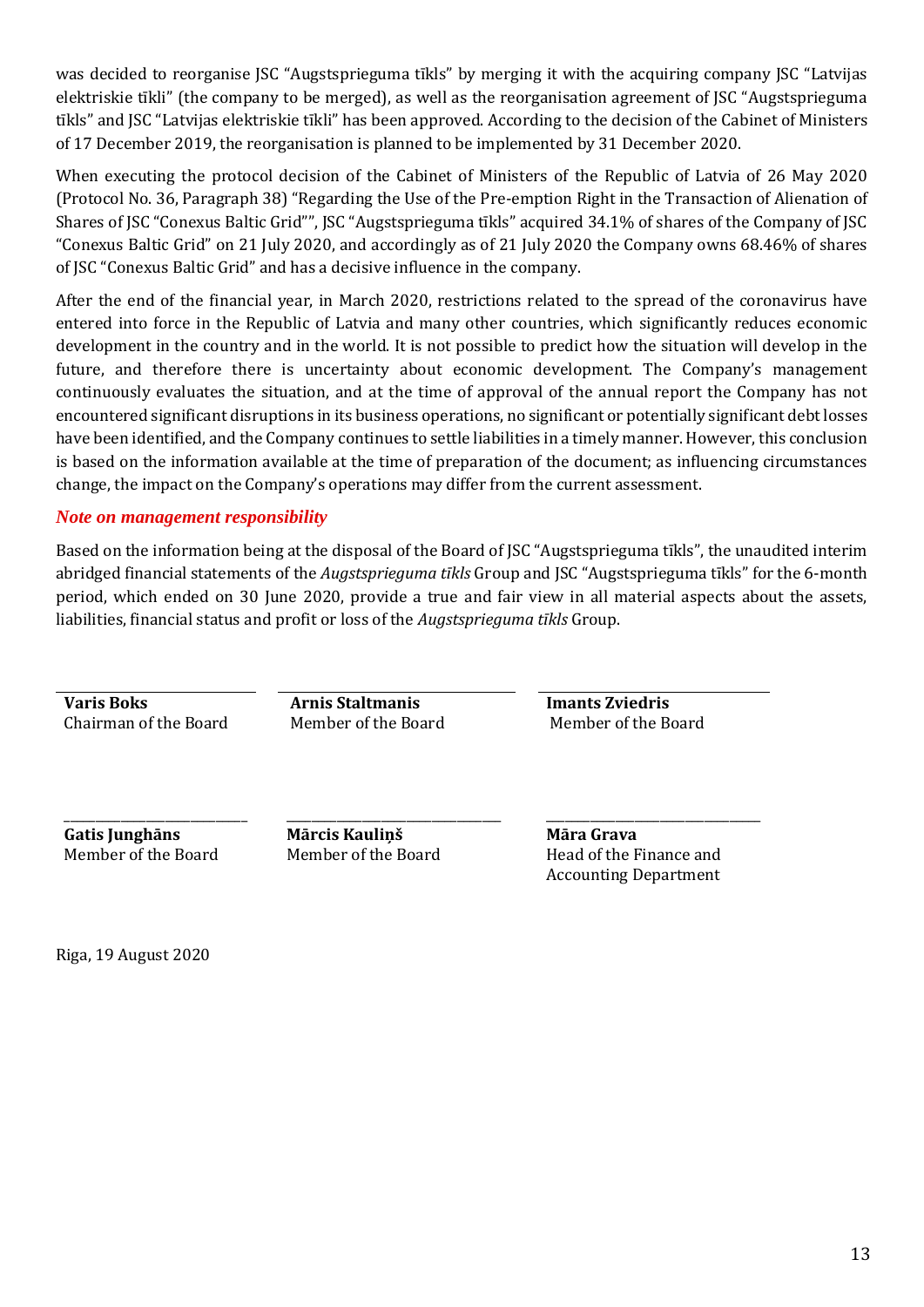# **Profit or Loss Statement**

|                                                   |      | Group               | JSC "Augstsprieguma tīkls" |                     |                     |
|---------------------------------------------------|------|---------------------|----------------------------|---------------------|---------------------|
|                                                   |      | 6 months<br>of 2020 | 6 months<br>of 2020        | 6 months<br>of 2020 | 6 months<br>of 2019 |
|                                                   |      | <b>EUR</b>          | <b>EUR</b>                 | <b>EUR</b>          | <b>EUR</b>          |
| Income                                            | 3    | 72 846 917          | 80 155 575                 | 88 116 408          | 184 742 077         |
| Other income from<br>business activities          | 4    | 161 363             | 150 025                    | 53 919              | 251390              |
| Used raw materials and<br>materials, repair costs | 5    | (2065918)           | (9663254)                  | (13600882)          | (28640577)          |
| Staff costs                                       | 6    | (8256895)           | (8242613)                  | (8223588)           | (16230471)          |
| Depreciation and<br>amortisation                  |      | (18952204)          | (19572540)                 | (18691487)          | (36002386)          |
| Other business costs                              | 7    | (40715169)          | (40733195)                 | (46688711)          | (99607516)          |
| Income from participation                         |      | 5 604 642           | 5 604 642                  | 4 193 8 64          | 4 193 8 64          |
| Financial income                                  | 8(a) | 54 187              | 54 187                     | 28 06 6             | 44 2 2 4            |
| Finance costs                                     | 8(b) | (444006)            | (258772)                   | (1013280)           | (1683631)           |
| <b>Consolidation difference</b>                   |      | 3 5 8 6 2 9 3       |                            |                     |                     |
| <b>Profit before taxes</b>                        |      | 11819210            | 7494055                    | 4 174 309           | 7 066 974           |
| Corporate income tax                              |      |                     |                            |                     |                     |
| <b>Profit for the reporting</b><br>year           |      | 11819210            | 7494055                    | 4 174 309           | 7 066 974           |

Annexes from page 20 to 46 are an integral part of these financial statements.

**Varis Boks**<br> **Arnis Staltmanis**<br> **Chairman of the Board**<br> **Member of the Board**<br> **Arnis Staltmanis**<br> **Member of the Board**<br> **Member of the Board** Chairman of the Board

**Gatis Junghāns**

**Mārcis Kauliņš** Member of the Board

\_\_\_\_\_\_\_\_\_\_\_\_\_\_\_\_\_\_\_\_\_\_\_\_\_\_\_\_\_\_\_\_\_\_

\_\_\_\_\_\_\_\_\_\_\_\_\_\_\_\_\_\_\_\_\_\_\_\_\_\_\_\_\_\_\_\_\_\_ **Māra Grava** Head of the Finance and Accounting Department

Member of the Board

\_\_\_\_\_\_\_\_\_\_\_\_\_\_\_\_\_\_\_\_\_\_\_\_\_\_\_\_\_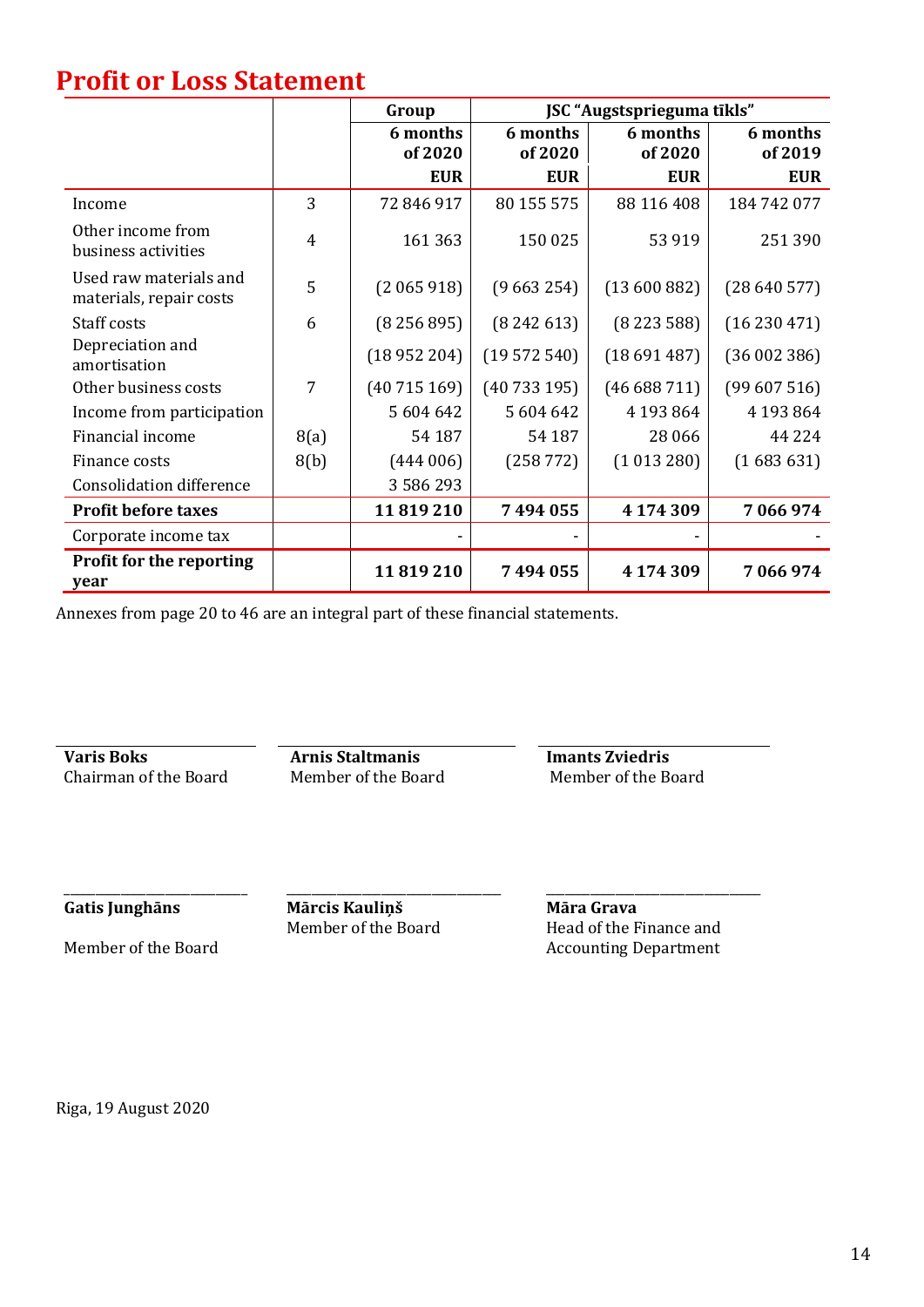# **Statement of Financial Position on 30 June 2020**

|                                          |              | Group       | JSC "Augstsprieguma tīkls" |             |
|------------------------------------------|--------------|-------------|----------------------------|-------------|
|                                          | <b>Annex</b> | 30.06.2020  | 30.06.2020                 | 31.12.2019  |
|                                          |              | <b>EUR</b>  | <b>EUR</b>                 | <b>EUR</b>  |
| <b>ASSETS</b>                            |              |             |                            |             |
| Long-term investments                    |              |             |                            |             |
| Intangible investments                   | 9            | 1220618     | 50 369 753                 | 50 413 419  |
| <b>Fixed assets</b>                      | 9            | 637 409 632 | 5 383 466                  | 5491202     |
| Right to use assets                      |              | 14 585 256  | 18 408 307                 | 35 920 323  |
| Other long-term financial<br>investments | 10           | 1422        | 1422                       | 1902887     |
| Investment in associated<br>companies    |              | 57 394 971  | 57 394 971                 | 57 394 971  |
| Investment into subsidiary               |              |             | 222 678 000                |             |
| <b>Total long-term investments</b>       |              | 710 611 899 | 354 235 919                | 151 122 802 |
| <b>Current assets</b>                    |              |             |                            |             |
| <b>Stock</b>                             | 11           | 527752      | 488 215                    | 480 112     |
| <b>Accounts receivable</b>               |              |             |                            |             |
| Net Trade receivables                    | 12           | 8 103 354   | 671571                     | 7966220     |
| Deposits                                 | 13           |             |                            | 20 000 000  |
| Other loans                              |              |             | 138 560 000                |             |
| Other debtors                            | 13           | 33 930 209  | 81 207                     | 22722       |
| Corporate income tax                     | 13           | 11512       | 11512                      | 11512       |
| Deferred expenses                        |              | 734 368     | 721753                     | 337584      |
| Accrued revenue                          | 14           | 17 004 796  | 17 004 796                 | 13777092    |
| <b>Total accounts receivable</b>         |              | 59 784 239  | 157 050 839                | 42 115 130  |
| Cash                                     |              | 126 980 000 | 122 094 513                | 28 216 327  |
| <b>Total current assets</b>              |              | 187 291 991 | 279 633 567                | 70 811 569  |
| <b>SUM TOTAL OF ASSETS</b>               |              | 897 903 890 | 633 869 486                | 221 934 371 |

Annexes from page 20 to 46 are an integral part of these financial statements.

**Varis Boks Arnis Staltmanis Imants Zviedris** Chairman of the Board Member of the Board Member of the Board

**Gatis Junghāns** Member of the Board

\_\_\_\_\_\_\_\_\_\_\_\_\_\_\_\_\_\_\_\_\_\_\_\_\_\_\_\_\_

**Mārcis Kauliņš** Member of the Board

\_\_\_\_\_\_\_\_\_\_\_\_\_\_\_\_\_\_\_\_\_\_\_\_\_\_\_\_\_\_\_\_\_\_

\_\_\_\_\_\_\_\_\_\_\_\_\_\_\_\_\_\_\_\_\_\_\_\_\_\_\_\_\_\_\_\_\_\_ **Māra Grava** Head of the Finance and Accounting Department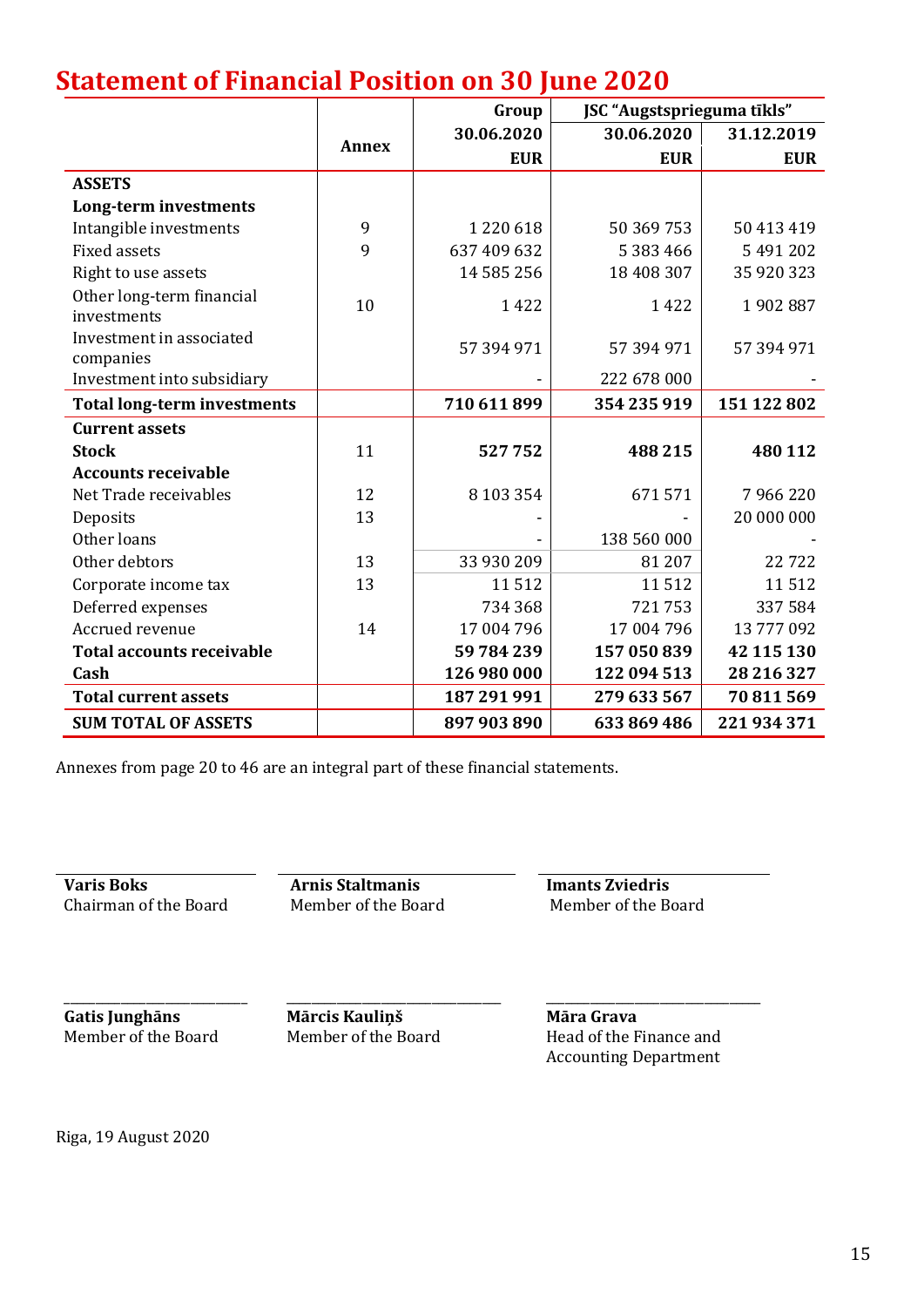# **Statement of Financial Position on 30 June 2020 (continued)**

|                                                                    |              | Group         | JSC "Augstsprieguma tīkls" |               |
|--------------------------------------------------------------------|--------------|---------------|----------------------------|---------------|
|                                                                    |              | 30.06.2020    | 30.06.2020                 | 31.12.2019    |
|                                                                    | <b>Annex</b> | <b>EUR</b>    | <b>EUR</b>                 | <b>EUR</b>    |
| <b>LIABILITIES</b>                                                 |              |               |                            |               |
| <b>Equity</b>                                                      |              |               |                            |               |
| Share capital                                                      | 15           | 363 896 079   | 363 896 079                | 64 218 079    |
| Reserves                                                           |              | 4 2 3 3 8 2 3 | 4 001 674                  | 2786621       |
| Retained                                                           |              |               |                            |               |
| earnings/(accumulated losses)                                      |              | (200430)      |                            | (4115963)     |
| Profit/(loss) for the reporting                                    |              | 11819210      | 7494055                    | 7 066 974     |
| year                                                               |              |               |                            |               |
| <b>Total equity</b>                                                |              | 379 748 682   | 375 391 808                | 69 955 711    |
| <b>Long-term creditors</b>                                         |              |               |                            |               |
| Employee benefit obligations                                       |              | 2844095       | 2804833                    | 2 966 213     |
| Lease liabilities                                                  |              | 14 090 278    |                            |               |
| Loans                                                              |              | 164 138 874   | 77 466 667                 |               |
| Deferred revenue                                                   |              | 261 153 369   | 90 247 629                 | 89 963 992    |
| <b>Total long-term creditors</b>                                   | 16           | 442 226 616   | 170 519 129                | 92 930 205    |
| Short-term accounts payable                                        |              |               |                            |               |
| Loans                                                              |              | 38 733 333    | 38 733 333                 |               |
| Lease liabilities                                                  |              | 652 385       | 18 440 025                 | 37 475 766    |
| Deferred revenue                                                   | 17           | 10 650 119    | 5 163 686                  | 4946387       |
| Trade payables                                                     |              | 6727943       | 14 187 977                 | 6 099 120     |
| <b>Taxes and Mandatory State</b><br>Social Insurance Contributions | 20           | 1624268       | 1617936                    | 864 001       |
| Advance payments received<br>from customers                        | 18           |               |                            | 82723         |
| Other creditors                                                    | 18           | 2963140       | 2955117                    | 3 2 1 8 1 7 0 |
| <b>Accrued liabilities</b>                                         | 19           | 14 577 404    | 6860475                    | 6 3 6 2 2 8 8 |
| <b>Total short-term accounts</b><br>payable                        |              | 75 928 592    | 87 958 549                 | 59 048 455    |
| <b>SUM TOTAL OF LIABILITIES</b>                                    |              | 897 903 890   | 633 869 486                | 221 934 371   |

Annexes from page 20 to 46 are an integral part of these financial statements.

Chairman of the Board Member of the Board Member of the Board

**Varis Boks Arnis Staltmanis Imants Zviedris**

**Gatis Junghāns** Member of the Board

\_\_\_\_\_\_\_\_\_\_\_\_\_\_\_\_\_\_\_\_\_\_\_\_\_\_\_\_\_

**Mārcis Kauliņš** Member of the Board

\_\_\_\_\_\_\_\_\_\_\_\_\_\_\_\_\_\_\_\_\_\_\_\_\_\_\_\_\_\_\_\_\_\_

**Māra Grava** Head of the Finance and Accounting Department

\_\_\_\_\_\_\_\_\_\_\_\_\_\_\_\_\_\_\_\_\_\_\_\_\_\_\_\_\_\_\_\_\_\_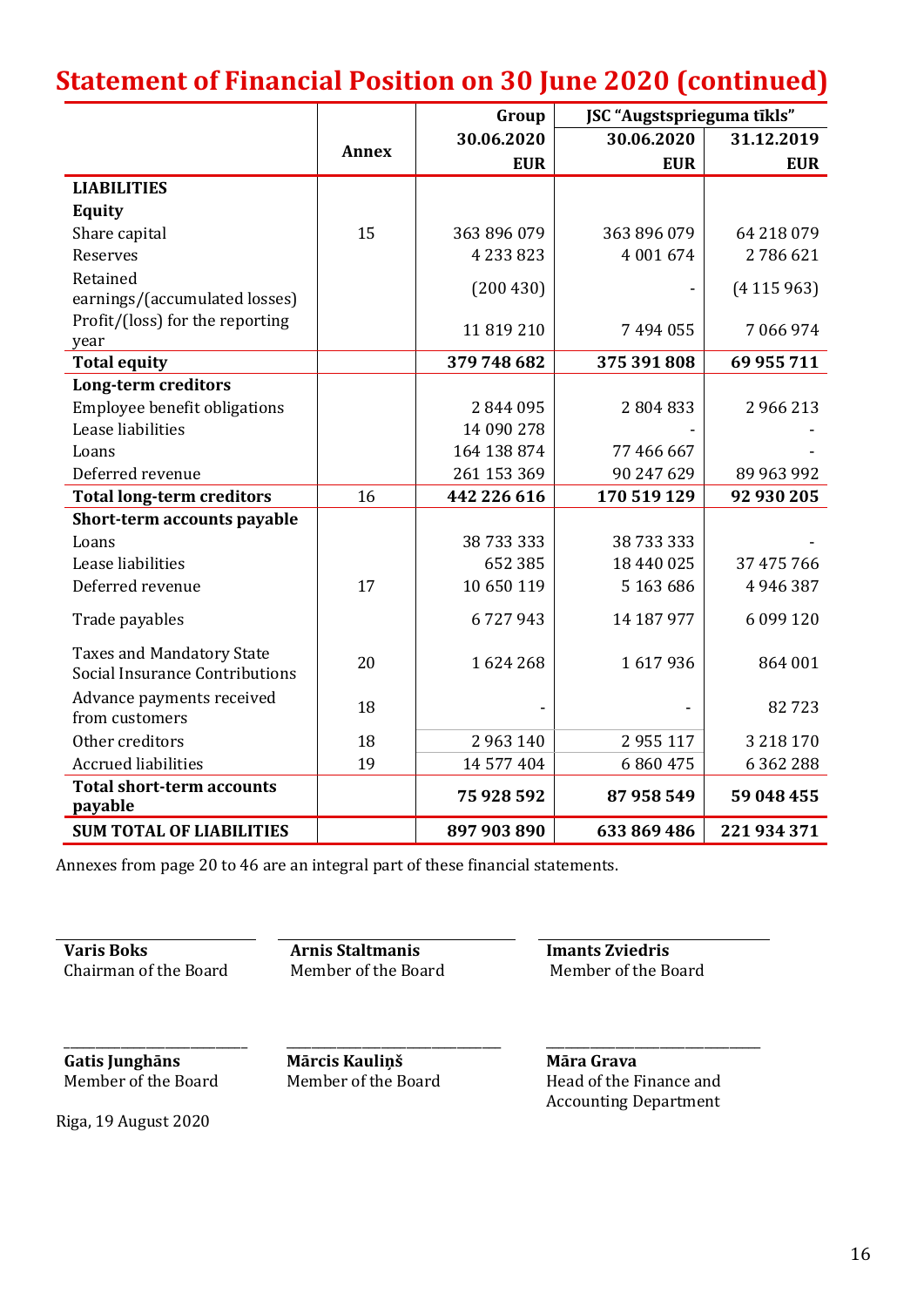# **Statement on changes in equity**

|                                                      | Group       |                      | JSC "Augstsprieguma tīkls"                              |                 |              |
|------------------------------------------------------|-------------|----------------------|---------------------------------------------------------|-----------------|--------------|
|                                                      |             | <b>Share capital</b> | <b>Retained</b><br>profit of the<br>reporting<br>period | <b>Reserves</b> | <b>Total</b> |
|                                                      | <b>EUR</b>  | <b>EUR</b>           | <b>EUR</b>                                              | <b>EUR</b>      | <b>EUR</b>   |
| <b>BALANCE ON 31</b><br>DECEMBER 2018                |             | 63 139 313           | 4677118                                                 | 2527228         | 70 343 659   |
| Dividends paid<br>for 2018                           |             |                      | (3598352)                                               |                 | (3598352)    |
| Share capital increase<br>Retained                   |             | 1078766              | (1078766)                                               |                 |              |
| earnings/(accumulate<br>d losses) IFRS16             |             |                      | (4115963)                                               |                 | (4115963)    |
| Profit for the<br>reporting year                     |             |                      | 7 066 974                                               |                 | 7 066 974    |
| Other income/(loss)<br>for the reporting year        |             |                      |                                                         | 259 393         | 259 393      |
| <b>BALANCE ON 31</b><br>DECEMBER 2018                | 69 955 711  | 64 218 079           | 2951011                                                 | 2786621         | 69 955 711   |
| Dividends paid<br>for 2019                           | (1735958)   |                      | (1735958)                                               |                 | (1735958)    |
| Retained<br>earnings/(accumulate<br>d losses) IFRS16 | 31719       |                      |                                                         |                 |              |
| Share capital increase                               | 299 678 000 | 299 678 000          |                                                         |                 | 299 678 000  |
| Profit for the<br>reporting period                   | 11819210    |                      | 7494055                                                 |                 | 7 494 055    |
| Changes in reserves                                  |             |                      | (1215053)                                               | 1215053         |              |
| <b>BALANCE ON JUNE</b><br>2020                       | 379 748 682 | 363 896 079          | 7494055                                                 | 4 001 674       | 375 391 808  |

Annexes from page 20 to 46 are an integral part of these financial statements.

**Varis Boks**<br> **Arnis Staltmanis**<br> **Chairman of the Board**<br> **Arnis Staltmanis**<br> **Arnis Staltmanis**<br> **Imants Zviedris**<br> **Member of the Board** Chairman of the Board

**Gatis Junghāns** Member of the Board

\_\_\_\_\_\_\_\_\_\_\_\_\_\_\_\_\_\_\_\_\_\_\_\_\_\_\_\_\_

**Mārcis Kauliņš** Member of the Board

\_\_\_\_\_\_\_\_\_\_\_\_\_\_\_\_\_\_\_\_\_\_\_\_\_\_\_\_\_\_\_\_\_\_

**Māra Grava** Head of the Finance and Accounting Department

\_\_\_\_\_\_\_\_\_\_\_\_\_\_\_\_\_\_\_\_\_\_\_\_\_\_\_\_\_\_\_\_\_\_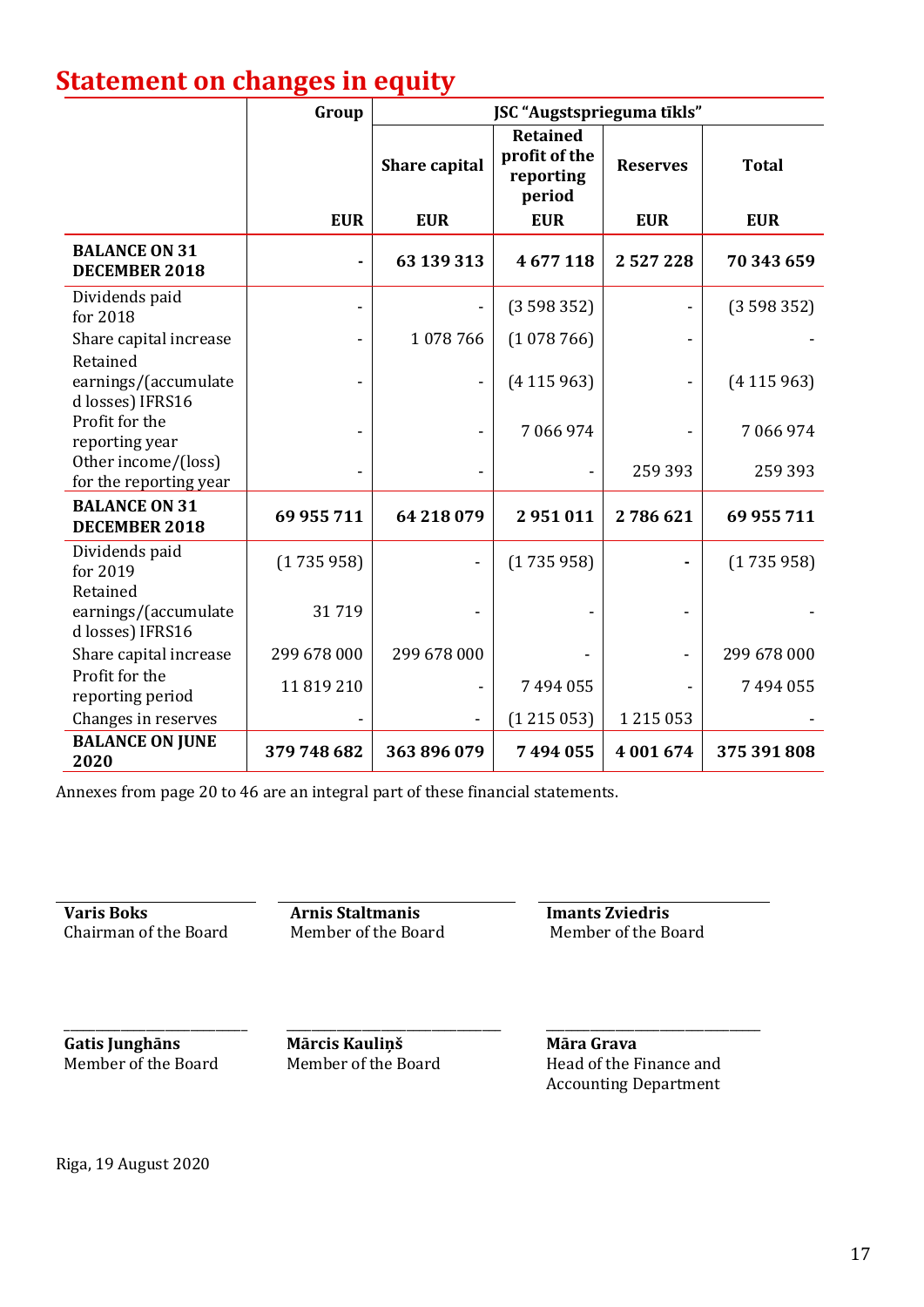# **Cash Flow Statement**

|                                                               |         | Group      |            | JSC "Augstsprieguma tīkls" |
|---------------------------------------------------------------|---------|------------|------------|----------------------------|
|                                                               | Annexes | 30.06.2020 | 30.06.2020 | 30.06.2019                 |
|                                                               |         | <b>EUR</b> | <b>EUR</b> | <b>EUR</b>                 |
| <b>I CASH FLOW FROM OPERATING</b>                             |         |            |            |                            |
| <b>ACTIVITIES</b>                                             |         |            |            |                            |
| Profit before taxes                                           |         | 11819210   | 7494055    | 4 174 309                  |
| <b>Adjustments</b>                                            |         |            |            |                            |
| a) depreciation, amortisation                                 | 9       | 18 960 493 | 18 024 477 | 12759426                   |
| b) changes in provisions                                      |         | (161 380)  | (161380)   | (61569)                    |
| c) income from participation                                  |         | (5604642)  | (5604642)  | (4193864)                  |
| d) interest costs, incl. for lease of<br>the assets           |         | 429 866    | 149 300    | 3931                       |
| e) interest income, income from<br>exchange rate fluctuations | 8(a)    | (54187)    | (54187)    | (28066)                    |
| Profit before corrections of the                              |         |            |            |                            |
| influence of changes in the                                   |         | 25 389 360 | 19847622   | 12 654 167                 |
| balances of the current assets                                |         |            |            |                            |
| and short-term creditors                                      |         |            |            |                            |
| <b>Adjustments</b>                                            |         |            |            |                            |
| a) decrease/(increase) in<br>receivables and accrued income   |         | 4 244 906  | 23 514 629 | (1836096)                  |
| b) decrease/(increase) in the<br>balance of stock             |         | 12 4 3 4   | (8103)     | (12587)                    |
| c) (decrease)/increase of creditors,<br>accrued liabilities   |         | 31 055 292 | 6243816    | 1941584                    |
| d) increase/(decrease) of loans                               |         | (19608955) |            |                            |
| Gross cash flow of the principal<br>activity                  |         | 41 093 037 | 49 597 964 | 12 747 068                 |
| Interest payments                                             |         | (76270)    | (76 270)   | (3931)                     |
| Recognised asset lease interest<br>payments                   |         | (9322)     |            | 678 313                    |
| Interest income from term deposits                            |         |            |            | 28 0 6 6                   |
| Corporate income tax payments                                 |         | (347192)   | (347192)   | (719670)                   |
| <b>NET CASH FLOW FROM</b><br><b>OPERATING ACTIVITIES</b>      |         | 40 660 253 | 49 174 502 | 12729846                   |

Annexes from page 20 to 46 are an integral part of these financial statements.

**Varis Boks Arnis Staltmanis Imants Zviedris** Chairman of the Board Member of the Board Member of the Board

\_\_\_\_\_\_\_\_\_\_\_\_\_\_\_\_\_\_\_\_\_\_\_\_\_\_\_\_\_ **Gatis Junghāns** Member of the Board

**Mārcis Kauliņš** Member of the Board

\_\_\_\_\_\_\_\_\_\_\_\_\_\_\_\_\_\_\_\_\_\_\_\_\_\_\_\_\_\_\_\_\_\_

\_\_\_\_\_\_\_\_\_\_\_\_\_\_\_\_\_\_\_\_\_\_\_\_\_\_\_\_\_\_\_\_\_\_ **Māra Grava** Head of the Finance and Accounting Department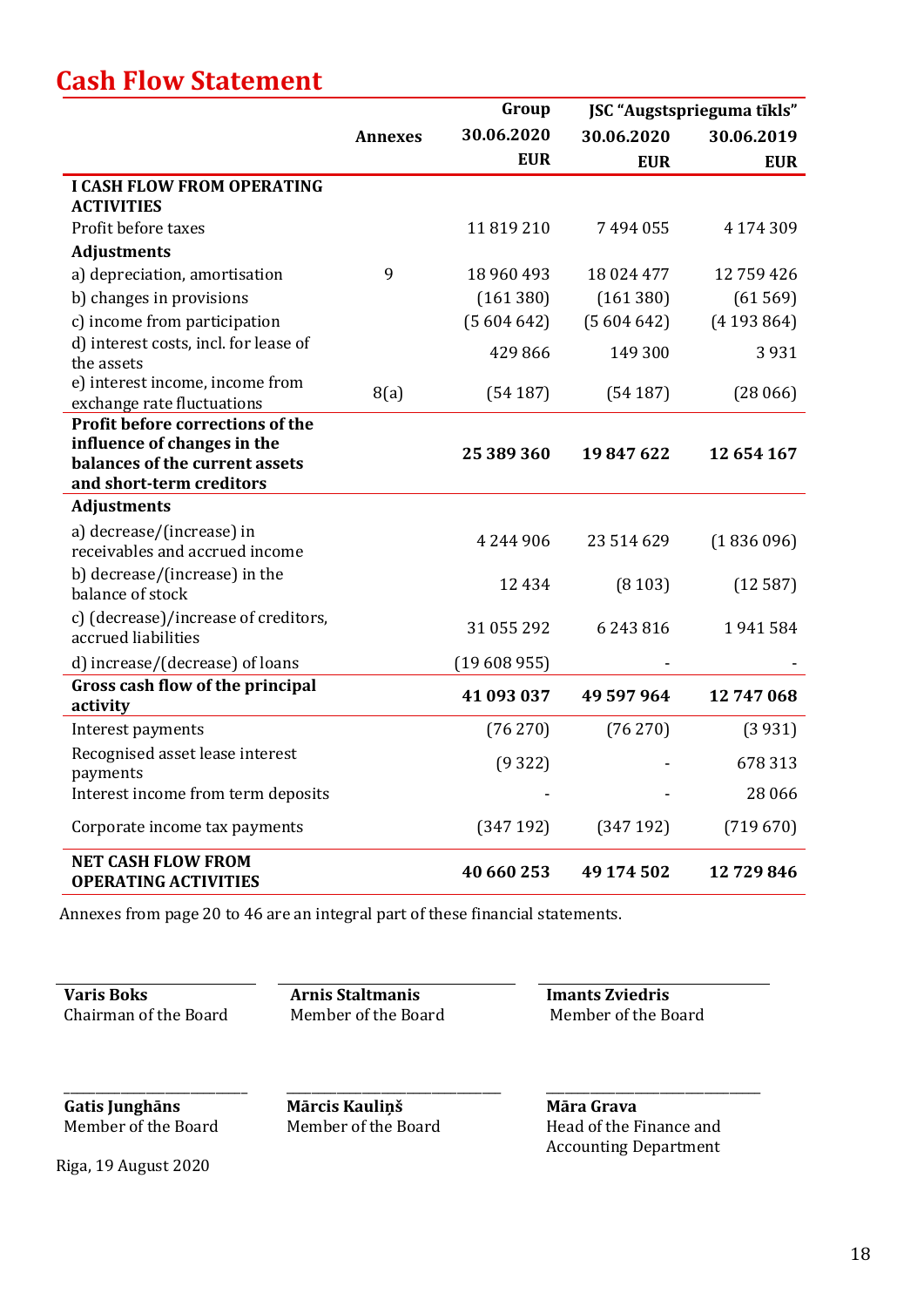| <b>Cash flow statement (continued)</b> |
|----------------------------------------|
|----------------------------------------|

|                                                                        |         | Group       |             | JSC "Augstsprieguma tīkls" |
|------------------------------------------------------------------------|---------|-------------|-------------|----------------------------|
|                                                                        | Annexes | 30.06.2020  | 30.06.2020  | 30.06.2019                 |
|                                                                        |         | <b>EUR</b>  | <b>EUR</b>  | <b>EUR</b>                 |
| <b>II CASH FLOW FROM INVESTMENT ACTIVITY</b>                           |         |             |             |                            |
| Acquisition and establishment of                                       |         |             |             |                            |
| intangible investments and fixed                                       |         | (9437117)   | (844316)    | (56368290)                 |
| assets                                                                 |         |             |             |                            |
| Income from the sale of fixed                                          |         | 105 703     | 105 703     | (12526194)                 |
| assets and intangible investments<br>Income from the sale of financial |         |             |             |                            |
| investments                                                            |         | 1729071     | 1729071     |                            |
| Interest income from term                                              |         |             |             |                            |
| deposits                                                               |         | 54 187      | 54 187      |                            |
| Equity capital increase                                                |         | 77 000 000  | 77 000 000  |                            |
| Loan issued to a subsidiary                                            |         |             | (138560000) |                            |
| Dividends received from shares                                         |         | 5604642     | 5 604 642   | 4 193 8 64                 |
| Placed deposits, Net                                                   |         |             |             | 30 000 000                 |
| <b>NET CASH FLOW FROM</b>                                              |         | 75 056 486  | (54910713)  | (34700620)                 |
| <b>INVESTMENT ACTIVITIES</b>                                           |         |             |             |                            |
| <b>III CASH FLOW FROM FINANCING ACTIVITY</b>                           |         |             |             |                            |
| Received EU funding                                                    |         | 3959        | 3959        | 96 575                     |
| Loans received/(repaid)                                                |         | (44013136)  | 116 200 000 |                            |
| <b>Received loans</b>                                                  |         | 40 744 264  |             |                            |
| Interest paid                                                          |         | (175105)    |             |                            |
| Expenses from the sale of financial                                    |         | 172 394     | 172 394     |                            |
| investments                                                            |         |             |             |                            |
| Dividends paid                                                         |         | (1388765)   | (1388765)   | (3598352)                  |
| Asset lease payments                                                   |         | (12296677)  | (15373191)  |                            |
| <b>NET CASH FLOW FROM</b>                                              |         | (16953066)  | 99 614 397  | (3501777)                  |
| <b>FINANCING ACTIVITY</b>                                              |         |             |             |                            |
| <b>NET CASH</b>                                                        |         | 99 027 767  | 93 878 186  | (25472551)                 |
| <b>INCREASE/DECREASE)</b>                                              |         |             |             |                            |
| Balance of cash at the beginning of                                    |         | 28 216 327  | 28 216 327  | 56 636 900                 |
| the reporting period                                                   |         |             |             |                            |
| <b>Balance of cash at the end of the</b>                               |         | 127 112 047 | 122 094 513 | 31 164 349                 |
| reporting period                                                       |         |             |             |                            |

Annexes from page 20 to 46 are an integral part of these financial statements.

Chairman of the Board

**Varis Boks**<br> **Arnis Staltmanis**<br> **Chairman of the Board**<br> **Arnis Staltmanis**<br> **Arnis Staltmanis**<br> **Chairman of the Board**<br> **Alternative Member of the Board** 

\_\_\_\_\_\_\_\_\_\_\_\_\_\_\_\_\_\_\_\_\_\_\_\_\_\_\_\_\_ **Gatis Junghāns** Member of the Board

\_\_\_\_\_\_\_\_\_\_\_\_\_\_\_\_\_\_\_\_\_\_\_\_\_\_\_\_\_\_\_\_ **Mārcis Kauliņš** Member of the Board

**Māra Grava** Head of the Finance and Accounting Department

\_\_\_\_\_\_\_\_\_\_\_\_\_\_\_\_\_\_\_\_\_\_\_\_\_\_\_\_\_\_\_\_\_\_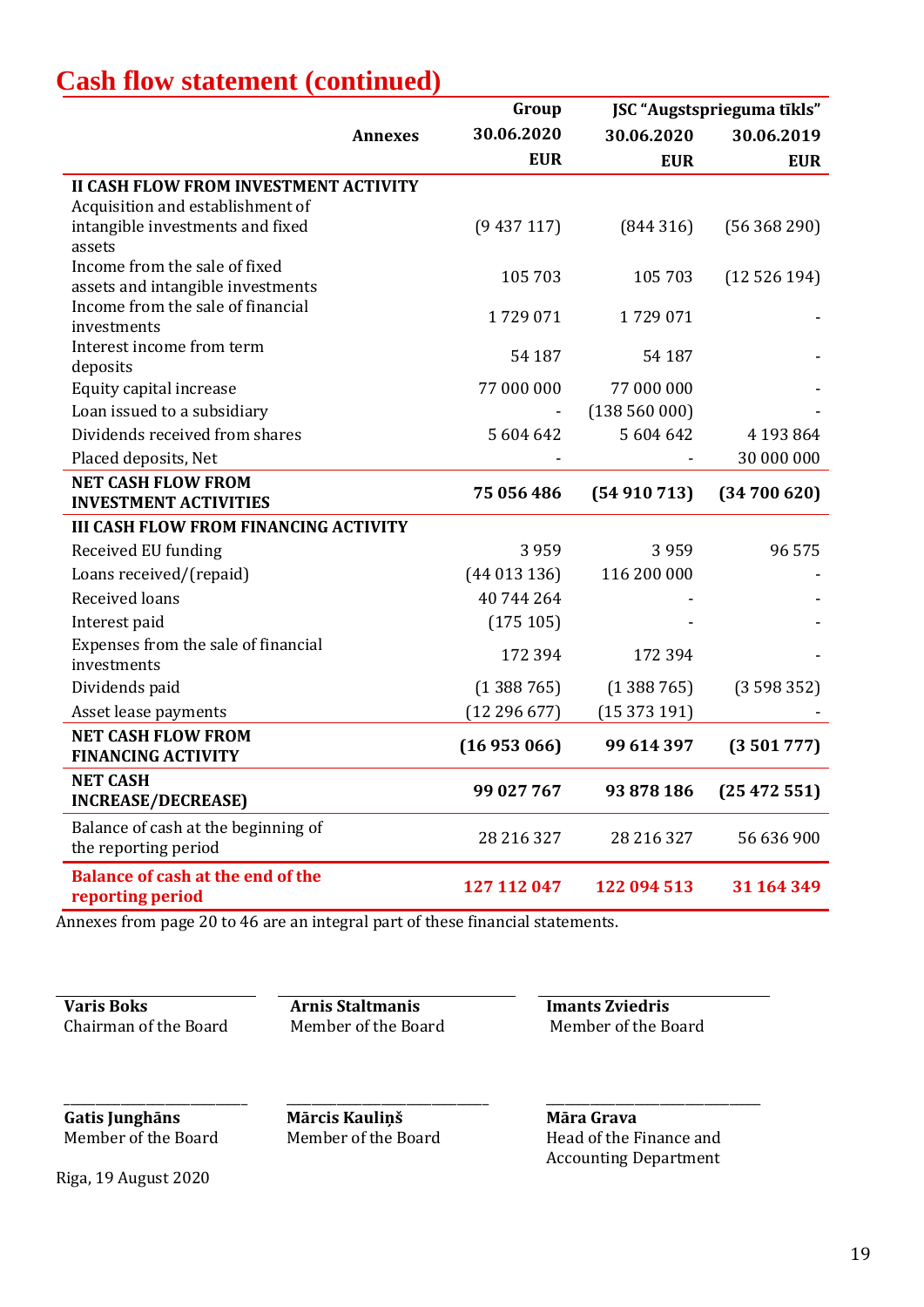# **Annexes of financial statements**

# **1. GENERAL INFORMATION ABOUT THE GROUP AND THE PARENT COMPANY**

JSC "Augstsprieguma tīkls" is a transmission system operator, licensed by the Public Utilities Commission under licence No. E12001, that ensures the security of the operation of the transmission network and the power supply system of Latvia, provides the transmission service on the basis of published transmission service tariffs, and ensures the availability of the transmission system services on a continuous basis. JSC "Augstsprieguma tīkls" is engaged in operational management of the transmission system and ensures secure and reliable electric power transmission.

As at 30 June 2020 all shares of JSC "Augstsprieguma tīkls" are owned by the Ministry of Finance of the Republic of Latvia. The registered address of the Company is Dārzciema iela 86, Riga, LV-1073, Latvia

The structure of the *Augstsprieguma tīkls* group consists of a set of commercial companies, where the parent company JSC "Augstsprieguma tīkls" has a decisive influence and which includes the subsidiary JSC "Latvijas elektriskie tīkli".

The principal activity of the *Augstsprieguma tīkls* group is the provision of the functions of the electricity transmission system operator, effective management and lease of assets of the transmission system.

The financial statements were approved by the Board of the Company on 19 August 2020 composed of: Varis Boks (Chairman of the Board), Imants Zviedris (Member of the Board), Arnis Staltmanis (Member of the Board), Mārcis Kauliņš (Member of the Board), Gatis Junghāns (Member of the Board).

The auditor of the Company is the certified audit company "Deloitte Audits Latvia" LTD, and the responsible certified auditor is Inguna Staša.

## **2. SIGNIFICANT ACCOUNTING PRINCIPLES**

This section of the appendix sets out the key accounting principles that are used in the preparation of the financial statements. These principles are applied consistently, reflecting data for all periods presented in the report.

These financial statements have been prepared in accordance with International Financial Reporting Standards (IFRS) as adopted by the European Union, applying the going concern principle. Taking the European Union approval process into account, this Annex also presents standards and interpretations that have not been approved for application in the European Union, as those standards and interpretations may have an impact on the Company's financial statements in future periods, if they are adopted.

These financial statements do not use the equity method in measuring investments in associates. Investments in associates are measured at cost value.

The financial statements have been based on the initial cost accounting method. The cash flow statement has been prepared using the indirect method.

The financial indicators in the financial statements are presented in euros (EUR).

The comparability of indicators is kept in the financial report; in the case when the presentation of financial statements information is changed during the reporting year, comparative figures are reclassified and are comparable.

Financial statements cover the time period from 1 January to 30 June 2020.

To prepare the financial statements in accordance with the IFRS, the management of the Company based it on certain estimates and assumptions, which affect the balance of separate items reflected in certain statements, as well as the possible amount of liabilities. Future events may affect the assumptions on which the relevant estimates were based. Any impact of the changes of the estimates is reflected in the financial reports at the moment of identification thereof. Although these estimates are based on comprehensive information about the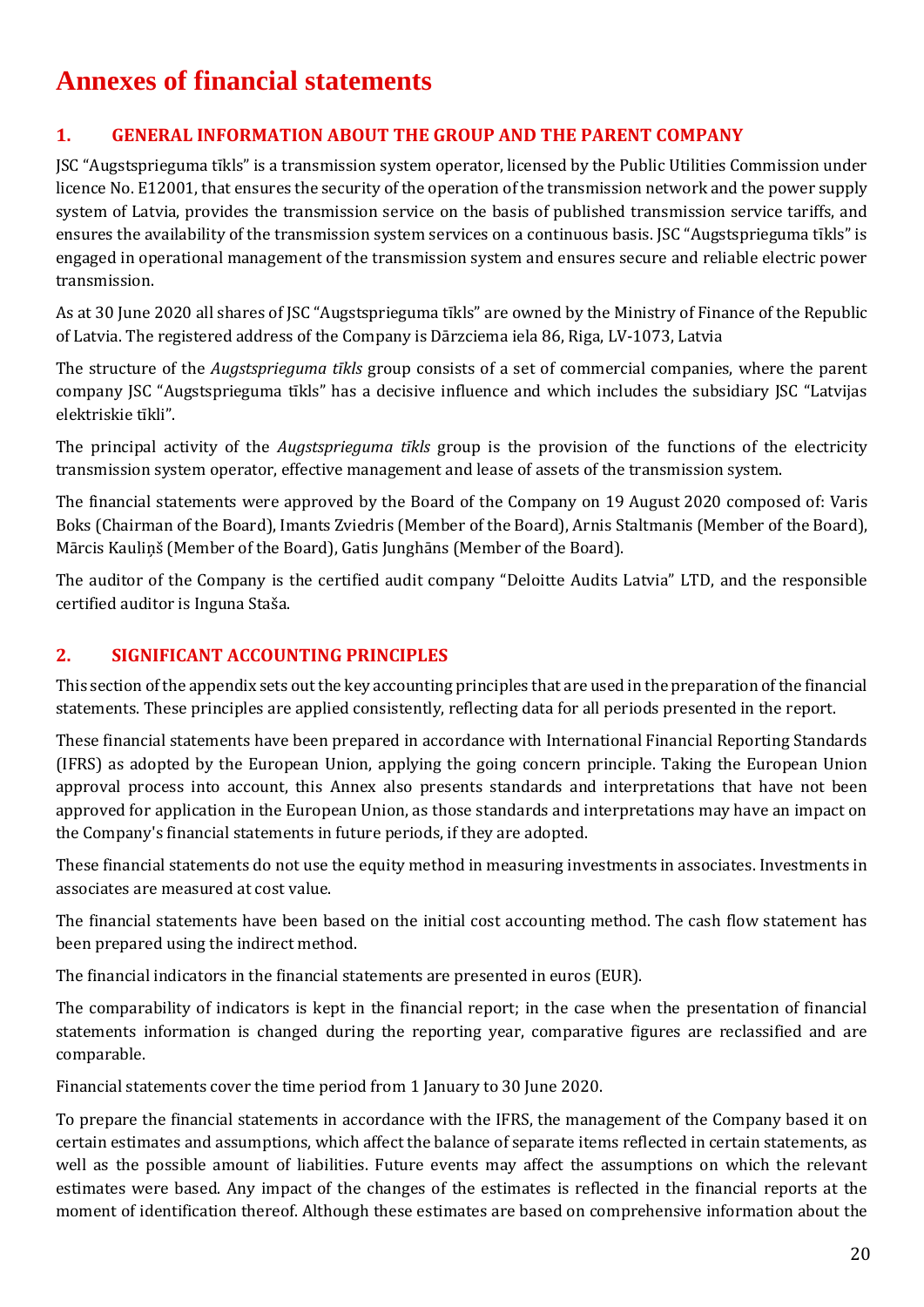current events and activities available to the Company's management, actual results may differ from those estimates.

# Consolidation

The financial statements of subsidiaries, where any of the companies of *Augstsprieguma tīkls* Group control financial or operational activities, are consolidated. Control is presumed to exist when the Group has the power to obtain or obtain control rights over certain benefits from its interest in an investment and if it has the possibility to obtain a return by using its impact on its investment (existing rights that give a current possibility to determine control over the company) (10. IFRS 10 "Consolidated Financial Statements").

A subsidiary is consolidated as of the date on which the parent company has acquired control over the subsidiary, and the consolidation is terminated, when the control ends.

#### New standards and amendments to existing standards in force during the current reporting period

During the current reporting period, the following standards issued by the International Accounting Standards Board (IASB) and the new standards adopted by the EU, as well as amendments to the existing standards and new guidance on the interpretation are in force:

IFRS 16 "Leases", adopted in the EU on 31 October 2017 (effective for reporting periods beginning on 1 January 2019 or later)

In the reporting year the Company applied IFRS 16 (issued by the IASB in January 2016), effective for reporting periods beginning on 1 January 2019 or later. IFRS 16 introduces new or amended requirements for lease accounting. It introduces significant changes to lessees' accounting by removing the distinction between operating and finance lease and demanding to recognise the right to use assets and lease liabilities for all lease contracts, except for short-term lease and lease of low-value assets. As opposed to requirements for lessees, the requirements for lessors' accounting have largely remained unchanged.

The Company applies IFRS 16 for the reporting year beginning on 1 January 2019. The Company chose to use the modified retrospective approach, which means that:

- comparable information is not being corrected;
- the cumulative effect of the initial application is recognised as retained earnings (or other equity components, as appropriate) at the date of initial application of the adjustment to the opening balance.
- (a) The impact of the new definition of a lease

The Company has used the available practical relief by transitioning to IFRS 16 to avoid reassessing whether the contract is a lease contract or contains a lease. Accordingly, the definition of a lease corresponding with IAS 17 and IFRIC 4 is still going to be applied to contracts entered into or modified before 1 January 2019. The changes to the definition of lease were mainly related to the concept of control. IFRS 16 determines whether a contract contains a lease on the basis of whether the customer has the right to control the use of an identified asset for a period of time in exchange for compensation. It contrasts with "risks and rewards" in IAS 17 and IFRIC 4. The Company applies the definition of lease and instructions set out in IFRS 16 for all lease contracts concluded or amended starting from 1 January 2019. Based on the Company's assessment, the new definition in IFRS 16 will not significantly change the scope of contracts that correspond to the Company's definition of a lease.

(b) The impact on lessees' accounting

IFRS 16 changes how the Company accounts for leases previously classified as operating leases in accordance with IAS 17 and which were not included in the balance sheet. By applying IFRS 16 to all lease contracts (except for as specified below), the Company:

- recognises lease assets and lease liabilities in the balance sheet, initially measured at the present value of unavoidable future lease payments;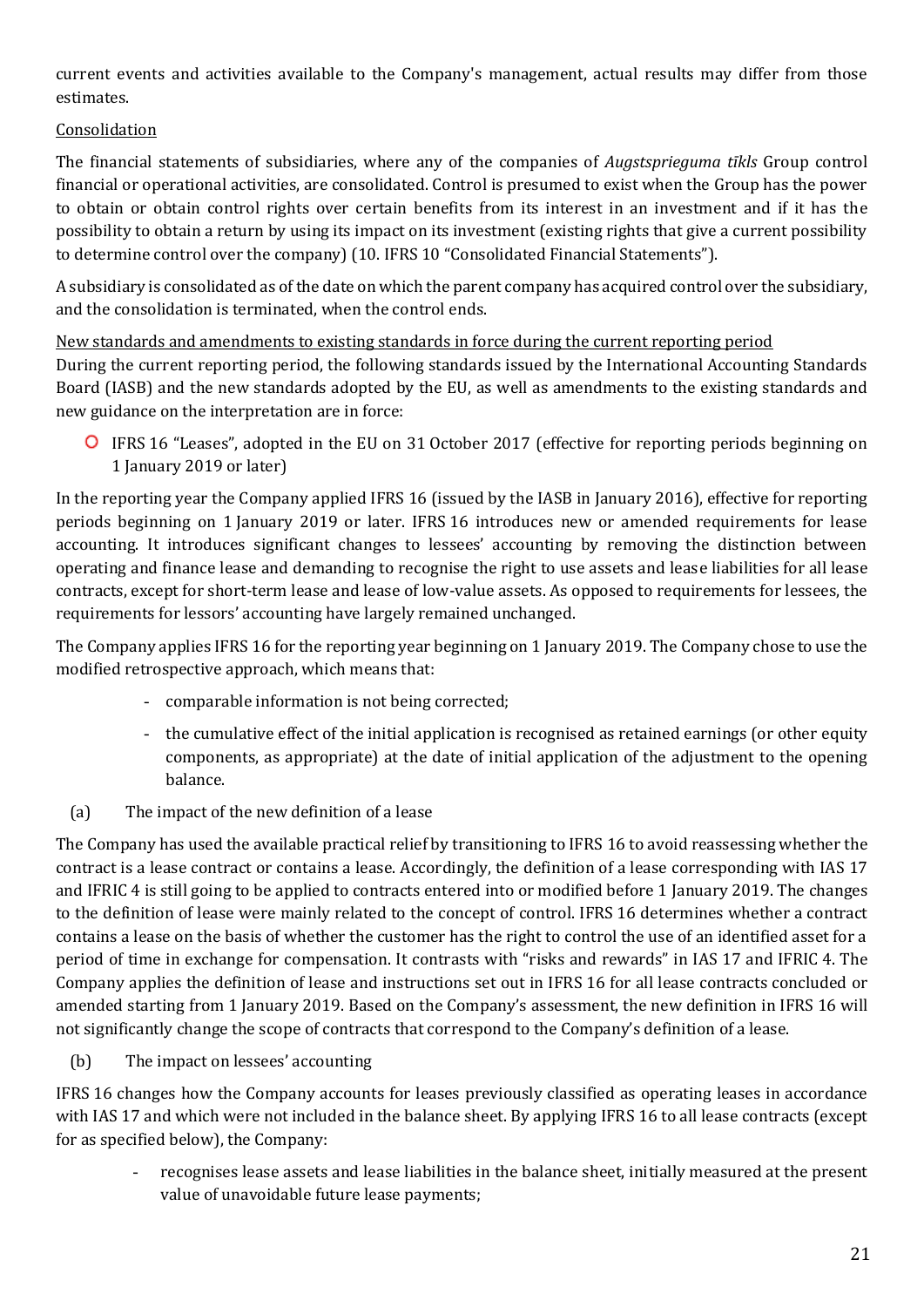- recognises the depreciation of lease assets and interest on lease liabilities in the profit or loss statement over the lease term;
- Cash flow statement separates the total amount of cash paid into a principal portion (presented within financing activities) and interest (presented within operating activities).

Lease discounts (for example, a free lease period) are recognised as part of right-of-use asset and lease liabilities, which in accordance with IAS 17 result in lease discounts and are amortised as a reduction of lease expenses by applying the straight-line method. In accordance with IFRS 16, right-of-use assets are evaluated regarding their impairment in accordance with IAS 36. Regarding short-term leases (the lease term is 12 months or less) and lease of low-value assets (including lease of tablets and personal computers, as well as small office furniture and phone accessories), the Company has chosen to recognise lease costs on a straight-line basis. These costs are represented as "Other costs of business activity" in the profit or loss statement.

The Company has used the following practical reliefs by applying a modified retrospective approach to lease contracts previously classified as operating leases, applying IAS 36.

- The Company has chosen not to recognise right-of-use assets and lease liabilities for lease contracts expiring within 12 months from the date of their initial application;
- The Company has excluded initial direct costs from right-of-use asset evaluation at the date of initial application.
- (c) IFRS 16 of the initial application of IFRS 16

See note 2.5 for additional information on the impact of the implementation of IFRS 16.

- 9. IFRS "Financial Instruments" Early repayment elements with negative compensation adopted by the EU on 22 March 2018 (effective for reporting periods starting on 1 January 2019 or later);
- Amendments to IAS 19 "Employee Benefits" plan amendments, curtailment, or settlement adopted by the EU on 13 March 2019 (effective for reporting periods starting on 1 January 2019 or later);
- Amendments to IAS 28 "Investments in Associates and Joint Ventures" long-term participation in associates and joint ventures - accepted by the EU on 8 February 2019 (effective for annual periods beginning on or after 1 January 2019);
- Amendments to several standard Improvements to International Financial Reporting Standards (Cycle 2015-2017). Amendments to various standards are a result of the Annual Improvements to IFRS (IFRS 3, IFRS 11, IAS 12 and IAS 23), which are mainly related to the elimination of inconsistencies and clarification of wording – adopted by the EU on 14 March 2019 (effective for reporting periods starting on 1 January 2019 or later);
- 23. IFRIC "Uncertainty over Income Tax Treatments" adopted by the EU on 23 October 2018 (effective for reporting periods starting on 1 January 2019 or later);

Except for the adoption of IFRS 16, the implementation of those new standards, amendments to existing standards, and respective guidance on the interpretation have no significant impact on the Company's financial statements.

#### Standards and amendments to existing standards issued by the IASB and adopted by the EU but not yet effective

At the date of approval of the financial statements the following new standards, amendments to existing standards, and guidance on the interpretation issued by the IASB but not yet effective, exist:

- Amendments to IAS 1 "Financial reporting" and IAS 8 "Accounting Policies, Changes in Accounting Estimates, and Errors" – definition of "material" (effective for reporting periods starting on 1 January 2020 or later);
- Amendments to references to the conceptual guidance in IFRS standards (effective for reporting periods starting on 1 January 2020 or later).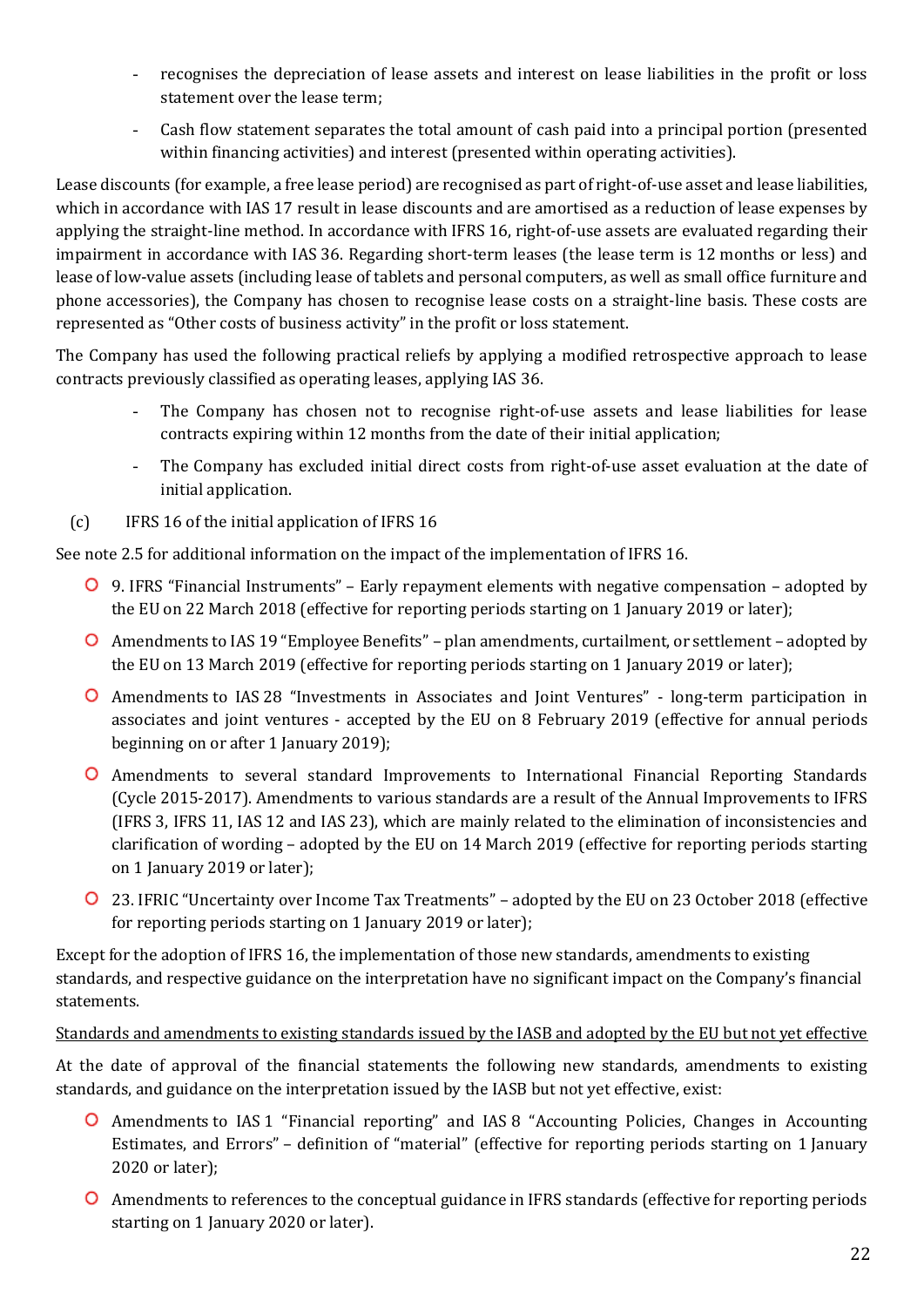The Company decided not to introduce new standards, amendments to existing standards, and guidance on interpretation before their effective date. The Company expects that the adoption of those standards, as well as the amendments to existing standards, has no material impact on the Company's financial statements in the period of initial application.

#### New standards and amendments to existing standards issued by the IASB but not yet adopted by the EU

At the moment, the IFRS adopted by the EU do not differ significantly from those adopted by the International Accounting Standards Board (IASB), except for the following standards, amendments of existing standards, and guidance on the interpretation not yet endorsed by the EU as of 31 December 2019 (effective dates refer to IFRSs issued by the IASB):

- IFRS 14 "Regulatory Deferral Accounts" (effective for reporting periods beginning on 1 January 2016 or later) – the European Commission has decided not to initiate the application for the interim standard, instead opting to await the final version of the standard.
- IFRS 17 "Insurance Contracts" (effective for reporting periods beginning on 1 January 2021 or later).
- Amendments to IFRS 3 "Business Combinations" definition of a business (effective for business combinations in which the business has been acquired during the first reporting period starting on 1 January 2020 or later, as well as for asset acquisition made at the beginning of this period or later).
- Amendments to IFRS 9 "Financial instruments", IAS 39 "Financial Instruments: Recognition and Measurement" and IFRS 7 "Financial Instruments: Disclosures" – interest rate benchmark reform (effective for reporting periods starting on 1 January 2020 or later);
- Amendments to IFRS 10 "Consolidated Financial Statements" and IAS 28 "Investments in Associates and Joint Ventures" – asset sales or investment transaction between the investor and its associate or joint venture and further amendments (entry into force pending indefinitely until the completion of the research project on the equity method).

The Company expects that the adoption of the new standards, as well as the amendments to existing standards, has no material impact on the Company's financial statement in the period of initial application.

# **2.1. Financial instruments**

Financial assets and financial liabilities are recognised in the statement of the financial position of the Company when the Company becomes a party to the contractual provisions of the instrument.

Financial assets and financial liabilities are initially recognised at fair value. Transaction costs that are directly attributable to the acquisition or issue of a financial asset and financial liabilities (other than a financial asset and financial liabilities at fair value through the income statement) are initially recognised or deducted from financial assets or fair values of financial liabilities.

#### **Financial assets**

All financial assets recognised on initial recognition are measured at amortised cost or fair value, depending on the classification of the financial assets.

#### *Classification of financial assets*

Debt instruments that meet the following conditions, after initial recognition, are measured at amortised cost:

- the financial asset is held as part of a business model that seeks to hold financial assets for the purpose of collecting contractual cash flows; and
- the terms of a financial asset contract generate cash flows at specified dates that are only principal and interest payments.

Debt instruments that meet the following conditions after initial recognition are measured at fair value through the statement of Other Comprehensive Income (FVTOCI):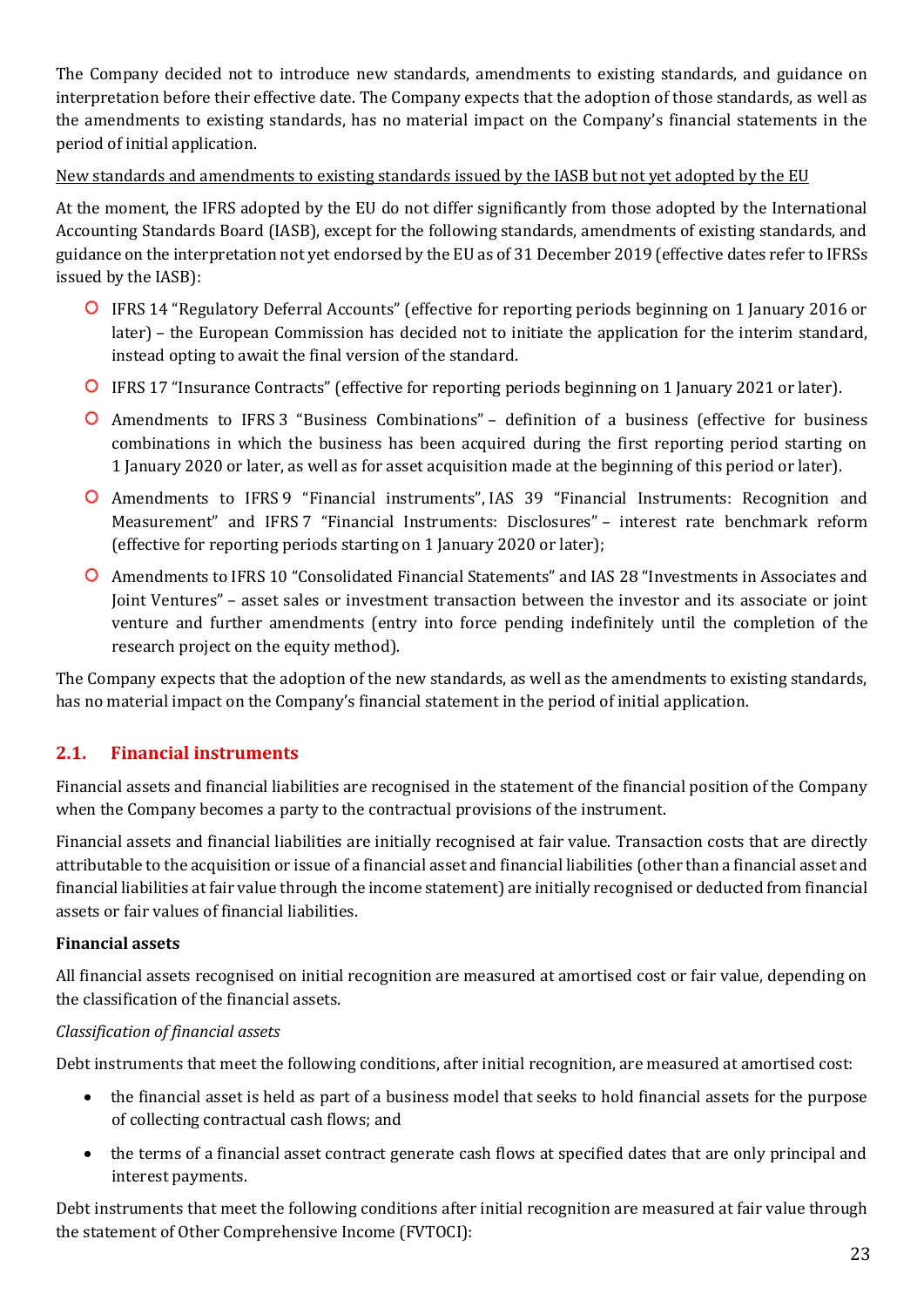- the financial asset is held in a business model that achieves its objective by both collecting the contractual cash flows and selling the financial asset; and
- the terms of a financial asset contract generate cash flows at specified dates that are only principal and interest payments.

By default, all other financial assets after initial recognition are measured at fair value through profit or loss (FVTPL).

Notwithstanding the above, upon initial recognition of a financial asset, the Company may irrevocably choose:

• to classify equity instruments at fair value through other comprehensive income, if certain criteria are met.

#### *Equity instruments, at fair value with other comprehensive income*

After initial recognition, the Company may irrevocably select (for each instrument separately) certain equity instruments at fair value recognised in other comprehensive income. This classification is not allowed, if the equity instrument is held for trading or if it is a variable consideration received as a result of business combination.

Investments in equity instruments recognised in other comprehensive income are measured initially at fair value, adding transaction costs. They are subsequently measured at fair value, with profit or loss arising from changes in fair value, recognised in other comprehensive income in the revaluation reserve. At the time the equity instrument is disposed of, the cumulative gain or loss is not reclassified to the income statement, but it is transferred to retained earnings.

Dividends from those investments in equity instruments are recognised in the income statement in accordance with IFRS 9, unless the dividends clearly represent a return on the investment cost.

9. the Company has classified all investments in equity instruments that are not held for trading, in the category at fair value through other comprehensive income.

#### *Impairment of financial assets*

The Company recognises a deduction for expected credit losses on investments in debt instruments that are measured at amortised costs or fair value recognised in other comprehensive income, lease trade receivables, trade receivables, as well as financial guarantee contracts. The expected amount of credit risk losses shall be reviewed at each date of the report to reflect changes in credit risk since the initial recognition of the financial instrument. The Company always recognises life expectancy credit losses on trade receivables and contract assets. The expected credit losses from these financial assets are calculated by using a provision matrix based on the Company's historical credit loss experience.

#### *Derecognition of financial assets*

The Company only derecognises a financial asset when the contractual rights to the cash flows from the asset expire or when it transfers the financial asset and substantially all the risks and rewards of ownership to another entity. If the Company does not transfer or substantially retain all of the risks and rewards of ownership and continues to control the transferred asset, the Company recognises its retained interest and related liabilities to the extent that it may be required to pay. If the Company substantially retains all the risks and rewards of ownership of the transferred financial asset, the Company continues to recognise the financial asset and also recognises a secured loan for revenue received.

#### **Financial liabilities**

All financial liabilities are initially measured at amortised cost using the effective interest method or at fair value, recognising it in the income statement.

#### *Financial liabilities with evaluation at amortised cost*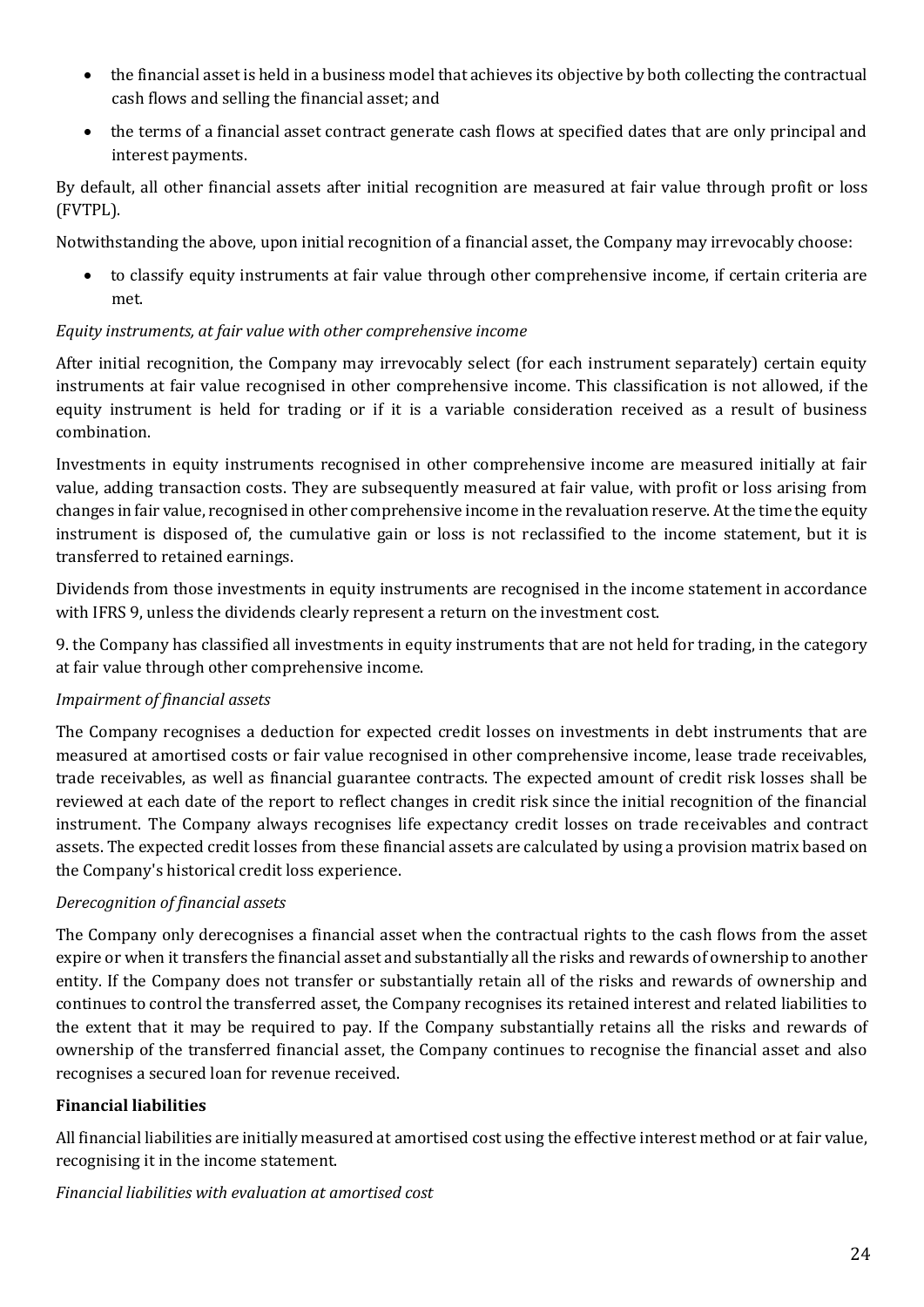Financial liabilities other than i) the potential consideration from the acquirer in a business combination, ii) held for trading or iii) initially recognised at fair value through the income statement, after initial recognition, are subsequently measured at amortised cost using the effective interest method.

The effective interest method is the method of calculating the amortised cost of financial liabilities and allocating the interest expense over the period. The effective interest rate is the rate at which discounted future cash flows or revenue (including any fees and interest paid or received by the parties to the contract that are an integral part of the effective interest rate, transaction costs and any other premiums or discounts) at the expected life of the financial asset or financial liability, the carrying amount of a financial asset, or the amortised cost of a financial liability, is precisely obtained.

#### *Derecognition of financial liabilities*

The Company only derecognises a financial liability when the Company's liabilities are executed, cancelled or terminated. The difference between the book value of a financial liabilities and the consideration paid or payable is recognised in the income statement.

# **2.2. Transactions in foreign currencies**

#### *(a) Functional and presentation currency*

The items of financial statements of the Company are measured in the currency of the economic environment in which the Company operates (the functional currency). The items of the financial statements are presented in euros (EUR), which is the Company's functional and presentation currency.

#### *(b) Transactions and balances*

All transactions in foreign currencies are revalued into euros at the official exchange rate set by the European Central Bank ruling on the date of the relevant transaction. Monetary assets and liabilities denominated in foreign currencies are retranslated to euros at the exchange rates prevailing on the last day of the reporting year. Gained profit or losses are recognised in the income statement for the relevant period.

#### **2.3. Intangible investments and fixed assets**

All intangible investments are counted at initial value less accumulated amortisation. Computer software licences, computer software and related implementation costs are recognised as intangible investments and amortised on a straight-line basis over the estimated useful lives of these assets, up to five years.

JSC "Augstsprieguma tīkls" implements transmission system congestion and overload management in accordance with Article 13, Section 4 and Article 13<sup>1</sup>, Section 6 of the Electricity Market Law, and receives a fee for a cross-section restricted capacity auction in accordance with the mutual compensation mechanism and concluded contracts of the transmission system operators. The use of the received congestion charge is regulated by the European Commission and Council of Europe Regulation No. 714/2009 on conditions for access to the network for cross-border exchanges in electricity and repealing Regulation (EC) No. 1228/2003 (hereinafter – the Regulation). Considering the provisions of the Regulation, revenues received from congestion management which are not used to eliminate overload and congestion in the transmission network are reflected in the balance sheet as deferred income. Once this income has been used to finance a specific long-term investment project, transmission right-of-use assets are recognised as part of intangible investments and, along with deferred income, are amortised through the progressive recognition of that income and amortisation in the income statement for the current financial year in accordance with the amortisation period of the long-term investment created.

Intangible investments and fixed assets are presented according to their acquisition value, minus any wear and depreciation accrued. The acquisition value includes expenses that are directly related to the acquisition of the intangible investment or fixed asset. Depreciation of fixed assets is calculated using the straight-line method over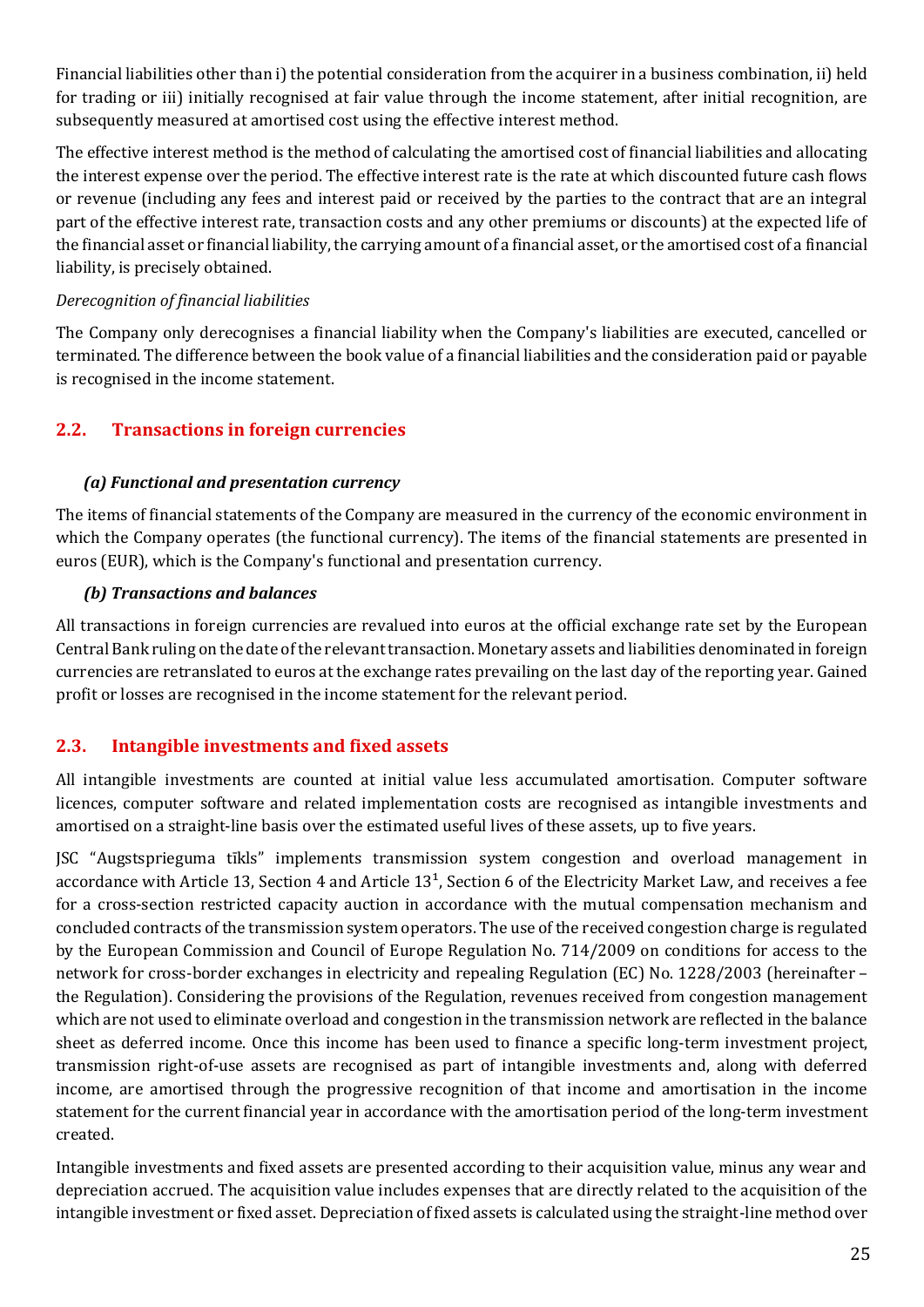the useful life of the asset, to allocate the acquisition cost to its estimated residual value at the end of the useful life period. For other fixed assets and equipment (means of communication and equipment, office supplies and equipment) it shall not exceed two to five years.

Further expenses are included in the balance sheet value of the asset or only recognised as a separate asset when there is a great possibility that the future commercial benefits related to this item will flow in the Company and expenses of this item can be credibly determined. Such costs are written off during the remaining period of the service life of the relevant fixed asset.

Current repairs and maintenance of fixed assets are included in the income statement for the period when they were incurred.

Profit or loss from excluding fixed assets is calculated as the difference between the carrying amount of the fixed asset and the revenue obtained as a result of selling it, and included in the relevant profit and loss statement when they have been incurred.

If the balance value of some intangible investment or fixed asset is above the recoverable value thereof, the value of the relevant intangible investment or fixed asset is written off without delay to the recoverable value thereof. The recoverable value is the highest from the fair value of the relevant intangible investment or fixed asset, less sales costs or value of use.

# **2.4. Long-term financial investments**

Long-term financial investments are investments in the equity of other companies.

#### **Investments in associates**

Investments in associates are investments in companies, in which the Company has significant influence but has no control over the activities of the other company.

In these statements, investments in associates are stated at their acquisition cost.

#### **Other long-term financial investments**

Other long-term financial investments are investments in the equity of other companies in which the Company has no significant influence or control.

According to IFRS 9, equity instruments after initial recognition are measured at fair value. The Company chose the approach allowed by IFRS 9, initially recognising the financial asset, to irrevocably choose to reflect equity instruments that are not held for trading or are acquired in a business combination, at fair value through other comprehensive income.

# **2.5. Lease**

Leases to which the Company is a lessor are classified as finance leases or operating leases. If the terms of the lease transfer all risks and rewards of ownership to the lessee, the contract is classified as a finance lease. Other leases are classified as operating leases.

If the Company is an intermediate lessor, its main lease and sublease are accounted for as two separate contracts. Subleases are classified as finance leases or operating leases, referring to the right-of-use asset arising from the main lease.

Lease income from operating leases is recognised on a straight-line basis over the term of the lease. Initial direct costs incurred in negotiating and arranging an operating lease are added to the carrying amount of the leased asset and are recognised on a straight-line basis over the term of the lease.

#### *The Company as the lessee*

When concluding a contract, the Company assesses whether the contract is a lease or includes a lease. The Company recognises the right-of-use asset and the corresponding lease liabilities in respect to all lease contracts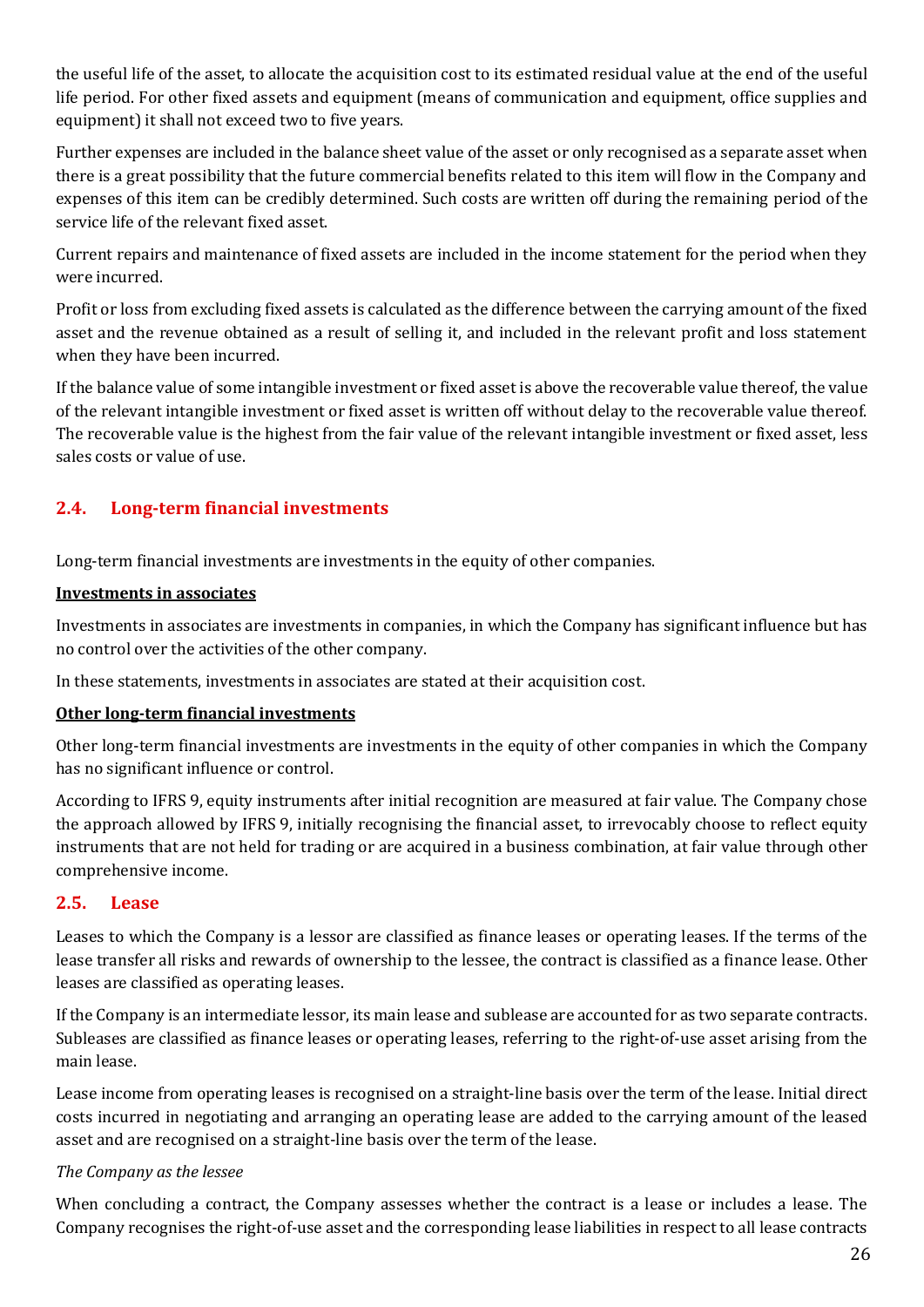in which it is the lessee; exceptions are possible for short-term lease (the lease term being 12 months or less) and lease of low-value assets (for example, lease of tablets and personal computers, as well as small office furniture and phone accessories). The Company recognises lease payments related to this lease as operating expenses on a straight-line basis over the lease term, unless another systematic basis is more representative of the time pattern in which the economic benefits of the leased asset are used.

At the initial date, the Company measures the lease liabilities at the present value of the lease payments outstanding at that date. Lease payments are discounted using the interest rate implied by the lease. If this rate cannot be readily determined, the Company uses its comparable interest rate.

Lease payments included in the evaluation of lease liabilities include the following payments:

- o fixed lease payments (including, in substance, fixed lease payments), with the exception of lease payments receivable;
- o variable lease payments that depend on an index or rate and were initially evaluated by using an index or rate at the initial date;
- o the amounts that the lessee would have to pay as guarantees of residual value;
- $\circ$  the exercise price of the call option, if there are sufficient grounds to believe that the lessee will exercise this option; and
- $\circ$  penalty payments for the termination of the lease, if the term of the lease reflects the fact that the lessee uses the option to terminate the lease.

Lease liabilities are presented as a separate item in the statement of financial position.

Leases are subsequently evaluated at cost, using the effective interest method, and decreasing the carrying amount to reflect the lease payments.

The Company reassesses the lease liabilities (and adjusts the related right-of-use asset accordingly) whenever:

- o the lease term has changed or a significant event or change in circumstances has occurred, resulting in a change in the measurement of the call option, in which case the lease liabilities are reevaluated by discounting the revised lease payments using the revised discount rate;
- o lease payments change due to a change in the index or rate, or expected payments change due to a guaranteed residual value; in such cases, the lease liability is remeasured by discounting the revised lease payments at a constant discount rate (unless the change in lease payments results from a change in a variable interest rate, in which case the revised discount rate is used).

The lease contract is changed and the change in lease is not accounted for as a separate lease, in which case the lease liability is reevaluated based on the term of the modified lease, discounting the revised lease payments by using the revised discount rate at the effective date of the modification.

The right-of-use asset includes the initial evaluation of the corresponding lease liabilities, lease payments made on or before the initial date, deducting any lease discounts received and any initial direct costs. They are subsequently measured at cost from which the accumulated depreciation and impairment losses have been deducted.

The right-of-use asset is amortised over the term of the contract.

Pursuant to the transmission system operator separation model introduced in Latvia, on 31 December 2014 the Company entered into a lease agreement for transmission system assets. In accordance with the lease agreement for the transmission system assets by implementing IFRS 16, the lease term is set at 5 years.

Pursuant to paragraph No. 38 of protocol decision No. 46 of the Cabinet session of 8 October 2019, supporting the implementation of the full ownership separation model regarding the electric power transmission system operator and assigning the task to contribute the JSC "Latvijas elektriskie tīkli" shares owned by the State to JSC "Augstsprieguma tīkls" by 1 July 2020, the Company reviewed the lease term and established a deadline of 31 December 2020.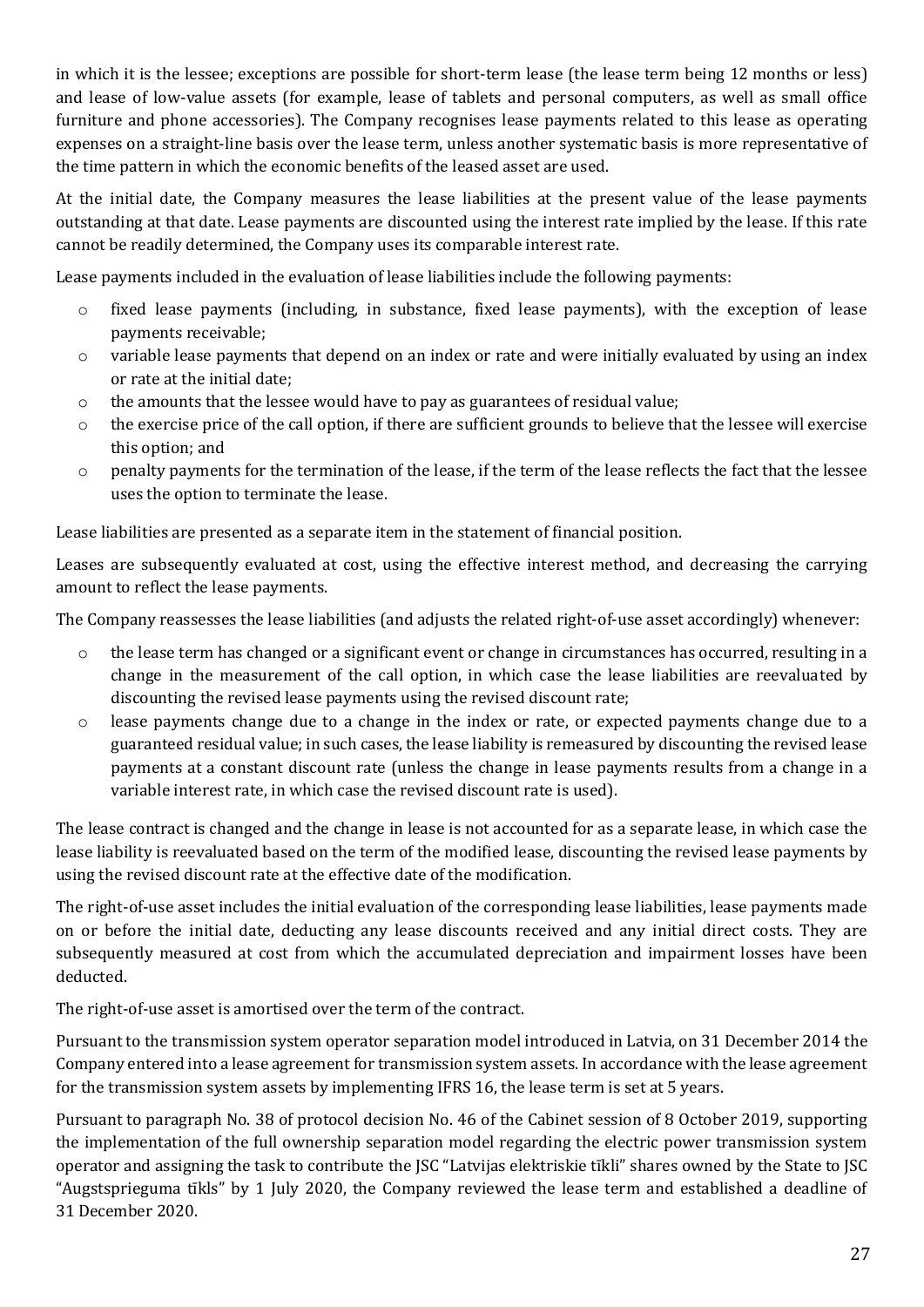Paragraph No. 75 of protocol decision No. 59 of the Cabinet sitting of 17 December 2019 stipulated that after the contribution of the JSC "Latvijas elektriskie tīkli" shares owned by the State to JSC "Augstsprieguma tīkls", reorganisation of JSC "Augstsprieguma tīkls" and JSC "Latvijas elektriskie tīkli" should take place by incorporating JSC "Latvijas elektriskie tīkli" into JSC "Augstsprieguma tīkls" by 31 December 2020.

#### The Company as a lessee recognised the **right-of-use assets:**

|                                                     | Group      | <b>ISC</b>                |
|-----------------------------------------------------|------------|---------------------------|
|                                                     |            | "Augstsprieguma<br>tīkls" |
|                                                     | <b>EUR</b> | <b>EUR</b>                |
| <b>Right-of-use assets</b>                          |            |                           |
| Residual value on 01.01.2019.                       |            |                           |
| Initial recognition value on 01.01.2019.            |            | 214 885 303               |
| Recognised changes in lease contracts               |            | (143133079)               |
| Depreciation recognised in the income statement     |            | (35 831 901)              |
| Residual value 31.12.2019                           |            | 35 920 323                |
| Depreciation recognised during the reporting period |            | (18408306)                |
| Changes in lease value                              |            | 896 290                   |
| Residual value on 30.06.2020.                       | 14 585 256 | 18 408 307                |

The Company as a lessee recognised **lease liabilities in its financial statements**:

|                                                                                                           | Group      | <b>JSC</b>      |
|-----------------------------------------------------------------------------------------------------------|------------|-----------------|
|                                                                                                           |            | "Augstsprieguma |
|                                                                                                           |            | tīkls"          |
|                                                                                                           | <b>EUR</b> | <b>EUR</b>      |
| <b>Lease liabilities</b><br>Operating lease liabilities on 31.12.2018 in accordance with<br><b>IAS 17</b> |            | 225 471 486     |
| Discounted value using the original interest rate at the initial<br>date of implementation.               |            | (6470220)       |
| Initial recognition value on 01.01.2019,                                                                  |            | 219 001 266     |
| Recognised changes in lease contracts                                                                     |            | (145629214)     |
| Decrease in lease liabilities                                                                             |            | (37578581)      |
| Recognised interest liabilities                                                                           |            | 1682295         |
| Residual value on 31.12.2019, including:                                                                  |            | 37 475 766      |
| Long-term lease liabilities                                                                               |            |                 |
| Short-term lease liabilities                                                                              |            | 37 475 766      |
|                                                                                                           |            |                 |
| Decrease in lease liabilities in the reporting period                                                     |            | (18449616)      |
| Recognised interest liabilities during the reporting period                                               |            | 73 030          |
| Changes in lease value                                                                                    |            | (659155)        |
| Residual value on 30.06.2020, including:                                                                  | 14742663   | 18 440 025      |
| Long-term lease liabilities                                                                               | 14 090 278 |                 |
| Short-term lease liabilities                                                                              | 652 385    | 18 440 025      |

#### **2.6. Stock**

Stock is presented in the lowest value of the prime cost or net sale value. The net sale value is the selling price of the stock determined during the course of regular operation of the Company, minus variable selling expenses. The prime cost is calculated using the weighted average method.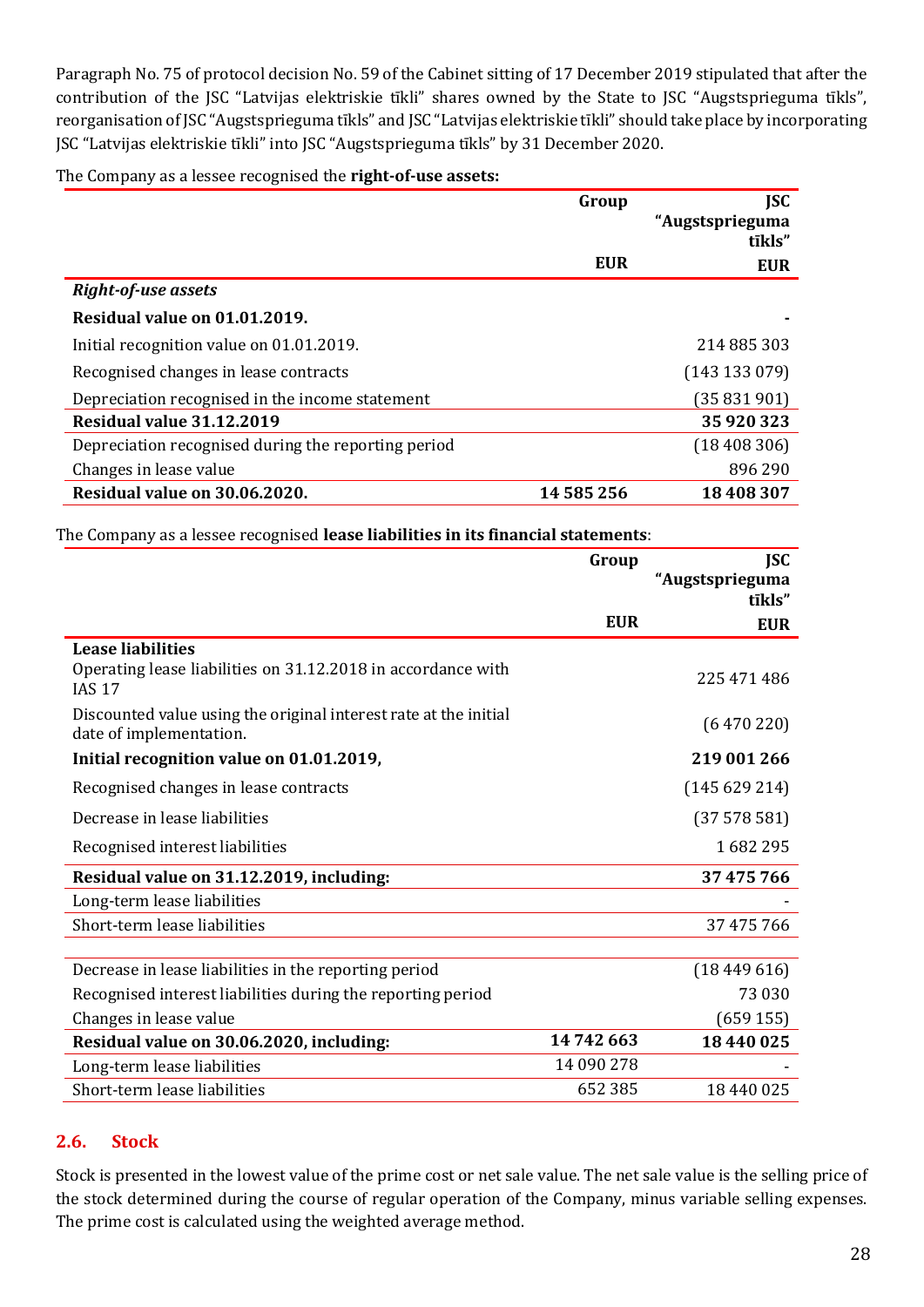Purchase costs of inventories include the purchase price, import duties and other taxes and fees, transportation and associated costs, as well as other costs directly related to the delivery of materials and goods. Trade discounts, rebates and similar discounts are deducted in determining the value of inventories.

The amount of inventories is verified by taking an inventory at the end of the year.

# **2.7. Deferred revenue**

Revenue received before the balance sheet date, but relating to the following twelve months (short term) or after twelve months (long term) - is included in the deferred income in the balance sheet of short-term or long-term creditors.

Deferred income from congestion management income, once it has been used to finance a specific long-term investment project, is amortised through the progressive recognition of that income in the income statement for the current financial year in accordance with the amortisation/depreciation period of the long-term investment created. Respectively, when the asset is disposed of or excluded, the proceeds are recognised at their residual value.

# **2.8. Pensions, post-employment benefits**

#### *(a) Pension liabilities*

The Company makes monthly contributions to a closed, fixed contribution pension plan on behalf of employees. The plan is managed by the Joint Stock Company "First Closed Pension Fund" in which the Company participates. Contributions to a fixed contribution pension plan does not give the Company any additional legal or practical obligation to make further payments, if the plan does not have sufficient resources to pay all employee benefits for services provided by the employee in current or prior periods. Contributions are made in the amount of 5% (from 1 January 2018 - 6%) of the salary of each member of the pension plan. Contributions to a fixed contribution plan are recognised by the Company at the time when the employee provides the service in exchange for those contributions.

#### *(b) Post-employment benefit liabilities*

In addition to the above mentioned pension plan, the Company provides certain post-employment benefits to employees whose employment conditions meet certain criteria. The liabilities for the benefits are calculated on the basis of the current salary levels and the number of employees who are required to receive payments, the amount of historical termination of labour relations, and actuarial assumptions.

Liabilities recognised in the balance sheet in respect of post-employment benefits are reflected at their present value at the balance sheet date, less any past costs.

Post-employment benefit obligations are recalculated for each reporting year by an independent actuary using the projected unit credit method.

The present value of the benefit obligations is determined by discounting the expected future cash outflows using interest rates of government securities.

The Company uses the projected unit valuation method to estimate the present value of its fixed benefit obligations and the related present and future costs.

According to this method it is considered that each period of service creates an additional unit of entitlement to receive the benefit and the sum of all such units represents the total liability for post-employment benefits.

The Company also uses objective and mutually agreed actuarial assumptions about variable demographic factors (such as staff turnover and mortality rates) and financial factors (such as expected salary increases and certain changes in benefit levels).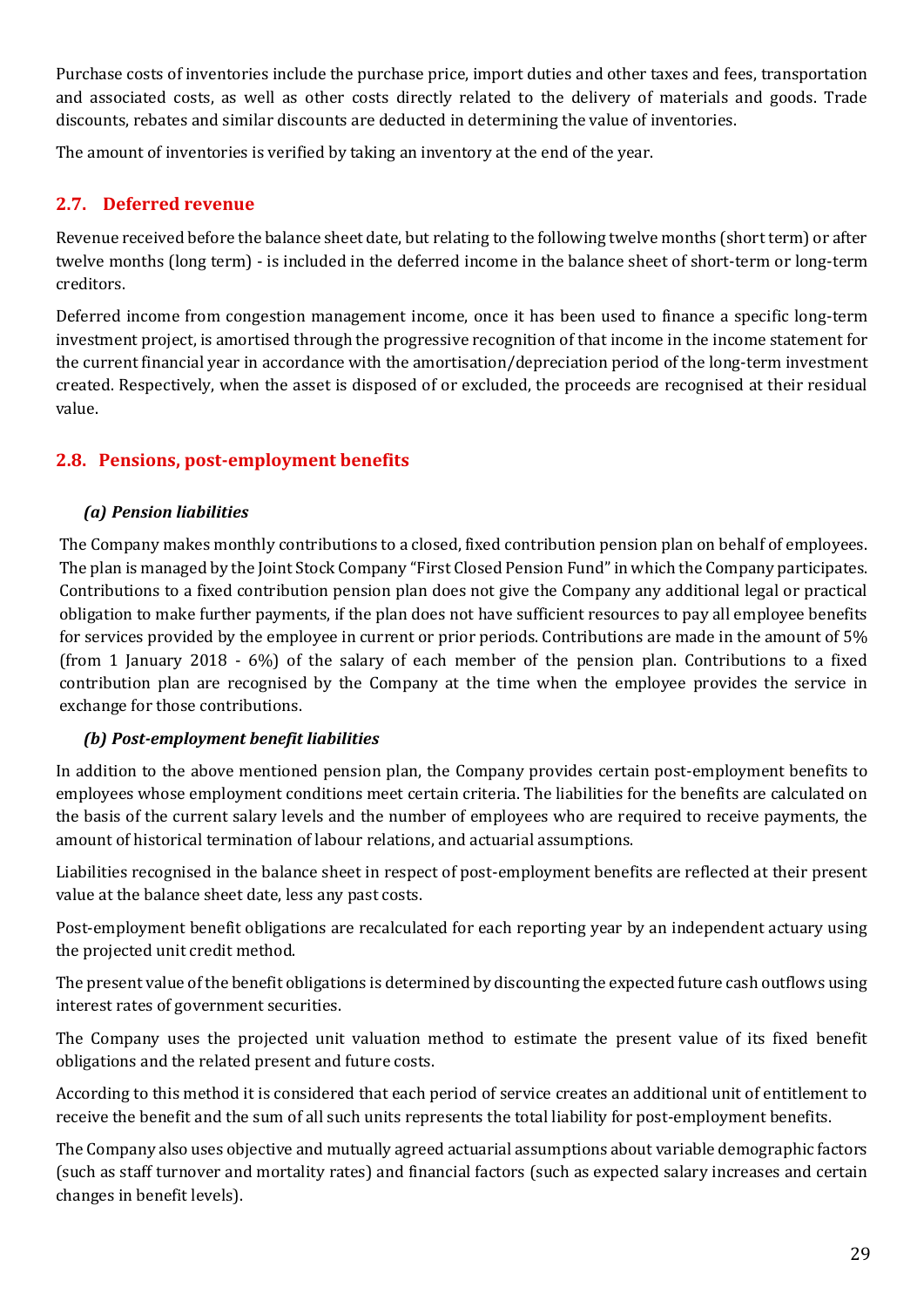Actuarial gains and losses arising from adjustments and changes in actuarial assumptions are recognised in the statement of comprehensive income in the period in which they arise.

# **2.9 Corporate income tax**

Starting from the tax year 2018, the corporate income tax shall be calculated for the distributed profit (20/80 from the net sum to be paid to the shareholders).

The tax rate is 20 percent of the calculated tax applicable base, which is adjusted before the tax rate is applied, by dividing the object value applicable to corporate tax by a coefficient of 0.8.

The corporate tax for distributed profit will be recognised at the time when the shareholder of the Company makes a decision regarding the distribution of profit.

The payment of corporate tax to the Company is deferred until the profits are distributed as dividends or nonoperating expenses are paid.

# **2.10. Provisions**

Provisions are recognised when the Company has legal or other reasonable commitments triggered by a certain past event and a probability exists that the fulfilment of such liabilities would require the outflow of resources containing economic benefits from the Company, and it is possible to sufficiently assess the scope of liabilities. No provisions are made for future operating losses.

Provisions are recognised in the balance sheet by determining the amount of expenditure that would be required to settle the obligation at the balance sheet date as precisely as possible. Provisions are only used for the expenses for which the provision was initially recognised, and they are reversed if a potential outflow of resources is no longer expected.

Provisions are measured based on the present value of the expenses that are expected to be incurred to settle the present obligations, using a pre-tax discount rate that includes the current market value of the cash and the risks specific to the liabilities.

Provisions for unused holiday are made to accurately reflect the Company's liabilities to employees for unused holiday, if there are any. Accruals for unused holiday are calculated monthly in the HORIZON resource accounting system.

#### **2.11. Revenue recognition**

The Company's revenue from customers is the value of products sold and services provided as a result of operating activities. The Company only keeps records for contracts with the client in the scope of IFRS 15 if all of the following criteria are met:

a) the parties to the contract have approved the contract (in writing, orally or in accordance with other normal commercial practices) and have undertaken to comply with their respective obligations;

b) the Company may determine the rights of each party regarding the goods or services to be transferred;

c) the Company may establish payment terms for the goods or services to be transferred;

d) the contract is of a commercial nature (i.e. it is expected that the contract will result in a change in the Company's future cash flow risk, schedule or amount); as well as

e) there is a possibility that the Company will charge an indemnity in exchange for goods or services transferred to the customer. When assessing whether it is possible to collect the indemnity amount, the Company only takes into consideration the ability and intention of the client to repay the indemnity in a timely manner.

In accordance with IFRS 15 The Company transfers control of a good or service over time, and thereby carries out its obligation of fulfilment and recognises revenue over time, if one of the following criteria is met: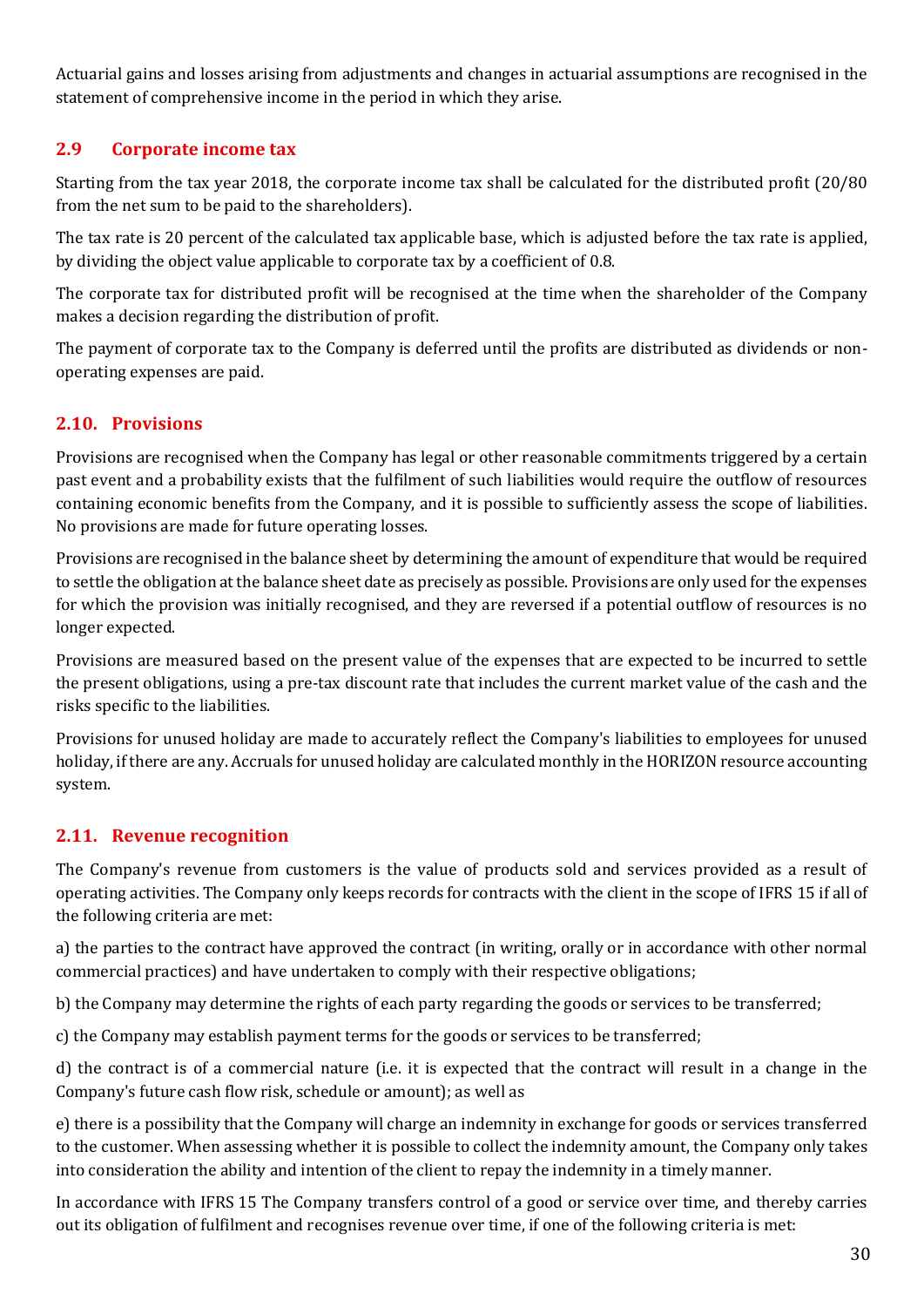a) the customer simultaneously receives and consumes the benefits that are assured by the Company's activities in the course of the Company's business;

b) with operation of the Company the asset is created or improved (for example, repairs) and the customer controls the asset at the time the asset is created or improved; or

c) The Company's operation does not constitute an asset that the Company could use as an alternative and the Company has enforceable rights to payment for timely completion.

For each performance obligation that has been discharged over time, the Company only recognises revenue over time if the Company can reasonably measure its progress towards the full implementation of the performance obligation.

The main types of income of the Company are as follows:

#### *(a) Electricity transmission system services*

Based on the fact that the customer simultaneously receives and consumes the benefits of the Company's operations in the course of the Company's operations, the Company transfers control of the service over time and thereby implements its performance obligation and recognises the revenue over time.

The Company only recognises revenue from the performance of obligations over the term when control over the service is transferred to the customer, when (or as soon as) the customer decides to use the asset and benefits from it, and the Company can reasonably measure its progress towards the full implementation of their obligations.

This is based on the fact that revenues from transmission system services are based on tariffs approved by the Public Utilities Commission, according to IFRS 15. The Company is entitled to receive reimbursement from the customer for an amount that directly reflects the value the customer receives from the Company's timely completion of the Company's activities; for practical purposes, the Company may recognise revenue in the amount that the Company is entitled to collect.

The Company recognises revenue from the provided transmission system services at the end of each month on the basis of automatically read meter readings.

#### *(b) Congestion and overload management*

JSC "Augstsprieguma tīkls" implements transmission system congestion and overload management in accordance with Article 13, Section 4 and Article  $13<sup>1</sup>$ , Section 6 of the Electricity Market Law, as well as receives a fee for cross-section restricted capacity auction in accordance with the mutual compensation mechanism and concluded contracts of the transmission system operators.

According to Article 16 of Regulation (EC) No. 714/2009 of the European Parliament and of the Council "On conditions for access to the network for cross-border exchanges in electricity and repealing Regulation (EC) No. 1228/2003" (hereinafter referred to as "Regulation"), any revenues resulting from the allocation of interconnection capacity shall be used for one or more of the following purposes:

a) ensuring the actual availability of the allocated capacity; and/or

b) maintaining or improving interconnection capacity through network investments, in particular in new interconnectors;

c) if the revenues cannot be used effectively for the above purposes, they may - subject to approval by the regulatory authorities of the relevant member states - up to a maximum value to be determined by the mentioned regulatory authorities, be used as revenues to be taken into account by the national regulatory authorities when approving the methodology for calculating network tariffs/or setting network tariffs.

Considering the provisions of the Regulation, revenues received from congestion management which are not used to eliminate overload and congestion in the transmission network are reflected in the balance sheet as deferred income. Once this income has been used to finance a specific long-term investment project, deferred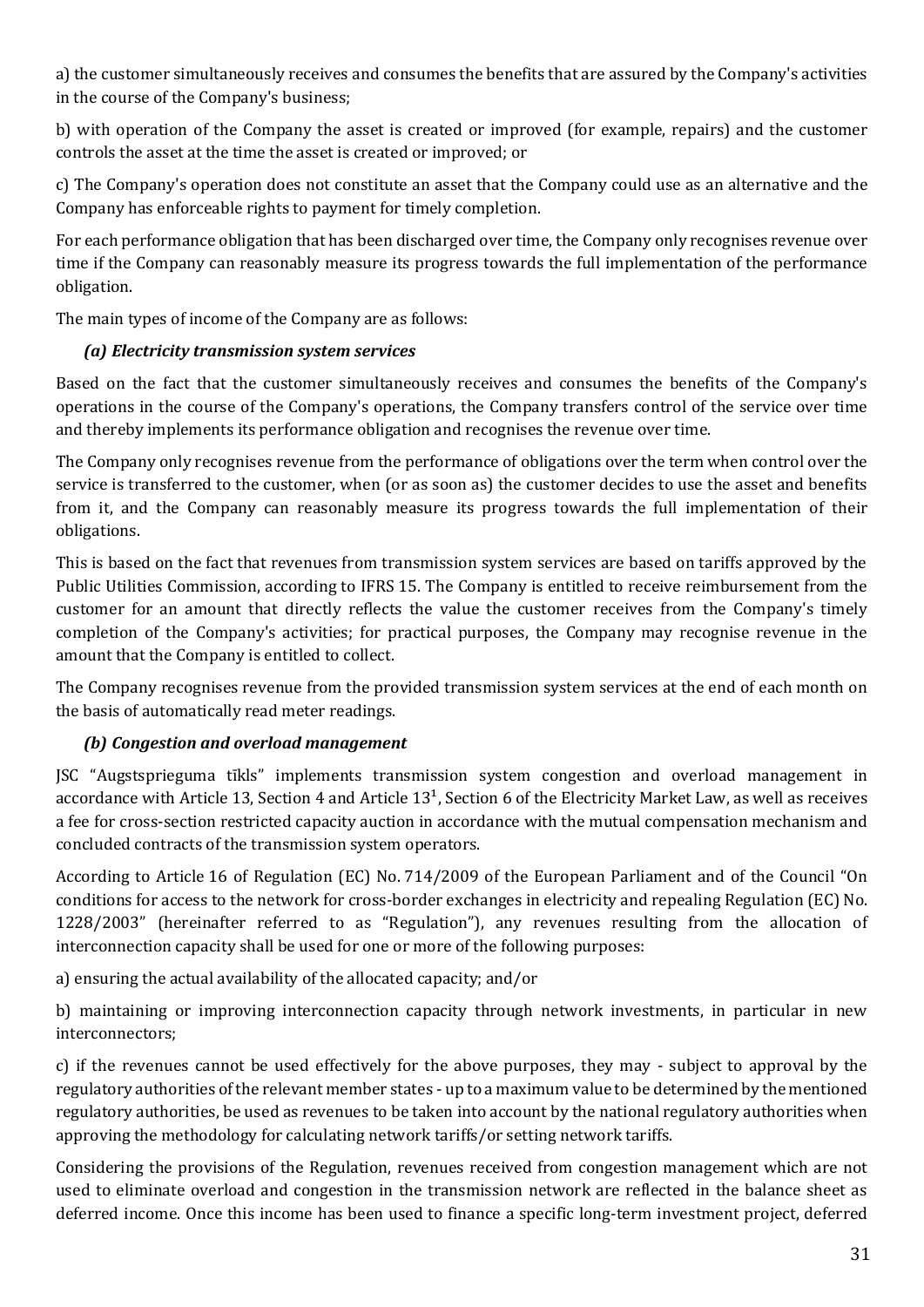income is amortised through the progressive recognition of that income in the income statement for the current financial year in accordance with the amortisation/depreciation period of the long-term investment created.

Based on the fact that the customer simultaneously receives and consumes the benefits of the Company's operations in the course of the Company's operations, the Company transfers control of the service over time and thereby implements its performance obligation and recognises the revenue over time.

The Company only recognises revenue from the performance of obligations over the term when control over the service is transferred to the customer, when (or as soon as) the customer decides to use the asset and benefits from it, and when the Company can reasonably measure its progress towards the full implementation of their obligations.

In accordance with the principle of reconciliation of revenues and costs, the revenues of congestion management that are used to eliminate congestion and overload in the transmission network, shall be shown in the income statement according to the amount of costs (resource method for measuring progress) associated with congestion and overload elimination.

#### *(c) Mandatory procurement component income*

According to Article 105 of Regulation No. 50 of the Cabinet of Ministers, "Regulations for electricity trade and use" of 21 January 2014, the Company shall charge the Mandatory procurement component (hereinafter also referred to as MPC) from all electricity end users or traders, if the end user has delegated settlements with the company for system services and ancillary services.

The revenues of MPC are determined in accordance with the tariffs set by the Public Utilities Commission and the volumes of electricity transmitted. At the same time, the Company is obliged to make MPC payments to the Public energy trader for the electricity transmitted to the end users.

Given that the Company has no influence over the pricing of the service, and does not have the power to determine the price directly or indirectly, MPC revenue is recognised on an agent basis, with revenue recognised in the income statement on a net basis.

#### *(d) Income from electricity/capacity sales*

According to Article 11 Section 2 of the Electricity Market Law, the transmission system operator may participate in electricity trading, if the purchase and sale of electricity or capacity is necessary for system balancing, buying ancillary services, covering electricity transmission losses, for the transmission system operator's own consumption or if there is a deviation in the system from normal operation or there has been an accident.

When participating in the trade of electricity, the transmission system operator shall act in accordance with open, non-discriminatory and market based procedures, except for in the event of deviations from the normal operating system or if there has been an accident. In the event of deviations from the normal operating system or in the event of an accident, the transmission system operator shall act in accordance with the provisions of the Network code.

Based on the fact that the customer simultaneously receives and consumes the benefits of the Company's operations in the course of the Company's operations, the Company transfers control of the service over time and thereby implements its performance obligation and recognises the revenue over time.

The Company only recognises revenue from the performance of obligations over the term when control over the service is transferred to the customer, when (or as soon as) the customer decides to use the asset and benefits from it, and when the Company can reasonably measure its progress towards the full implementation of their obligations.

Revenue from the sale of electricity/capacity is recognised on the basis of acceptance notes and bills, which are invoiced each month for the electricity/capacity delivered during the month in accordance with the contracts entered into with each other.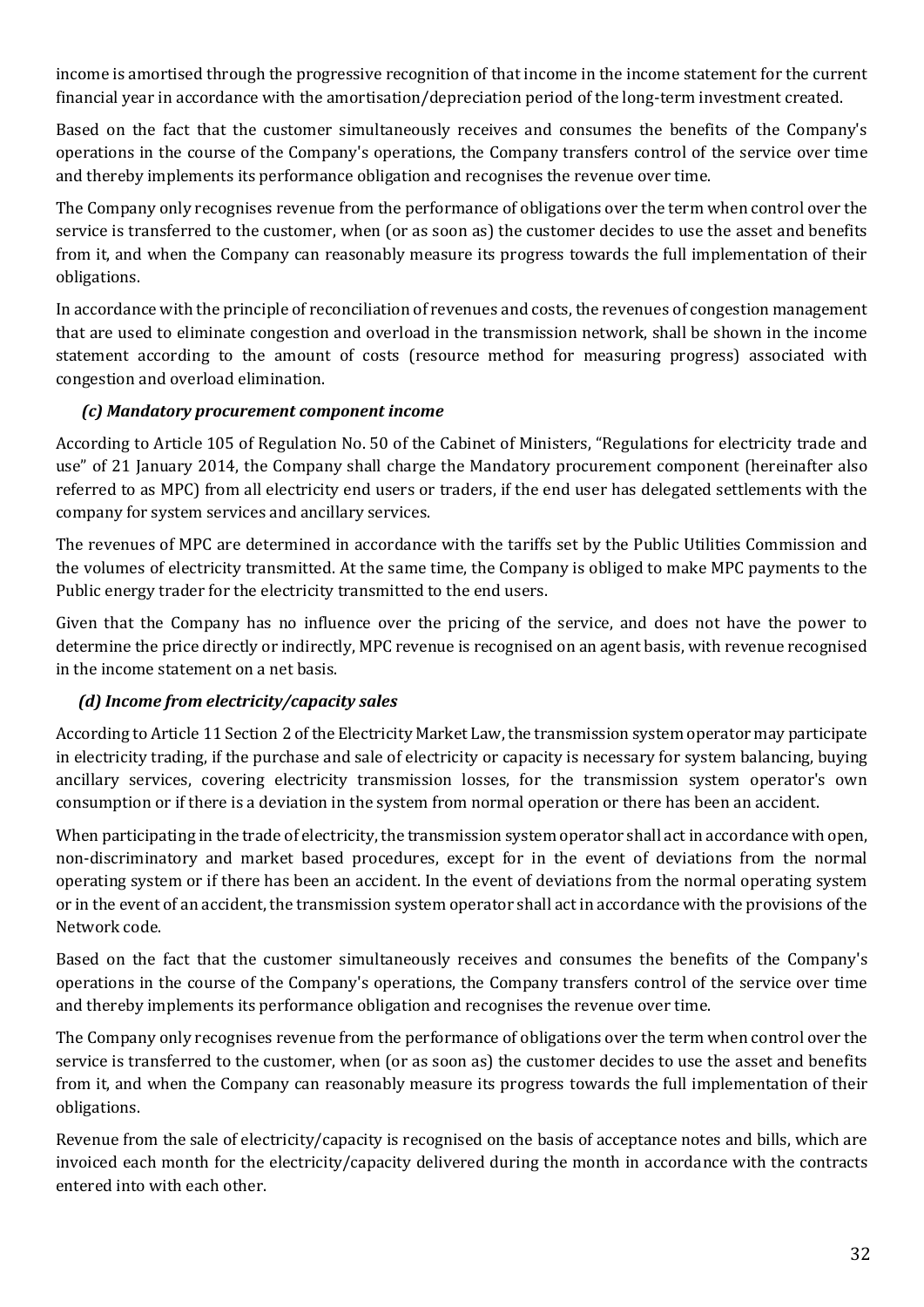#### *(e) New construction and renovation of transmission assets*

According to Article 13 Section 6 of the Electricity Market Law, the Company shall be responsible for the planning, construction and commissioning of new transmission infrastructure objects during the development of the transmission system. In turn, according to Article 21.² Section 2 of the Electricity Market Law, the transmission system asset owner JSC "Latvijas elektriskie tīkli" finances capital investments in the transmission system assets. Within the framework of the service, the Company with its personnel resources, plans, organises, documents, and controls the construction, reconstruction, and renovation works in the assets of the recipient of the service – JSC "Latvijas elektriskie tīkli". The service includes the provision of capital investment project management.

Based on the fact that the customer simultaneously receives and consumes the benefits of the Company's operations in the course of the Company's operations, the Company transfers control of the service over time and thereby implements its performance obligation and recognises the revenue over time.

The Company only recognises revenue from the performance of obligations over the term when control over the service is transferred to the customer, when (or as soon as) the customer decides to use the asset and benefits from it, and when the Company can reasonably measure its progress towards the full implementation of their obligations.

Revenue from the construction and renovation of transmission assets is recognised on the basis of mutually agreed monthly acceptance acts and invoices, which are invoiced monthly for the amount of work performed.

# **2.12. Recognition of costs**

Costs are recognised on an accrual basis. Accounting costs include all foreseeable costs and contingent liabilities incurred in the current or prior years, even if they become known between the balance sheet date and the date of preparation of the financial statements, regardless of the date of receipt of the invoice, as the Company's economic transactions are accounted for and presented in the financial statements on the basis of their economic content and nature, not merely their legal form.

Operating expenses and other operating expenses indicated in the income statement are disclosed in the annexes to the financial statements in more detailed terms.

# **2.13. Long-term and short-term liabilities**

The Company's trade payables are initially recognised at fair value and subsequently measured at amortised cost using the effective interest rate method. Liabilities to suppliers and contractors are stated in the financial statements according to supporting documents and entries in the accounting records in the amount of invoices received from suppliers of the Company but not paid at the end of the reporting period. Accrued expenses that have been incurred during the reporting year when the amount of such costs or the date of payment during the reporting period is clearly known, but the invoices containing such have not yet been received from the suppliers, are included in the item "Accrued liabilities".

# **2.14. Related parties**

Company shareholder, members of the Board, members of the Supervisory Board, their close relatives and companies, in which they have significant influence or control, are defined as related parties.

As all the shares of JSC "Augstsprieguma tīkls" are 100% owned by the Republic of Latvia, state-controlled capital companies are also considered related parties.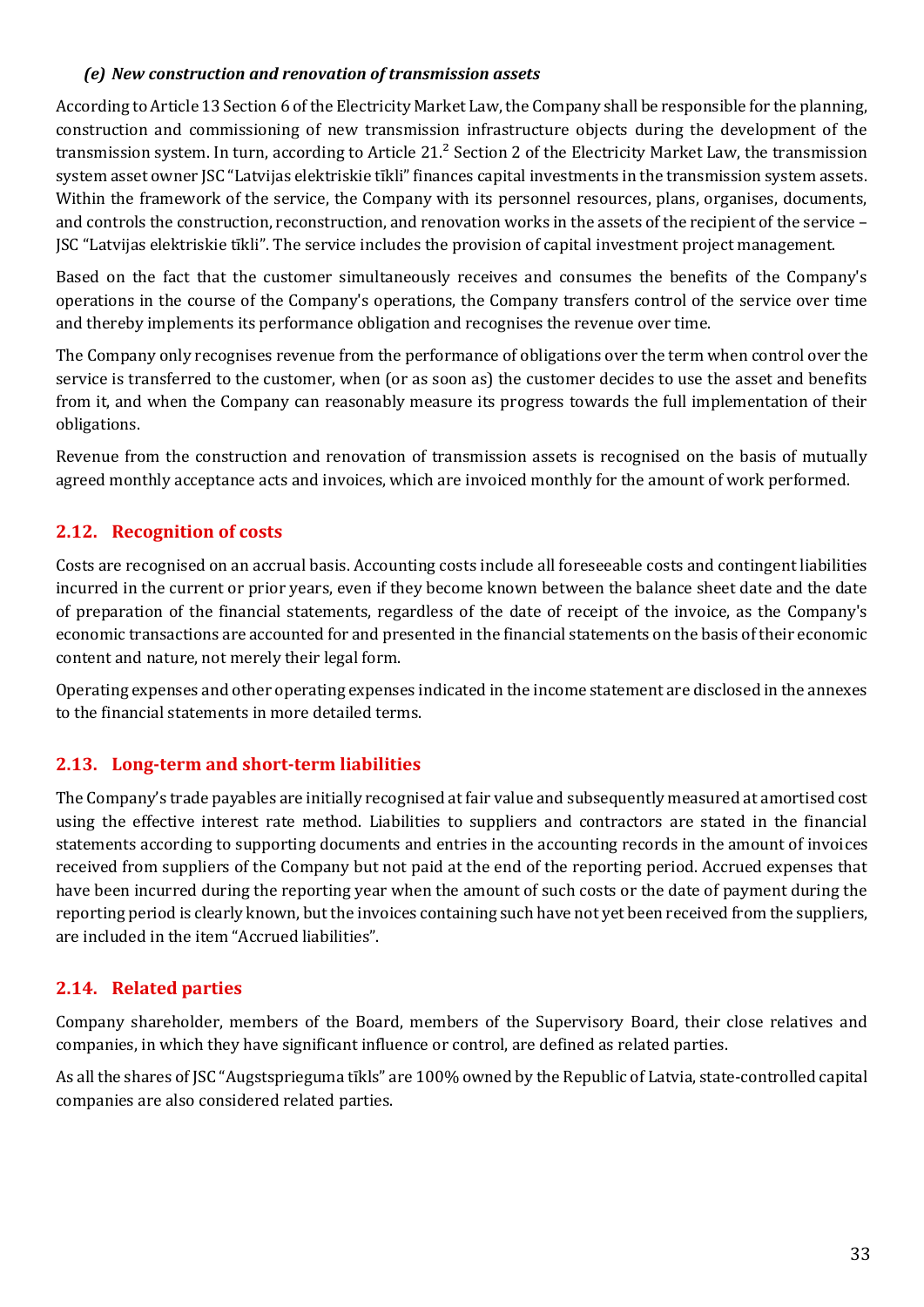#### **3. REVENUE**

|                                                            | Group               | JSC "Augstsprieguma tīkls" |                     |
|------------------------------------------------------------|---------------------|----------------------------|---------------------|
|                                                            | 6 months<br>of 2020 | 6 months<br>of 2020        | 6 months<br>of 2020 |
|                                                            | <b>EUR</b>          | <b>EUR</b>                 | <b>EUR</b>          |
| <b>Electricity transmission services:</b>                  |                     |                            |                     |
| Transmission network service                               | 36 301 375          | 36 301 375                 | 36 425 267          |
| Transmission asset reconstruction and<br>renovation works* | 28 440 491          | 36 084 258                 | 37 973 298          |
| Sale of balancing electricity                              | 5931926             | 5931926                    | 7705953             |
| Electricity transit service                                | 650 962             | 650 962                    | 1885000             |
| Revenue from reactive electricity                          | 262 204             | 262 204                    | 343 243             |
| Sale of regulatory electricity                             | 192 963             | 192 963                    | 531 505             |
| Sale of electricity in the market of Elba                  |                     |                            | 1996                |
| Congestion management at borders<br>(auction)              |                     |                            | 989889              |
| <b>Total</b>                                               | 43 339 430          | 43 339 430                 | 47882853            |
| Liquidation of electrical capacity overload                | 100 331             | 100 331                    | 1542411             |
| Other services                                             | 966 665             | 631556                     | 717846              |
| <b>TOTAL INCOME</b>                                        | 72 846 917          | 80 155 575                 | 88 116 408          |

Pursuant to the Energy Law, the Electricity Market Law, and the Network Code, JSC "Augstsprieguma tīkls" is obliged to implement the operational management of the transmission system and to ensure the safe, stable transmission of electricity.

\* Executing decision of the PUC Council No. 18 of 30 January 2013, "On certification of the Electricity Transmission System Operator", from 1 January 2015 the Company has taken over the maintenance and development of business lines of transmission system assets from JSC "Latvijas elektriskie tīkli" and ensures active construction, rebuilding, and renewal of the transmission system (see Annex 7). According to Article 21.<sup>2</sup> of the Electricity Market Law, the transmission system asset owner JSC "Latvijas elektriskie tīkli" finances capital investments in the transmission system assets, which are decided by JSC "Augstsprieguma tīkls".

\*\* In accordance with the Company's accounting policy, the congestion management income is reflected in the income statement according to the amount of costs related to the prevention of congestion in the transmission.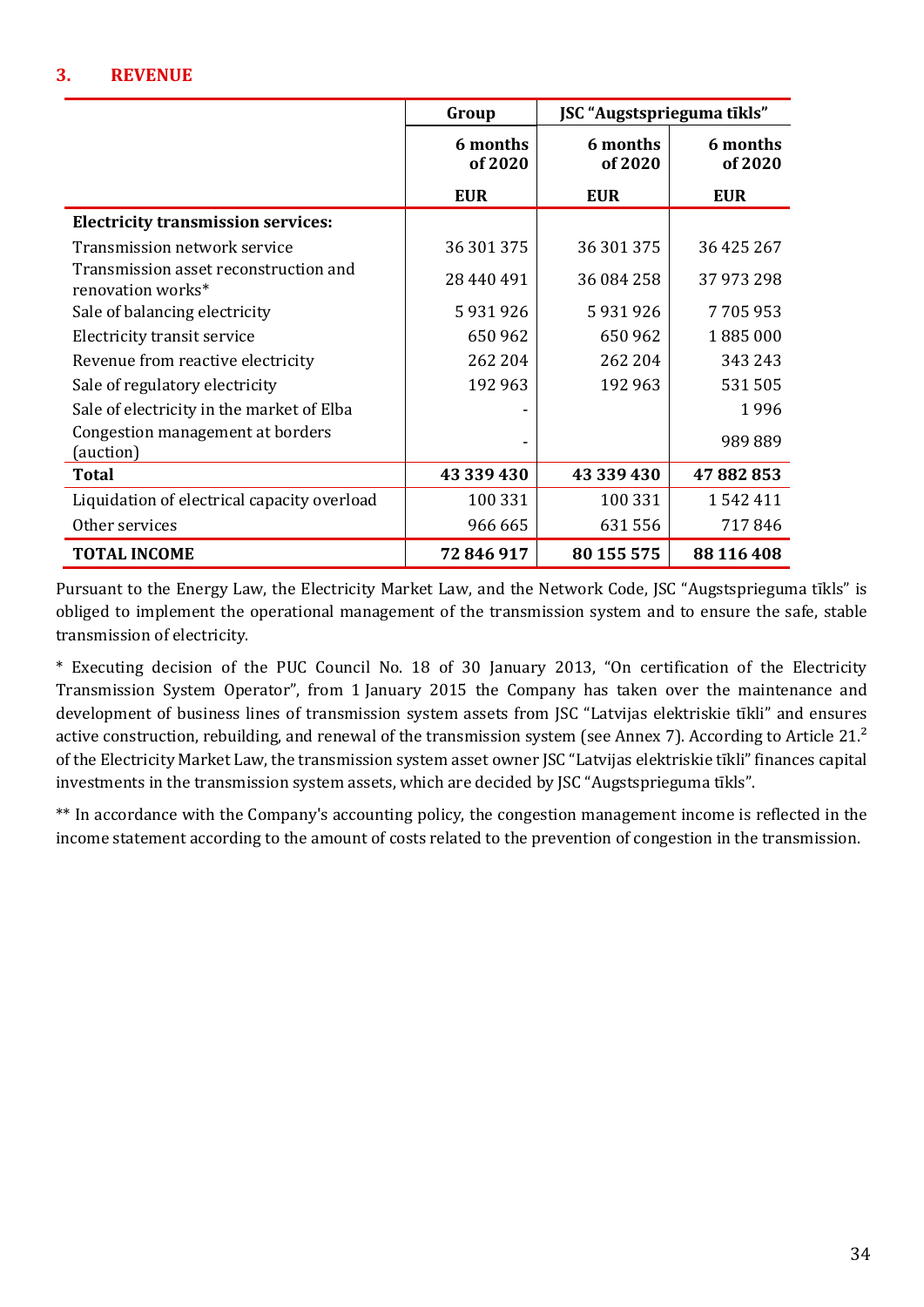# **4. OTHER INCOME FROM BUSINESS ACTIVITIES**

|                                                              | Group               | <b>JSC</b> "Augstsprieguma tīkls" |                     |
|--------------------------------------------------------------|---------------------|-----------------------------------|---------------------|
|                                                              | 6 months of<br>2020 | 6 months of<br>2020               | 6 months of<br>2019 |
|                                                              | <b>EUR</b>          | <b>EUR</b>                        | <b>EUR</b>          |
| Sale of current assets and fixed assets                      | 123 357             | 123 357                           | 3611                |
| Other penalties received                                     | 22 5 5 7            | 22 5 5 7                          | 50 308              |
| EU financial support                                         | 3959                | 3959                              |                     |
| Received gifts and compensation for<br>damages               | 152                 | 152                               |                     |
| Other services                                               | 11 3 38             |                                   |                     |
| <b>TOTAL OTHER INCOME FROM BUSINESS</b><br><b>ACTIVITIES</b> | 161 363             | 150 025                           | 53 919              |

# **5. USED RAW MATERIALS AND MATERIALS, REPAIR COSTS**

|                                                                       | JSC "Augstsprieguma tīkls"<br>Group |                     |                     |
|-----------------------------------------------------------------------|-------------------------------------|---------------------|---------------------|
|                                                                       | 6 months<br>of 2020                 | 6 months<br>of 2020 | 6 months<br>of 2020 |
|                                                                       | <b>EUR</b>                          | <b>EUR</b>          | <b>EUR</b>          |
| Purchase of balancing electricity                                     | 4 3 6 4 4 1 5                       | 4 3 6 4 4 1 5       | 5 2 1 5 2 2 2 2     |
| Transmission electricity losses and<br>technological consumption      | 2717282                             | 2717282             | 4 2 1 8 4 8 3       |
| Purchase of regulatory electricity                                    | 1549953                             | 1549953             | 2433926             |
| <b>Electricity transit losses</b>                                     | 536223                              | 536 223             | 1 206 506           |
| Electricity for own consumption                                       | 114 346                             | 114 346             | 164 480             |
| Costs of materials used and repairs                                   | (7218301)                           | 379 035             | 362 265             |
| <b>TOTAL USED RAW MATERIALS AND</b><br><b>MATERIALS, REPAIR COSTS</b> | 2065918                             | 9663254             | 13 600 882          |

#### **6. PERSONAL COSTS**

|                                                                                                        | Group               | JSC "Augstsprieguma tīkls" |                     |
|--------------------------------------------------------------------------------------------------------|---------------------|----------------------------|---------------------|
|                                                                                                        | 6 months of<br>2020 | 6 months<br>of 2020        | 6 months<br>of 2020 |
|                                                                                                        | <b>EUR</b>          | <b>EUR</b>                 | <b>EUR</b>          |
| Remuneration for work                                                                                  | 6 349 482           | 6 3 3 8 1 9 4              | 6 3 6 5 2 4 8       |
| State social insurance contributions<br>and benefits determined by the<br>collective agreement         | 1607299             | 1604579                    | 1575068             |
| Contributions to the pension plan                                                                      | 300 114             | 299 840                    | 283 272             |
| <b>TOTAL STAFF COSTS (INCLUDING</b><br><b>REMUNERATION TO THE</b><br><b>MANAGEMENT OF THE COMPANY)</b> | 8256895             | 8 24 2 6 13                | 8223588             |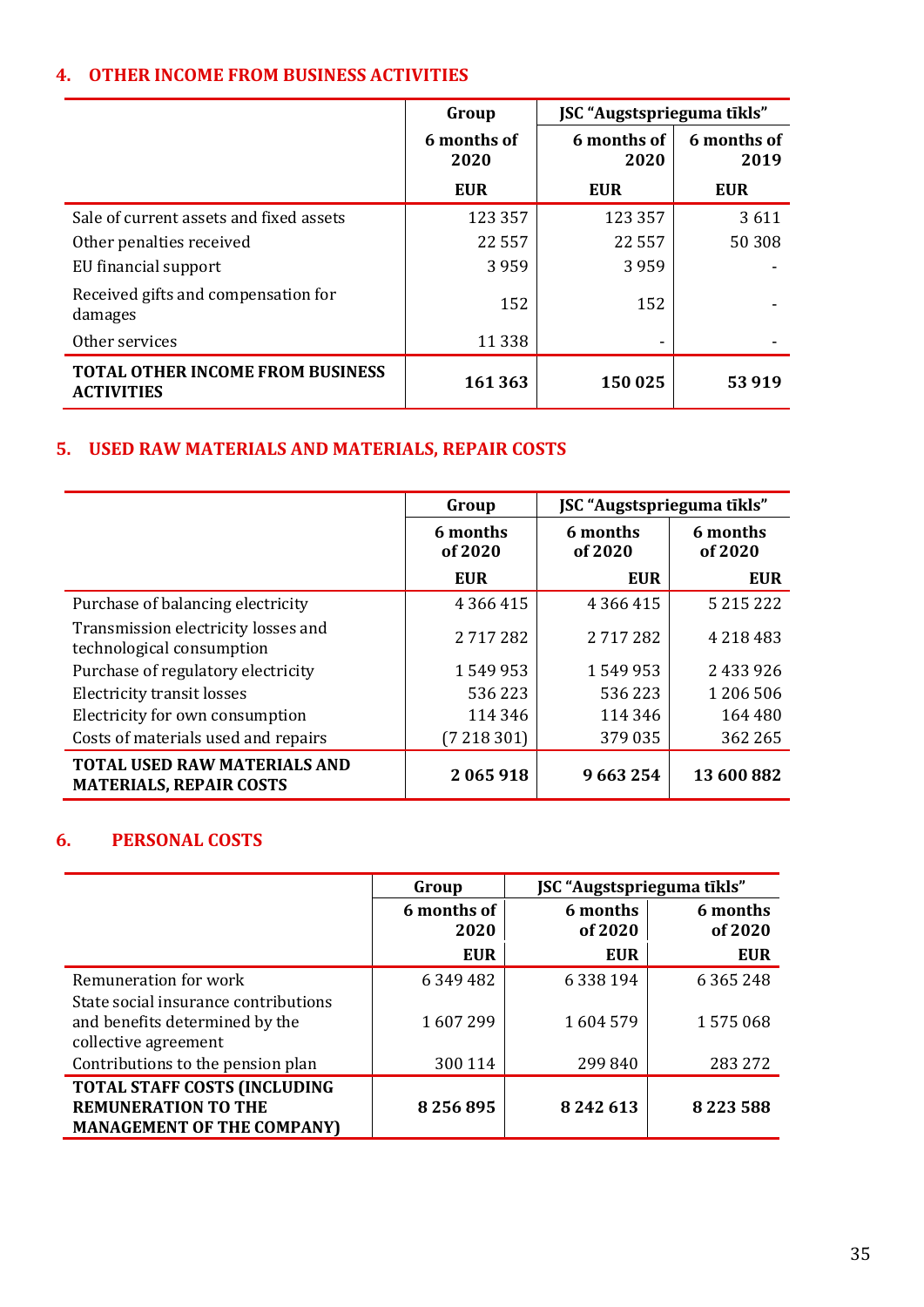# **7. OTHER COSTS OF BUSINESS ACTIVITY**

|                                                           | JSC "Augstsprieguma tīkls"<br>Group |                     |                     |
|-----------------------------------------------------------|-------------------------------------|---------------------|---------------------|
|                                                           | 6 months<br>of 2020                 | 6 months<br>of 2020 | 6 months<br>of 2020 |
|                                                           | <b>EUR</b>                          | <b>EUR</b>          | <b>EUR</b>          |
| Transmission asset reconstruction and<br>renovation works | 36 057 747                          | 36 057 747          | 37 963 379          |
| Electricity capacity reserve<br>maintenance costs         | 2 108 445                           | 2 108 445           | 2605140             |
| Telecommunication provision services                      | 1457668                             | 1457668             | 1460164             |
| Premises and territory maintenance<br>costs               | 463 073                             | 463 073             | 453 669             |
| IT system maintenance costs                               | 391755                              | 391755              | 288 540             |
| <b>Transportation costs</b>                               | 351352                              | 351352              | 501 096             |
| Local taxes and fees                                      | 74 158                              | 74 158              | 92783               |
| Nature and labour protection costs                        | 48 492                              | 48 4 92             | 40 688              |
| Liquidation of electrical capacity<br>overload            | 27731                               | 27731               | 1761729             |
| Various business costs                                    | (265 252)                           | (247 226)           | 1521523             |
| <b>TOTAL OTHER COSTS OF BUSINESS</b><br><b>ACTIVITY</b>   | 40715169                            | 40733195            | 46 688 711          |

# **8. NET FINANCIAL INCOME/(COSTS)**

|                                                                | Group               | JSC "Augstsprieguma tīkls" |                     |
|----------------------------------------------------------------|---------------------|----------------------------|---------------------|
|                                                                | 6 months<br>of 2020 | 6 months<br>of 2020        | 6 months<br>of 2020 |
|                                                                | <b>EUR</b>          | <b>EUR</b>                 | <b>EUR</b>          |
| a) Financial income                                            |                     |                            |                     |
| Interest income from credit institutions                       | 54 187              | 54 187                     | 28 06 6             |
| <b>Total financial income</b>                                  | 54 187              | 54 187                     | 28 06 6             |
| b) Financial costs                                             |                     |                            |                     |
| Interest costs                                                 | (433898)            | (248664)                   | (1009349)           |
| Targeted grants                                                | 2 2 9 5             | 2 2 9 5                    | (3442)              |
| Net expenses/income from foreign<br>exchange rate fluctuations | (12403)             | (12403)                    | (489)               |
| <b>Total financial expenses</b>                                | (444006)            | (258772)                   | (1013280)           |
| <b>NET FINANCIAL INCOME/(COSTS)</b>                            | (389819)            | (204585)                   | (985 214)           |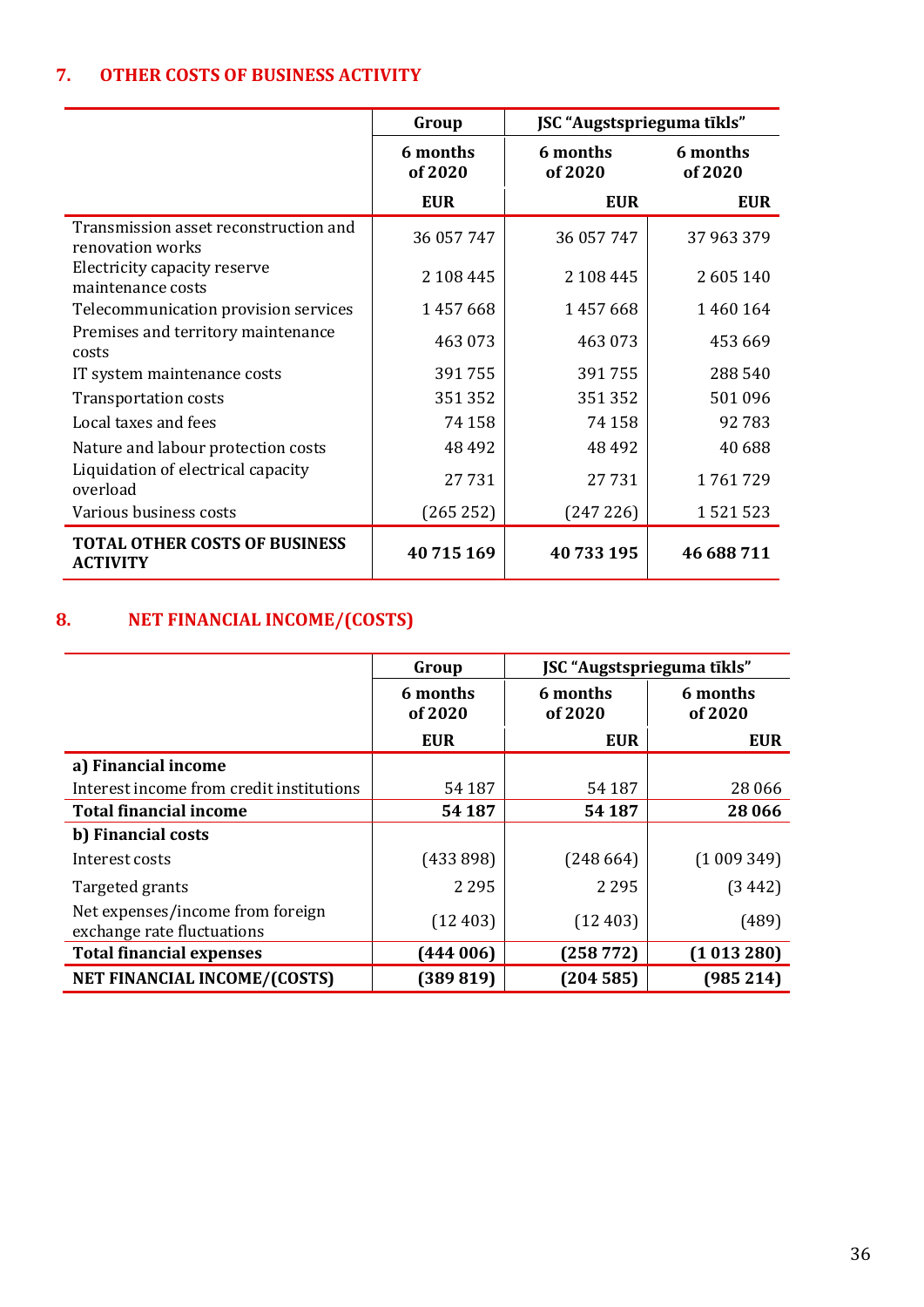# **9. INTANGIBLE INVESTMENTS, FIXED ASSETS**

# **9.1. Intangible investments**

|                                                            | Group      | JSC "Augstsprieguma tīkls" |            |
|------------------------------------------------------------|------------|----------------------------|------------|
|                                                            | 30.06.2020 | 30.06.2020                 | 31.12.2019 |
|                                                            | <b>EUR</b> | <b>EUR</b>                 | <b>EUR</b> |
| Residual value at the beginning of<br>the reporting period | 1264331    | 50 413 419                 | 4650393    |
| Purchased                                                  | 90 139     | 90 139                     | 334 232    |
| Right-of-use transmission assets                           |            |                            | 11 493 000 |
| Creation of intangible investments                         | 246 521    | 246 521                    | 229 533    |
| Advance payment for right-of-use                           |            |                            | 33 909 709 |
| Calculated amortisation                                    | (93047)    | (93000)                    | (190353)   |
| Depreciation of right-of-use<br>transmission assets        | (287 326)  | (287326)                   | (13095)    |
| Residual value at the end of the<br>reporting period       | 1220618    | 50 369 753                 | 50 413 419 |

#### **9.2. Fixed assets**

|                                                            | Group       | JSC "Augstsprieguma tīkls" |            |
|------------------------------------------------------------|-------------|----------------------------|------------|
|                                                            | 30.06.2020  | 30.06.2020                 | 31.12.2019 |
|                                                            | <b>EUR</b>  | <b>EUR</b>                 | <b>EUR</b> |
| Residual value at the beginning of<br>the reporting period | 632 305 588 | 5491202                    | 4318933    |
| Purchased                                                  | 350 165     | 350 165                    | 1600675    |
| Written off                                                | (169 881)   | (169 881)                  | (90815)    |
| Establishment of fixed assets                              | 333 388     | 333 388                    | 1 000 165  |
| <b>Estimated depreciation</b>                              | (3006964)   | (621408)                   | (1337756)  |
| Residual value at the end of the<br>reporting period       | 637 409 632 | 5 383 466                  | 5491202    |

#### **10. OTHER LONG-TERM FINANCIAL INVESTMENTS**

|                                                                                 | Group      | JSC "Augstsprieguma tīkls" |            |
|---------------------------------------------------------------------------------|------------|----------------------------|------------|
|                                                                                 | 30.06.2020 | 30.06.2020                 | 31.12.2019 |
|                                                                                 | <b>EUR</b> | <b>EUR</b>                 | <b>EUR</b> |
| Share in the capital of associated<br>companies and subsidiaries,<br>including: | 57 394 971 | 280 072 971                | 57 394 971 |
| JSC "Latvijas elektriskie tīkli"<br><b>ISC "Conexus Baltic Grid"</b>            | 57 394 971 | 222 678 000<br>57 394 971  | 57 394 971 |
| Ownership in the capital of other<br>companies, including:                      | 1422       | 1422                       | 1902887    |
| JSC "Nord Pool Holding"**                                                       |            |                            | 1901465    |
| JSC "Pirmais slēgtais pensiju fonds"                                            | 1422       | 1422                       | 1422       |
| Residual value at the end of the<br>reporting period                            | 57 396 393 | 280 074 393                | 59 297 858 |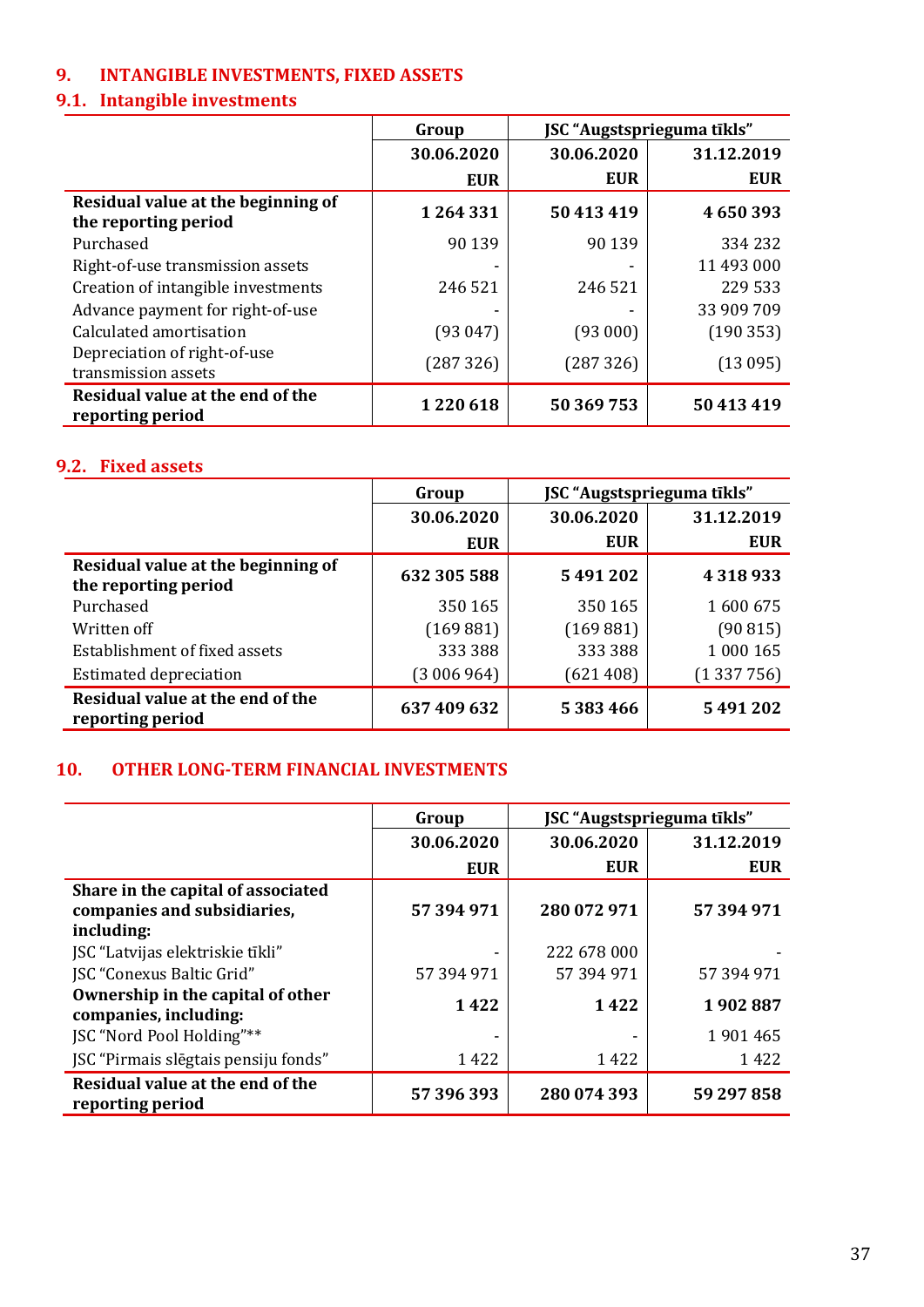| Name of the Company                  | Location | <b>Type of business</b><br>activity                              | <b>Shares</b><br>(percentage) |
|--------------------------------------|----------|------------------------------------------------------------------|-------------------------------|
| JSC "Latvijas elektriskie tīkli"     | Latvia   | Transmission<br>asset management<br>and lease                    | 100.0%                        |
| JSC "Conexus Baltic Grid"            | Latvia   | Natural gas<br>transmission and<br>storage operator<br>in Latvia | 34.36%                        |
| JSC "Pirmais slēgtais pensiju fonds" | Latvia   | Management of<br>pension plans                                   | 1.9%                          |

\*Following the decisions of the Cabinet of Ministers of 5 December and 19 December 2017, in 2017 the Company acquired 34.36% shares of the Latvian natural gas transmission and storage system operator JSC "Conexus Baltic Grid".

\*\* By the order of the Cabinet of Ministers of 17 December 2019, the Company was granted permission to terminate participation in JSC "Nord Pool Holding" and to establish a joint venture for the management of JSC "Nord Pool Holding", acquiring a 2% share in it. The Cabinet of Ministers took note of the information included in the annotation of the order that after the implementation of the transaction with the investor, the Company will dispose of its shares in the joint venture, thus terminating its participation in the group.

\*\*\* The Company owns 1.9% of the capital of JSC "Pirmais slēgtais pensiju fonds". The Company is a nominal shareholder, as all the risks and rewards of the Fund are undertaken or acquired by the Company's employees, who are members of the pension plan. For this reason, the investment is measured at cost value.

# **11. STOCK**

|                           | Group      | JSC "Augstsprieguma tīkls" |            |
|---------------------------|------------|----------------------------|------------|
|                           | 30.06.2020 | 30.06.2020                 | 31.12.2019 |
|                           | <b>EUR</b> | <b>EUR</b>                 | <b>EUR</b> |
| <b>STOCK</b>              |            |                            |            |
| Materials and spare parts | 527752     | 488 215                    | 480 112    |
| <b>TOTAL INVENTORIES</b>  | 527752     | 488 215                    | 480 112    |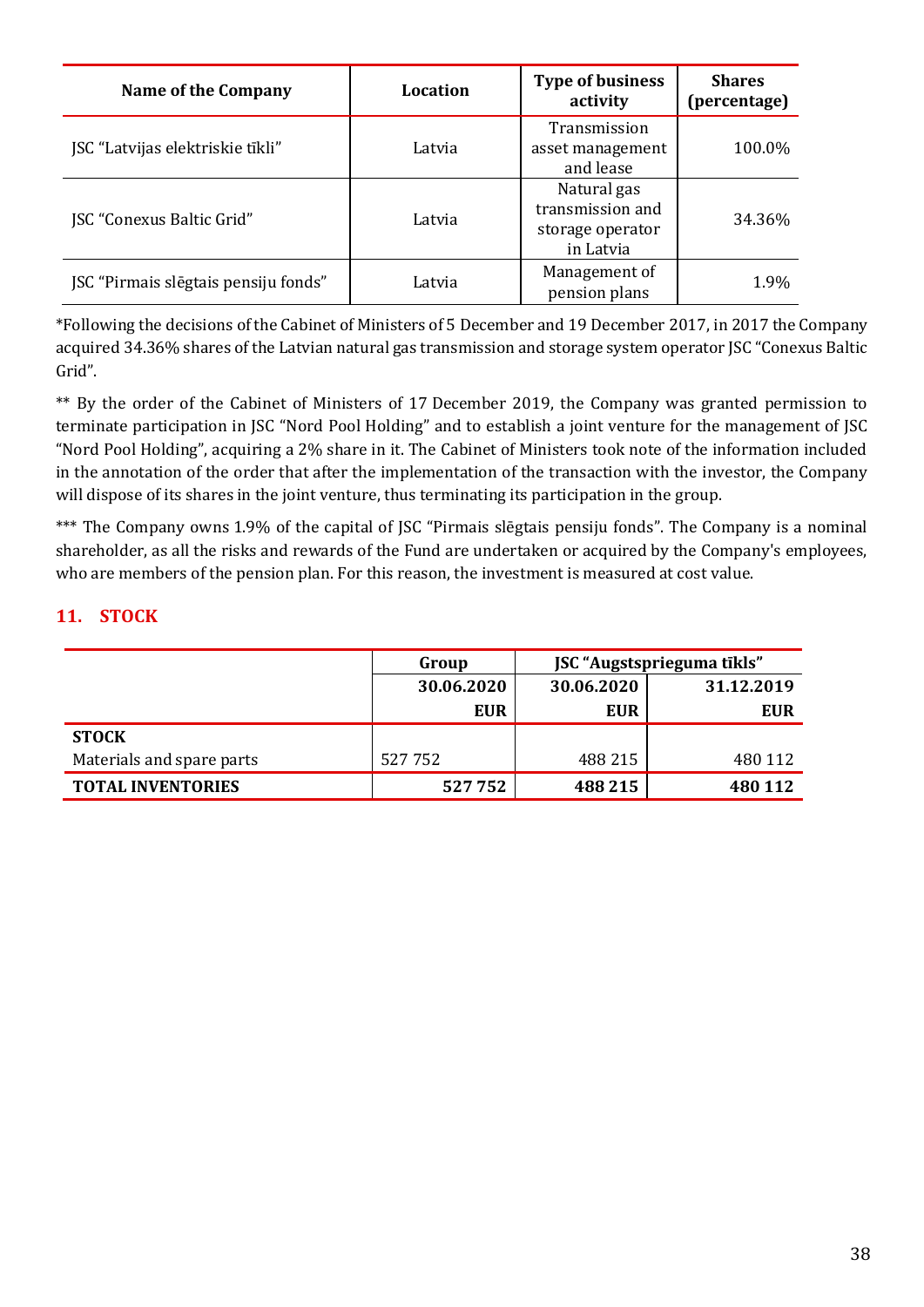# **12. NET TRADE RECEIVABLES**

|                                                     | JSC "Augstsprieguma tīkls"<br>Group |            |            |
|-----------------------------------------------------|-------------------------------------|------------|------------|
|                                                     | 30.06.2020                          | 30.06.2020 | 31.12.2019 |
|                                                     | <b>EUR</b>                          | <b>EUR</b> | <b>EUR</b> |
| <b>Accounts receivable</b>                          |                                     |            |            |
| Electricity transmission system service<br>debt     | 581 100                             | 581 100    | 747506     |
| Other trade receivables                             | 7531969                             | 100 186    | 7 249 868  |
| <b>Total debtors</b>                                | 8 1 1 3 0 6 9                       | 681286     | 7997374    |
| For electricity transmission system<br>service debt | (2892)                              | (2892)     | (24234)    |
| For other trade receivables                         | (6823)                              | (6823)     | (6920)     |
| Total provisions for doubtful and<br>hopeless debts | (9715)                              | (9715)     | (31154)    |
| Net accounts receivable                             |                                     |            |            |
| Electricity transmission system service<br>debt     | 578 208                             | 578 208    | 723 272    |
| Other trade receivables                             | 7 5 2 5 1 4 6                       | 93 3 63    | 7 242 948  |
| <b>NET TRADE RECEIVABLES</b>                        | 8 103 354                           | 671571     | 7 966 220  |

# **13. OTHER DEBTORS**

|                                  | Group      | JSC "Augstsprieguma tīkls" |            |
|----------------------------------|------------|----------------------------|------------|
|                                  | 30.06.2020 | 30.06.2020                 | 31.12.2019 |
|                                  | <b>EUR</b> | <b>EUR</b>                 | <b>EUR</b> |
| Deposits                         |            |                            | 20 000 000 |
| Overpaid taxes, including:       | 11 5 12    | 11512                      | 11512      |
| Corporate income tax             | 11512      | 11512                      | 11512      |
| Advance payments for connections | 26 157     | 26 157                     |            |
| The rest of the receivables      | 33 904 052 | 55 050                     | 22722      |
| <b>TOTAL OTHER DEBTORS</b>       | 33 941 721 | 92719                      | 20 034 234 |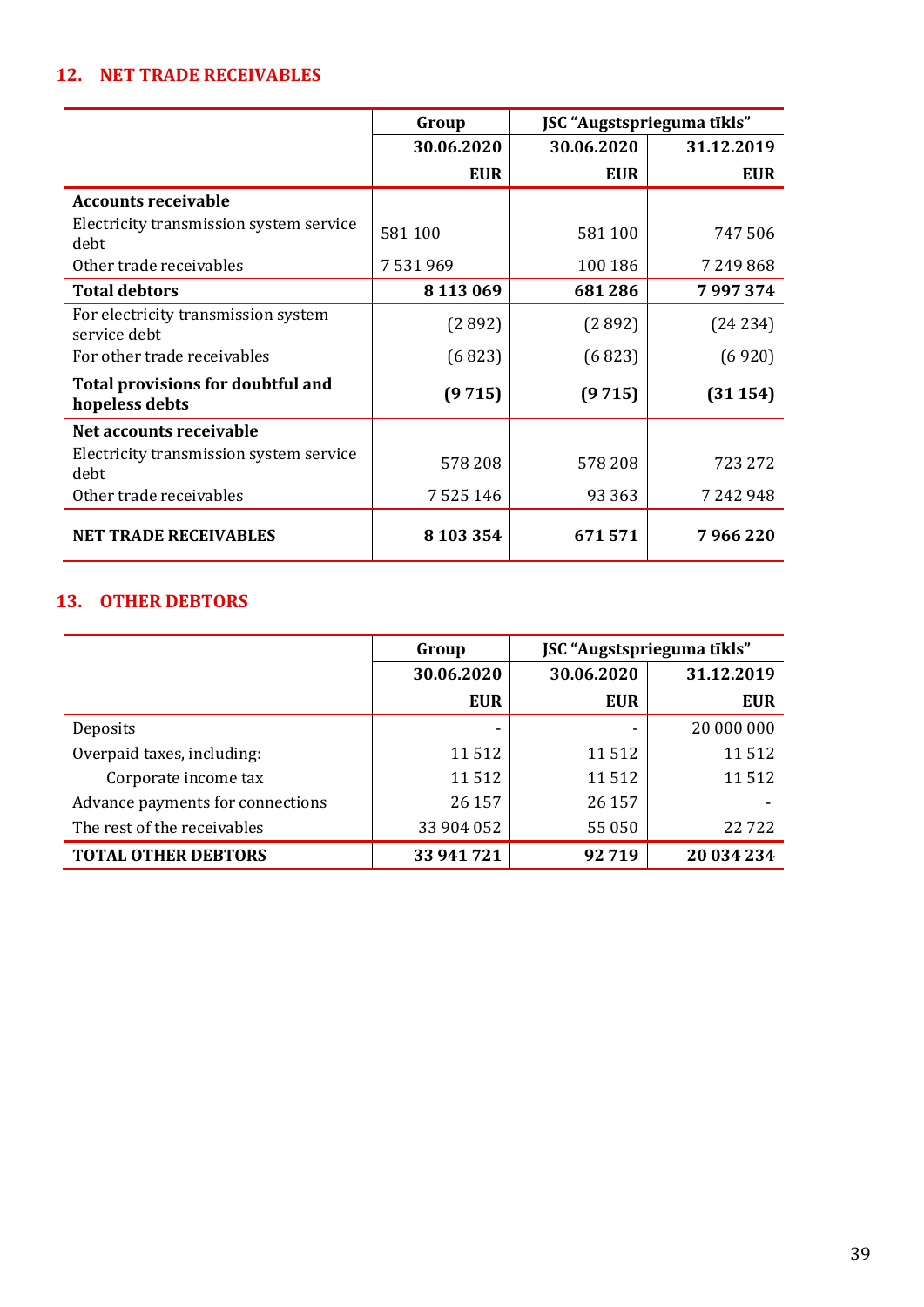# **14. ACCRUED INCOME**

|                                                               | Group      | JSC "Augstsprieguma tīkls" |            |
|---------------------------------------------------------------|------------|----------------------------|------------|
|                                                               | 30.06.2020 | 30.06.2020                 | 31.12.2019 |
|                                                               | <b>EUR</b> | <b>EUR</b>                 | <b>EUR</b> |
| Provisions for revenue from provided<br>services              |            |                            |            |
| For transmission asset reconstruction<br>and renovation works | 7406350    | 7406350                    | 3828182    |
| For transmission system service revenue                       | 5906922    | 5906922                    | 6 247 801  |
| For the sale of balancing electricity                         | 1966064    | 1966064                    | 850 470    |
| For mandatory purchase component<br>revenue                   | 469 618    | 469 618                    | 379458     |
| For revenue from the sale of regulatory<br>electricity        | 115 153    | 115 153                    | 34 3 4 3   |
| For revenue from reactive electricity                         | 69 1 26    | 69 1 26                    | 41 287     |
| For building maintenance service<br>revenue                   | 39779      | 39779                      | 41 1 42    |
| Provisions for loss compensation in<br>transformers           | 14 9 67    | 14 9 67                    | 16610      |
| For balancing administration service<br>revenue               | 3 2 0 1    | 3 2 0 1                    | 3557       |
| For revenue from other services                               | 81576      | 81576                      | 9947       |
| <b>Total provisions for revenue from</b><br>provided services | 16 072 756 | 16 072 756                 | 11 452 797 |
| Electricity transit service revenue (ITC)                     | 902 286    | 902 286                    | 858728     |
| Various accrued revenue                                       | 29754      | 29754                      | 1465567    |
| <b>TOTAL ACCRUED REVENUE</b>                                  | 17 004 796 | 17 004 796                 | 13777092   |

#### **15. EQUITY**

The share capital of JSC "Augstsprieguma tīkls" as of 30 June 2020 is EUR 363 896 079 (on 31 December 2019: EUR 64 218 079) consisting of 363 896 079 shares (on 31 December 2019: 64 218 079 shares).

In accordance with the decision of the Shareholders' Meeting of JSC "Augstsprieguma tīkls" of 15 June 2020, Minutes No. 2, Paragraphs 1 and 2, an investment into the share capital of the Company in the amount of EUR 299 678 000 has been made.

The Company has made payments to the state budget for the use of state capital from the net profit of the previous year:

In 2016 - EUR 155 345;

In 2017 - EUR 299 511;

In 2018 – EUR 247 395;

In 2019 – EUR 3 598 352;

In 2020 – EUR 1 735 958.

Reserves consist of retained earnings of the previous period, which, by the decision of the owner, are transferred to other reserves for the development of the Company.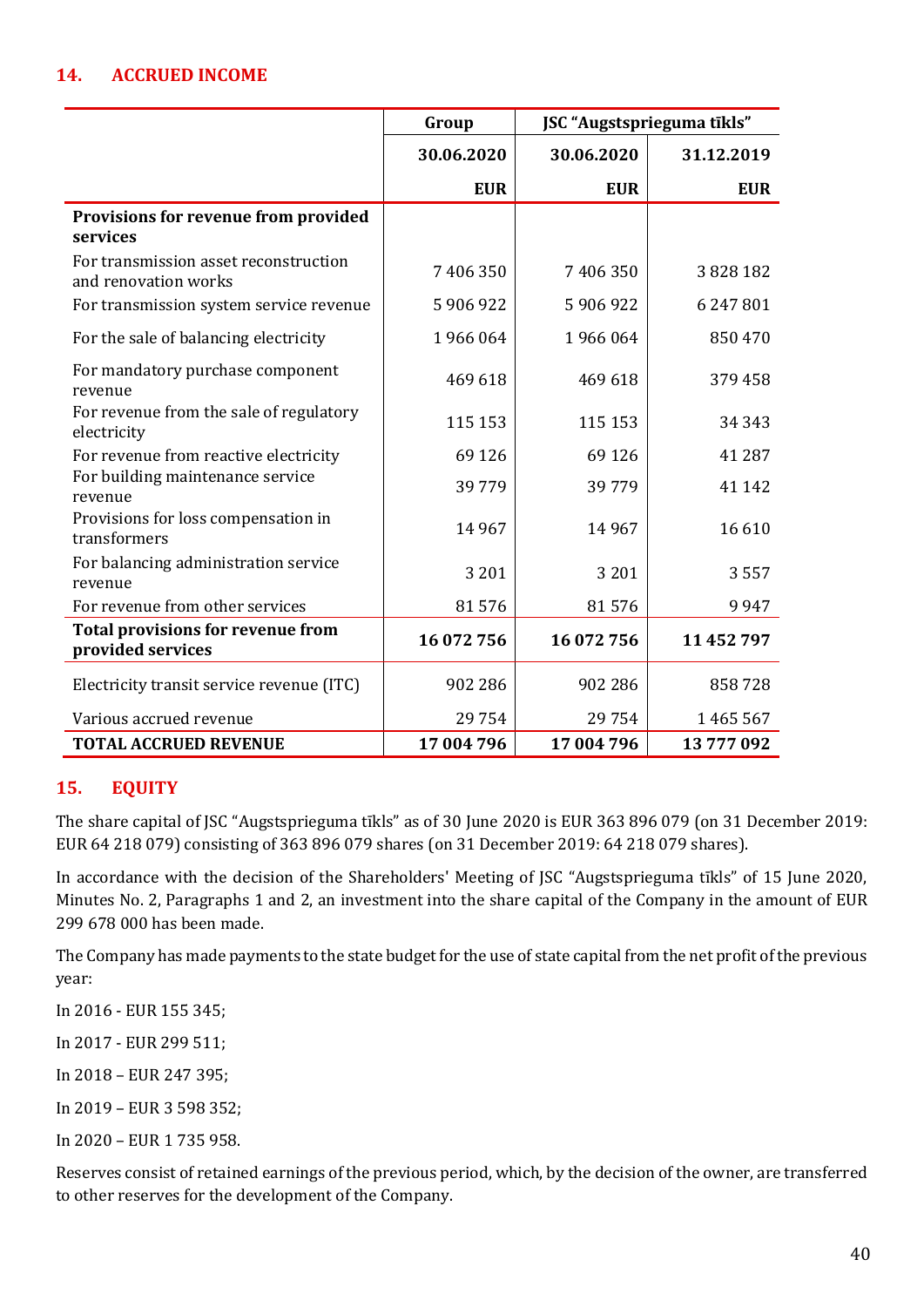#### **16. LONG-TERM CREDITORS**

|                                                               | Group       |             | JSC "Augstsprieguma tīkls" |  |
|---------------------------------------------------------------|-------------|-------------|----------------------------|--|
|                                                               | 30.06.2020  | 30.06.2020  | 31.12.2019                 |  |
|                                                               | <b>EUR</b>  | <b>EUR</b>  | <b>EUR</b>                 |  |
| Employee benefit obligations                                  | 2844095     | 2804833     | 2966213                    |  |
| Long-term share of congestion management<br>revenue received* | 90 247 629  | 90 247 629  | 89 963 992                 |  |
| Loans from credit institutions                                | 77 466 667  | 77 466 667  |                            |  |
| Loans                                                         | 86 672 207  |             |                            |  |
| Deferred revenue                                              | 170 905 740 |             |                            |  |
| Long-term lease liabilities                                   | 14 090 278  |             |                            |  |
| <b>Total long-term creditors</b>                              | 442 226 616 | 170 519 129 | 92 930 205                 |  |

\* According to the conditions of Article 16 of Regulation (EC) No. 714/2009 of the European Parliament and of the Council, "On conditions for access to the network for cross-border exchanges in electricity and repealing Regulation (EC) No. 1228/2003", congestion charge revenue received, which is not used to relieve congestion within the transmission system, shall be entered in the balance sheet as deferred income.

#### **17. SHORT-TERM DEFERRED INCOME**

|                                    | JSC "Augstsprieguma tīkls"<br>Group |            |            |
|------------------------------------|-------------------------------------|------------|------------|
|                                    | 30.06.2020                          | 30.06.2020 | 31.12.2019 |
|                                    | <b>EUR</b>                          | <b>EUR</b> | <b>EUR</b> |
| Congestion charge income           | 4993809                             | 4993809    | 4776510    |
| EU financing received              | 2 490 712                           | 169877     | 169877     |
| Other short-term income, incl. NPI | 3 165 598                           |            |            |
| <b>TOTAL deferred income</b>       | 10 650 119                          | 5 163 686  | 4946387    |

#### **18. ADVANCE PAYMENTS AND OTHER CREDITORS**

|                                             | JSC "Augstsprieguma tīkls"<br>Group |               |            |  |
|---------------------------------------------|-------------------------------------|---------------|------------|--|
|                                             | 30.06.2020                          | 30.06.2020    | 31.12.2019 |  |
|                                             | <b>EUR</b>                          | <b>EUR</b>    | <b>EUR</b> |  |
| Connection fee advances received *          |                                     |               | 82723      |  |
| Advance payment for right-of-use            | ۰                                   |               |            |  |
| Settlements with employees                  | 594 999                             | 587251        | 619 356    |  |
| Other creditors                             | 2 3 6 8 1 4 1                       | 2 3 6 7 8 6 6 | 2598814    |  |
| <b>ADVANCE PAYMENTS AND OTHER CREDITORS</b> | 2963140                             | 2955117       | 3 300 893  |  |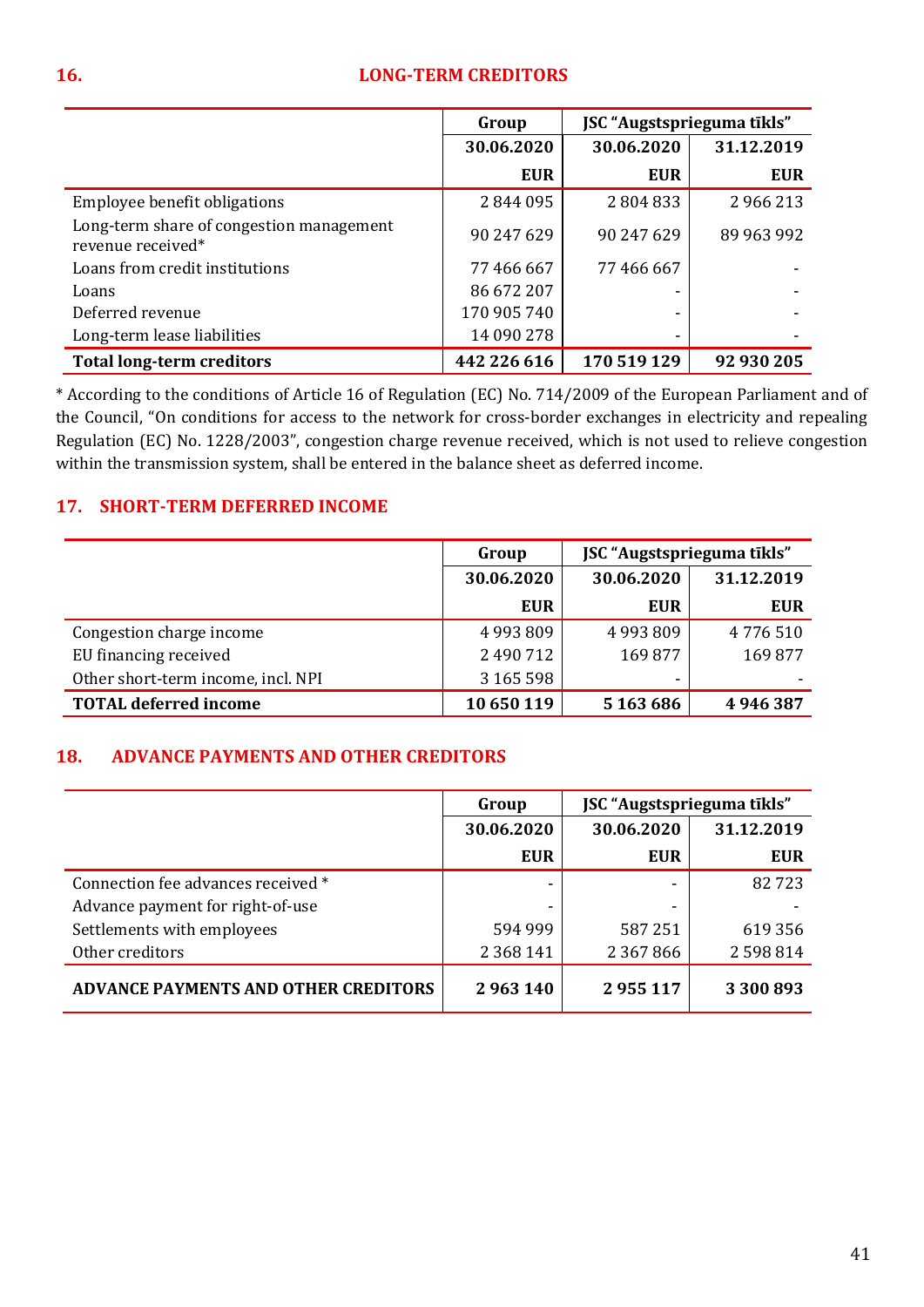|                                                                  | Group      | JSC "Augstsprieguma tīkls" |            |
|------------------------------------------------------------------|------------|----------------------------|------------|
|                                                                  | 30.06.2020 | 30.06.2020                 | 31.12.2019 |
|                                                                  | <b>EUR</b> | <b>EUR</b>                 | <b>EUR</b> |
| <b>Accrued liabilities for expenses for services</b><br>received |            |                            |            |
| Short-term rights to use an asset                                | 3 067 488  | 3 067 488                  | 3 131 548  |
| Unfinished construction                                          | 7 597 336  |                            |            |
| Purchase of regulatory electricity                               | 570 905    | 570905                     | 47437      |
| Mandatory procurement component                                  | 469 618    | 469 618                    | 379458     |
| Transmission asset reconstruction and<br>renovation works        | 410773     | 410773                     | 130776     |
| Electricity capacity reserve maintenance costs                   | 401838     | 401838                     | 345 960    |
| Purchase of balancing electricity                                | 292 089    | 292 089                    | 778 154    |
| Expenses for telecommunications                                  | 248 212    | 248 046                    | 248 305    |
| Use of synchronous compensators                                  | 32 248     | 32 248                     | 76 365     |
| Repairs of power transmission poles                              | 27925      | 27925                      |            |
| <b>Information Technology Services</b>                           | 21 0 9 2   | 19 3 5 5                   | 21679      |
| Annual report, accounting audit expenses                         | 11456      |                            | 16 100     |
| Electricity for own consumption                                  | 8664       | 8 2 4 9                    | 16770      |
| Provisions for other services                                    | 171836     | 78528                      | 102 427    |
| Total accrued liabilities for expenses for<br>services received  | 13 331 480 | 5627062                    | 5294979    |
| Accrued cost of unused holidays                                  | 838871     | 838871                     | 657 646    |
| Accrued bonus costs for previous year's results                  | 350932     | 342 928                    | 342 928    |
| Accrued benefit costs and pension plan<br>contributions          | 30 204     | 25 697                     | 40818      |
| Accrued liabilities to compensate the transit<br>losses          | 25 9 17    | 25917                      | 25 9 17    |
| <b>ACCRUED LIABILITIES</b>                                       | 14 577 404 | 6860475                    | 6362288    |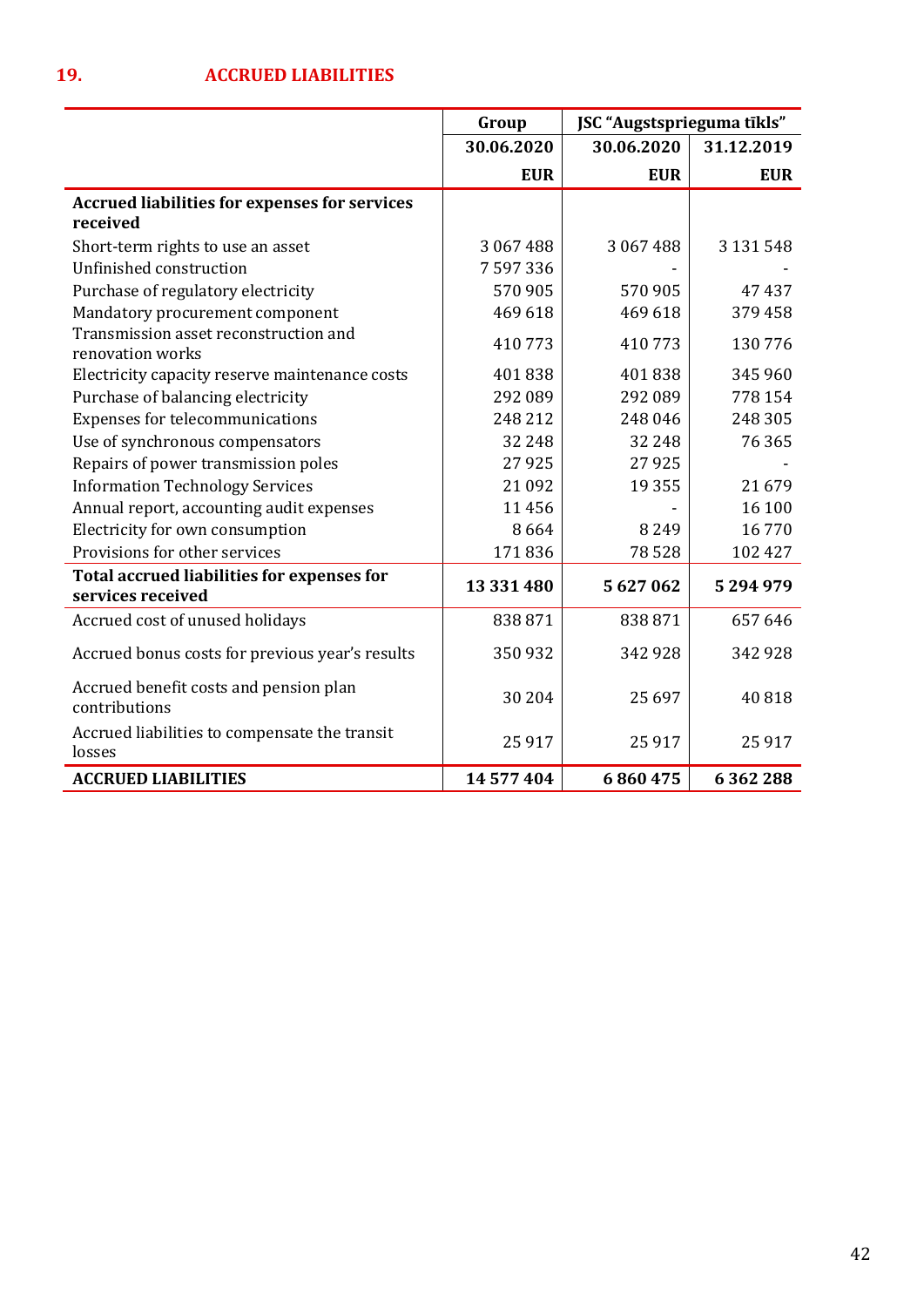#### **20. TAXES AND MANDATORY STATE SOCIAL INSURANCE CONTRIBUTIONS**

|                                                             | Group      | JSC "Augstsprieguma tīkls" |                   |               |            |
|-------------------------------------------------------------|------------|----------------------------|-------------------|---------------|------------|
|                                                             | 30.06.2020 | 31.12.2019                 | <b>Calculated</b> | Paid          | 30.06.2020 |
|                                                             | <b>EUR</b> | <b>EUR</b>                 | <b>EUR</b>        | <b>EUR</b>    | <b>EUR</b> |
| Corporate income tax                                        | 11512      | 11512                      |                   |               | 11512      |
| Value added tax                                             | (796908)   | (187 421)                  | (2751445)         | 2 141 958     | (796908)   |
| <b>Mandatory State</b><br>social insurance<br>contributions | (473086)   | (442746)                   | (2264482)         | 2 2 3 8 1 0 3 | (469125)   |
| Personal income tax                                         | (232752)   | (233 321)                  | (1119313)         | 1 1 2 2 1 8 0 | (230454)   |
| Entrepreneurship<br>risk state fee                          | (197)      | (198)                      | (1182)            | 1 1 8 4       | (196)      |
| Electricity tax                                             | (84)       | (315)                      | (1307)            | 1538          | (84)       |
| Taxes and fees                                              | (72)       |                            |                   |               | 0          |
| Value added tax not<br>accrued                              | (121169)   |                            | (121169)          |               | (121169)   |
| <b>TOTAL TAXES</b>                                          | (1612756)  | (852489)                   | (6258898)         | 5 504 963     | (1606424)  |
| Tax obligations                                             |            | (864001)                   |                   |               | (1496767)  |
| Tax overpaid                                                |            | 11512                      |                   |               | 11 5 12    |

#### **21. FINANCIAL RISK MANAGEMENT**

#### *(a)Turnover risk*

External circumstances that could have an unintended effect on the Company's net sales, affecting its ability to meet its current and non-current financial liabilities (solvency), are identified as turnover risks. The economic activity of the Company is exposed to turnover risks such as service tariff and volume of services. Given that, according to Article 9 of the "Law on Public Utilities Regulators", PUC promotes the development of public service providers, and according to Article 20, provides that public service tariffs shall be set at a level that covers the economically justified costs of the public service and ensures the profitability of the public service, the impact of the Company's turnover risks on the Company's liquidity shortage is assessed as low to medium. The Company's turnover risks are managed in accordance with strategic and operational risk mitigation measures specified in the Financial risk management policy, ensuring constant monitoring of the service tariffs against the costs related to the provision of the services.

#### *(b) Cash flow/balance sheet risks*

Financial means that potentially expose the Company to a certain degree of risk concentration are mostly cash and trade receivables. Although the Company has a significant concentration of risk with respect to one counterparty or a group of similar counterparties, this risk is considered to be limited, considering that the most important Cooperation partner is the state-owned commercial company JSC "Latvenergo", as well as its group companies. Trade receivables are presented according to the recoverable value. The Company's cash flow/balance sheet risks are managed in accordance with the strategic and operational risk mitigation measures specified in the Financial risk management policy by performing the analysis of receivables every month or at least quarterly. Financial risks arising from the Company's cash and deposits with banks are managed in accordance with the Company's Financial risk management policy. According to this policy, in cooperation with banks and financial institutions, such business partners are accepted, whose credit rating or credit rating of the parent bank set by an international credit rating agency is at least at the investment grade level.

The credit ratings of the banks used by the Company according to the bank credit ratings assigned by Moody's and the balances on current accounts and term deposits with these banks were as follows: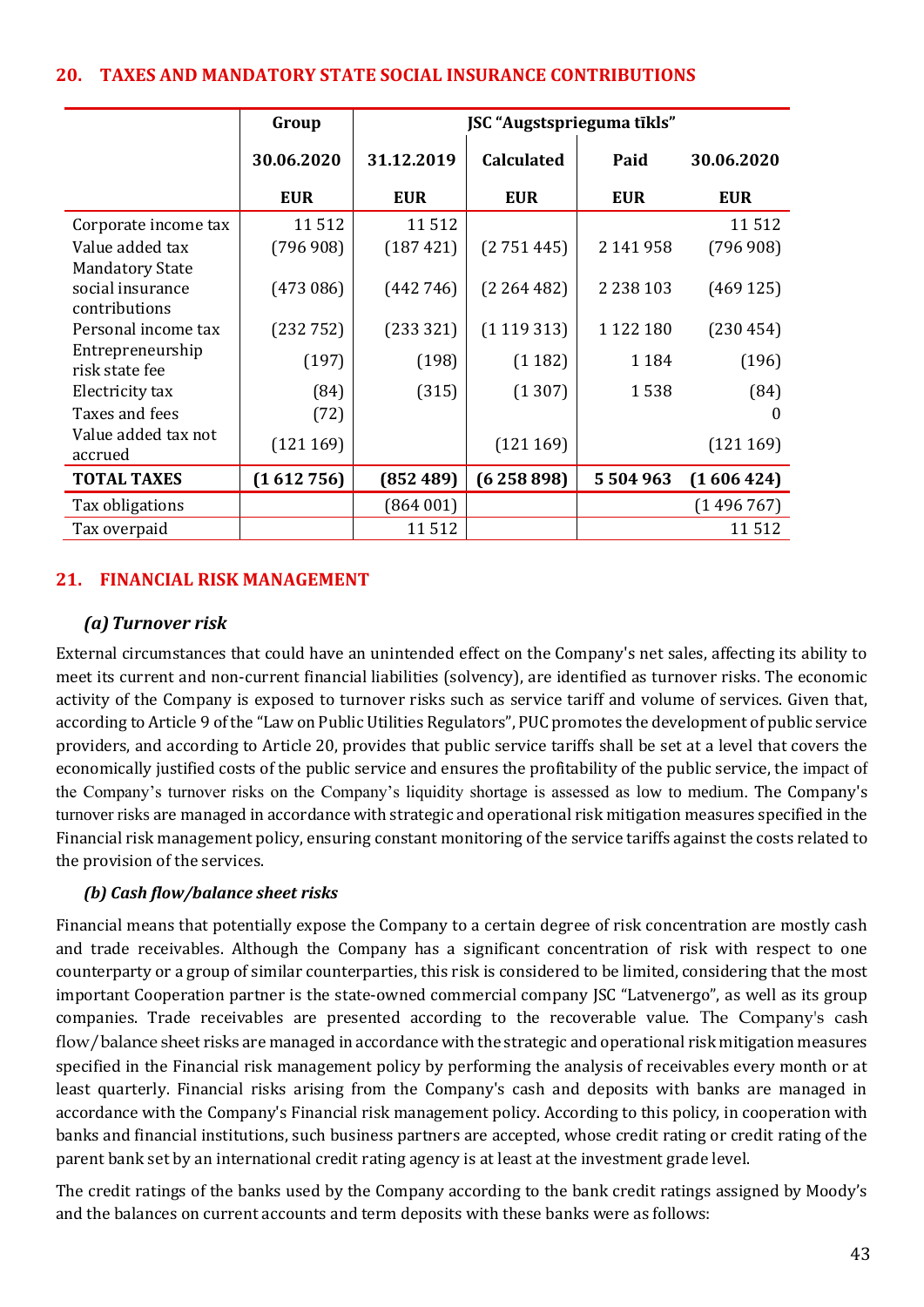## *(c) Liquidity risk*

The Company complies with prudential liquidity risk management, ensuring that appropriate financial resources are available to it for the settlement of liabilities within the set time periods. The management of the Company expects that it will not have liquidity problems and that the Company will be able to settle accounts with creditors within the set terms.

The Company's management believes that the Company will have sufficient financial resources to ensure its liquidity is not compromised.

#### *(d) Interest rate risk*

The shareholder of the Company is the Ministry of Finance in the name of the Republic of Latvia (100%) The objective of capital risk management is to ensure the sustainable operation and development of the Company. In accordance with the separation model of the electricity transmission system operator that has been implemented in Latvia, the Company leases the assets necessary for the provision of transmission system services from JSC "Latvijas elektriskie tīkli".

Interest rate risk in the *Augstsprieguma tīkls* Group arises mainly from borrowings with a variable interest rate determined, creating the risk that the Group's financial costs will increase significantly as the reference rate increases.

Following the separation model of transmission system operator introduced in Latvia, the Company had no borrowings from credit institutions until June 2020.

Ensuring effective financial risk management, taking into account the investment of JSC "Latvijas elektriskie tīkli" in the share capital of JSC "Augstsprieguma tīkls" on 15 June 2020, it is planned to review the Financial Risk Management Policy.

#### **22. PROSPECTIVE TAX LIABILITIES**

The tax authorities may carry out an audit of accounts at any time within three years of the tax year and additionally calculate the tax liabilities and penalties. The management of the Company is not aware of any circumstances that could create material future liabilities.

#### **23. TRANSACTIONS WITH RELATED PARTIES**

Related parties are state-owned entities that are controlled, jointly controlled, or substantially influenced by the state. The Company has no significant transactions and other transactions which together, but not separately, are material with the Government of the Republic of Latvia, government agencies, and similar local, national, or international institutions that fall within the scope of the standard, except the capital company JSC "Latvenergo" and its subsidiaries.